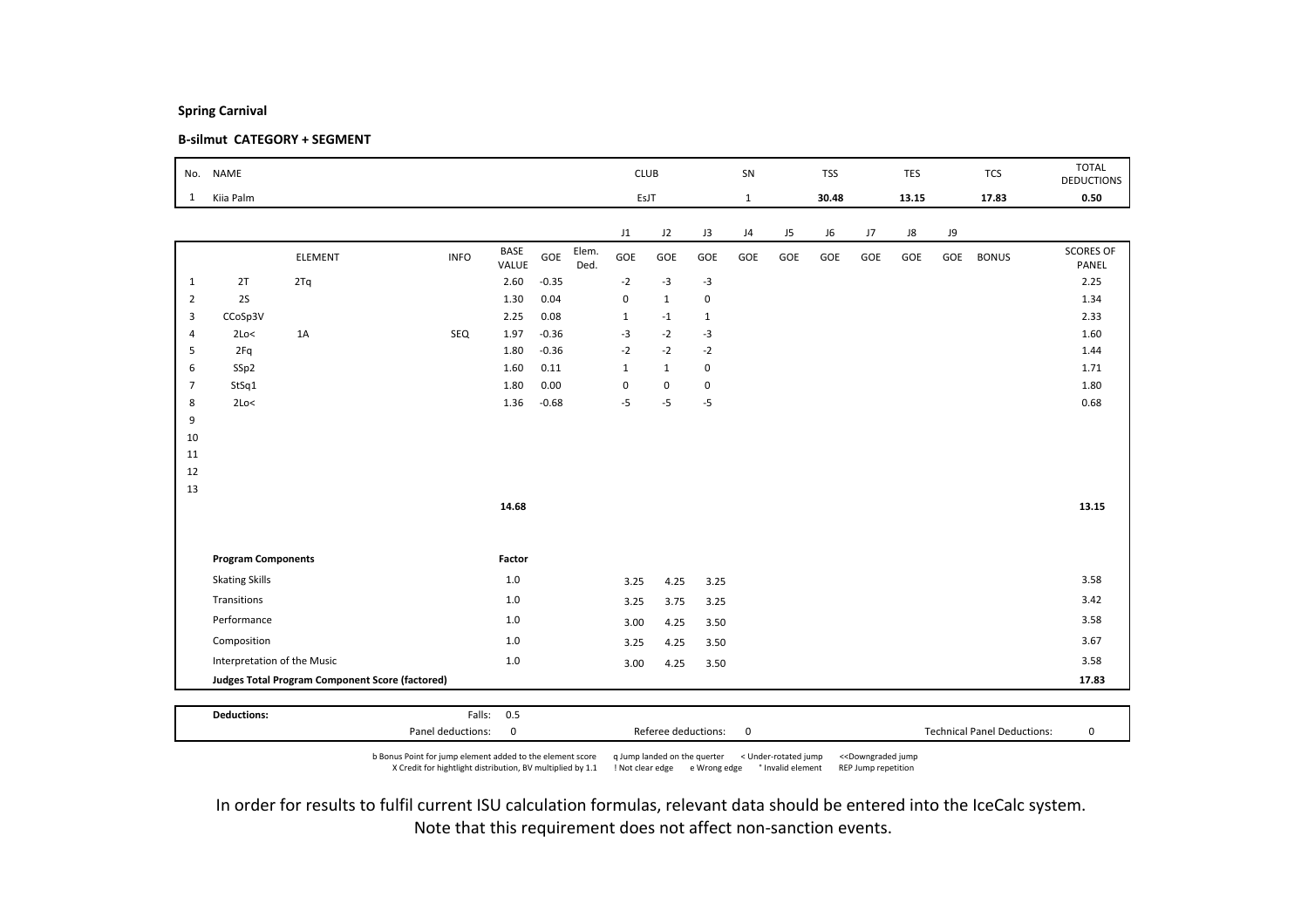### B-silmut CATEGORY + SEGMENT

| No.            | <b>NAME</b>                 |                |    |                                                 |                       |         |               |             | <b>CLUB</b>  |              | SN  |     | <b>TSS</b> |     | <b>TES</b> |     | <b>TCS</b>   | <b>TOTAL</b><br><b>DEDUCTIONS</b> |
|----------------|-----------------------------|----------------|----|-------------------------------------------------|-----------------------|---------|---------------|-------------|--------------|--------------|-----|-----|------------|-----|------------|-----|--------------|-----------------------------------|
| $\overline{2}$ | Sofia Ilvonen               |                |    |                                                 |                       |         |               |             | ETK          |              | 25  |     | 30.09      |     | 14.17      |     | 15.92        | 0.00                              |
|                |                             |                |    |                                                 |                       |         |               | J1          | J2           | J3           | J4  | J5  | J6         | J7  | J8         | J9  |              |                                   |
|                |                             | <b>ELEMENT</b> |    | <b>INFO</b>                                     | BASE<br>VALUE         | GOE     | Elem.<br>Ded. | GOE         | GOE          | GOE          | GOE | GOE | GOE        | GOE | GOE        | GOE | <b>BONUS</b> | <b>SCORES OF</b><br>PANEL         |
| $\mathbf{1}$   | 2T                          |                |    |                                                 | 1.30                  | $-0.04$ |               | $-1$        | $\mathsf 0$  | $\mathbf 0$  |     |     |            |     |            |     |              | 1.26                              |
| $\overline{2}$ | 2S                          |                |    |                                                 | 1.30                  | $-0.26$ |               | $-2$        | $-2$         | $-2$         |     |     |            |     |            |     |              | 1.04                              |
| 3              | FSSp2                       |                |    |                                                 | 2.30                  | 0.00    |               | 0           | $\mathsf 0$  | $\mathbf 0$  |     |     |            |     |            |     |              | 2.30                              |
| $\overline{4}$ | 1Lz                         | 1A             |    | SEQ                                             | 1.36                  | 0.00    |               | $\pmb{0}$   | 0            | 0            |     |     |            |     |            |     |              | 1.36                              |
| 5              | 2Lo<                        |                |    |                                                 | 1.36                  | $-0.54$ |               | $-5$        | $-5$         | $-2$         |     |     |            |     |            |     |              | 0.82                              |
| 6              | CCoSp3                      |                |    |                                                 | 3.00                  | 0.20    |               | $\mathbf 0$ | $\mathbf{1}$ | $\mathbf{1}$ |     |     |            |     |            |     |              | 3.20                              |
| $\overline{7}$ | StSqB                       |                |    |                                                 | 1.50                  | 0.05    |               | $\pmb{0}$   | $\mathsf 0$  | $\mathbf{1}$ |     |     |            |     |            |     |              | 1.55                              |
| 8              | 1A                          | 1Eu            | 2S |                                                 | 2.90                  | $-0.26$ |               | $-2$        | $-2$         | $-2$         |     |     |            |     |            |     |              | 2.64                              |
| 9              |                             |                |    |                                                 |                       |         |               |             |              |              |     |     |            |     |            |     |              |                                   |
| 10<br>11       |                             |                |    |                                                 |                       |         |               |             |              |              |     |     |            |     |            |     |              |                                   |
| 12             |                             |                |    |                                                 |                       |         |               |             |              |              |     |     |            |     |            |     |              |                                   |
| 13             |                             |                |    |                                                 |                       |         |               |             |              |              |     |     |            |     |            |     |              |                                   |
|                |                             |                |    |                                                 | 15.02                 |         |               |             |              |              |     |     |            |     |            |     |              | 14.17                             |
|                |                             |                |    |                                                 |                       |         |               |             |              |              |     |     |            |     |            |     |              |                                   |
|                | <b>Program Components</b>   |                |    |                                                 | Factor                |         |               |             |              |              |     |     |            |     |            |     |              |                                   |
|                | <b>Skating Skills</b>       |                |    |                                                 | $1.0\,$               |         |               | 3.00        | 3.50         | 3.25         |     |     |            |     |            |     |              | 3.25                              |
|                | Transitions                 |                |    |                                                 | $1.0$                 |         |               | 2.75        | 3.25         | 3.25         |     |     |            |     |            |     |              | 3.08                              |
|                | Performance                 |                |    |                                                 | 1.0                   |         |               | 2.50        | 3.50         | 3.50         |     |     |            |     |            |     |              | 3.17                              |
|                | Composition                 |                |    |                                                 | 1.0                   |         |               | 2.75        | 3.50         | 3.50         |     |     |            |     |            |     |              | 3.25                              |
|                | Interpretation of the Music |                |    |                                                 | $1.0\,$               |         |               | 2.75        | 3.50         | 3.25         |     |     |            |     |            |     |              | 3.17                              |
|                |                             |                |    | Judges Total Program Component Score (factored) |                       |         |               |             |              |              |     |     |            |     |            |     |              | 15.92                             |
|                |                             |                |    |                                                 |                       |         |               |             |              |              |     |     |            |     |            |     |              |                                   |
|                | <b>Deductions:</b>          |                |    |                                                 | $\mathbf 0$<br>Falls: |         |               |             |              |              |     |     |            |     |            |     |              |                                   |

b Bonus Point for jump element added to the element score q Jump landed on the querter < Under-rotated jump <<Downgraded jump X Credit for hightlight distribution, BV multiplied by 1.1 ! Not clear edge e Wrong edge ° Invalid element REP Jump repetition

Panel deductions: 0 Referee deductions: 0 Technical Panel Deductions: 0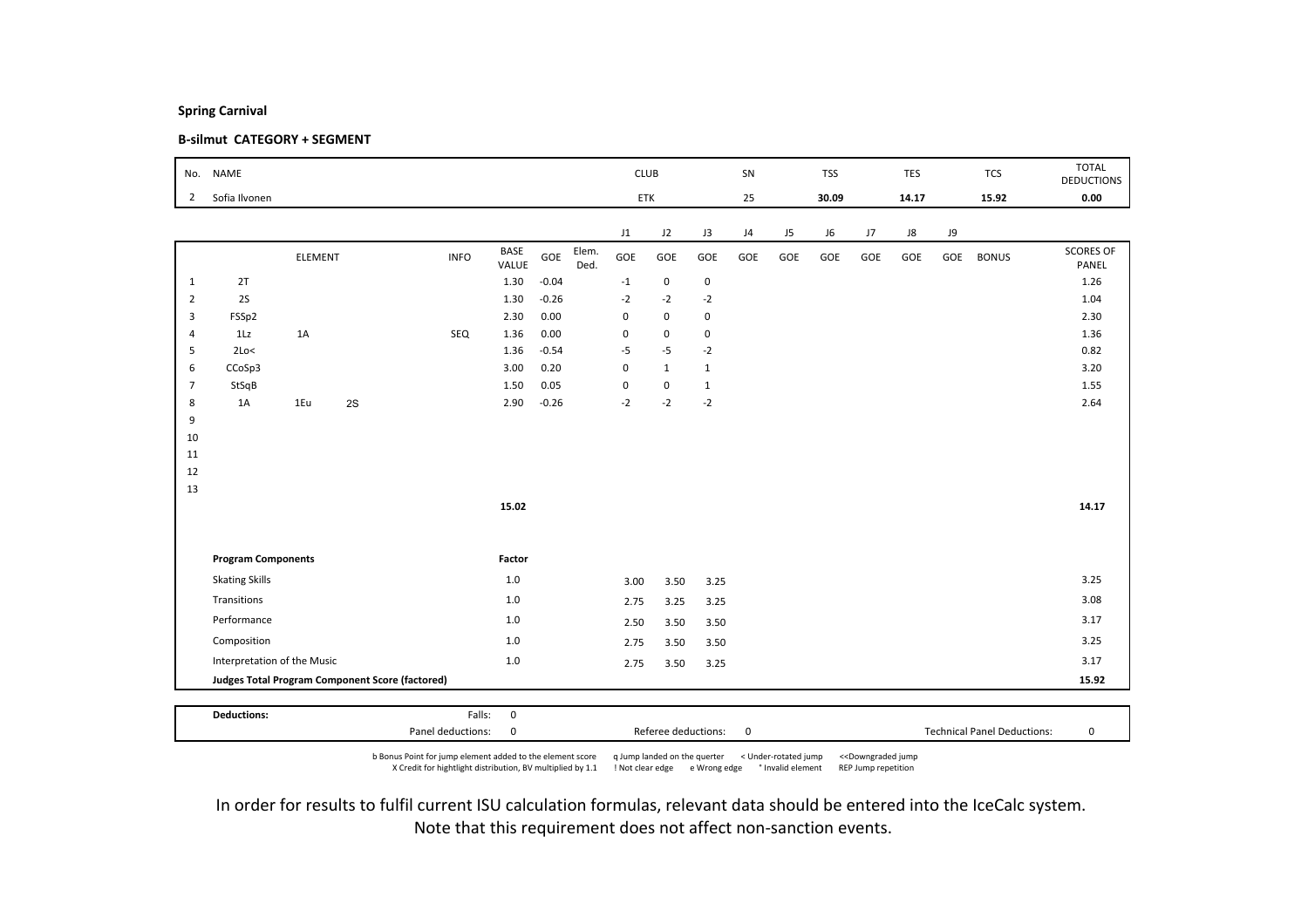### B-silmut CATEGORY + SEGMENT

|                | No. NAME                    |                                                 |             |                      |         |               | <b>CLUB</b>  |              |              | SN  |     | <b>TSS</b> |     | <b>TES</b> |     | <b>TCS</b>   | <b>TOTAL</b><br><b>DEDUCTIONS</b> |
|----------------|-----------------------------|-------------------------------------------------|-------------|----------------------|---------|---------------|--------------|--------------|--------------|-----|-----|------------|-----|------------|-----|--------------|-----------------------------------|
| 3              | Alina Vaalamo-Stevens       |                                                 |             |                      |         |               |              | ETK          |              | 19  |     | 28.84      |     | 13.76      |     | 15.58        | 0.50                              |
|                |                             |                                                 |             |                      |         |               | J1           | J2           | J3           | J4  | J5  | J6         | J7  | J8         | J9  |              |                                   |
|                |                             | ELEMENT                                         | <b>INFO</b> | <b>BASE</b><br>VALUE | GOE     | Elem.<br>Ded. | GOE          | GOE          | GOE          | GOE | GOE | GOE        | GOE | GOE        | GOE | <b>BONUS</b> | <b>SCORES OF</b><br>PANEL         |
| $\mathbf{1}$   | 2S                          | 1A                                              | SEQ         | 1.92                 | 0.04    |               | $\pmb{0}$    | $\mathsf 0$  | $\mathbf{1}$ |     |     |            |     |            |     |              | 1.96                              |
| $\overline{2}$ | 2T                          |                                                 |             | 1.30                 | 0.04    |               | $\mathbf 0$  | $\mathbf 0$  | $\mathbf{1}$ |     |     |            |     |            |     |              | 1.34                              |
| 3              | SSp4                        |                                                 |             | 2.50                 | 0.25    |               | $\mathbf{1}$ | $\mathbf{1}$ | $\mathbf{1}$ |     |     |            |     |            |     |              | 2.75                              |
| $\overline{4}$ | 2Lo                         | 1A                                              | SEQ         | 2.24                 | 0.00    |               | $\pmb{0}$    | $\mathbf 0$  | $\pmb{0}$    |     |     |            |     |            |     |              | 2.24                              |
| 5              | 2T                          |                                                 |             | 1.30                 | 0.04    |               | $\pmb{0}$    | $\mathsf 0$  | $\mathbf{1}$ |     |     |            |     |            |     |              | 1.34                              |
| 6              | StSqB                       |                                                 |             | 1.50                 | $-0.75$ |               | $-5$         | $-5$         | $-5$         |     |     |            |     |            |     |              | 0.75                              |
| $\overline{7}$ | 2S                          |                                                 |             | 1.30                 | 0.00    |               | 0            | $\mathbf 0$  | $\pmb{0}$    |     |     |            |     |            |     |              | 1.30                              |
| 8<br>9         | CCoSp2                      |                                                 |             | 2.50                 | $-0.42$ |               | $-2$         | $-1$         | $-2$         |     |     |            |     |            |     |              | 2.08                              |
| 10             |                             |                                                 |             |                      |         |               |              |              |              |     |     |            |     |            |     |              |                                   |
| 11             |                             |                                                 |             |                      |         |               |              |              |              |     |     |            |     |            |     |              |                                   |
| 12             |                             |                                                 |             |                      |         |               |              |              |              |     |     |            |     |            |     |              |                                   |
| 13             |                             |                                                 |             |                      |         |               |              |              |              |     |     |            |     |            |     |              |                                   |
|                |                             |                                                 |             | 14.56                |         |               |              |              |              |     |     |            |     |            |     |              | 13.76                             |
|                |                             |                                                 |             |                      |         |               |              |              |              |     |     |            |     |            |     |              |                                   |
|                | <b>Program Components</b>   |                                                 |             | Factor               |         |               |              |              |              |     |     |            |     |            |     |              |                                   |
|                | <b>Skating Skills</b>       |                                                 |             | 1.0                  |         |               | 3.00         | 3.50         | 3.25         |     |     |            |     |            |     |              | 3.25                              |
|                | Transitions                 |                                                 |             | $1.0$                |         |               | 2.25         | 3.25         | 3.25         |     |     |            |     |            |     |              | 2.92                              |
|                | Performance                 |                                                 |             | 1.0                  |         |               | 2.75         | 3.50         | 3.50         |     |     |            |     |            |     |              | 3.25                              |
|                | Composition                 |                                                 |             | 1.0                  |         |               | 2.50         | 3.25         | 3.50         |     |     |            |     |            |     |              | 3.08                              |
|                | Interpretation of the Music |                                                 |             | $1.0$                |         |               | 2.50         | 3.50         | 3.25         |     |     |            |     |            |     |              | 3.08                              |
|                |                             | Judges Total Program Component Score (factored) |             |                      |         |               |              |              |              |     |     |            |     |            |     |              | 15.58                             |
|                |                             |                                                 |             |                      |         |               |              |              |              |     |     |            |     |            |     |              |                                   |
|                | <b>Deductions:</b>          |                                                 |             | Falls: 0.5           |         |               |              |              |              |     |     |            |     |            |     |              |                                   |

b Bonus Point for jump element added to the element score q Jump landed on the querter < Under-rotated jump <<Downgraded jump X Credit for hightlight distribution, BV multiplied by 1.1 ! Not clear edge e Wrong edge ° Invalid element REP Jump repetition

Panel deductions: 0 Referee deductions: 0 Technical Panel Deductions: 0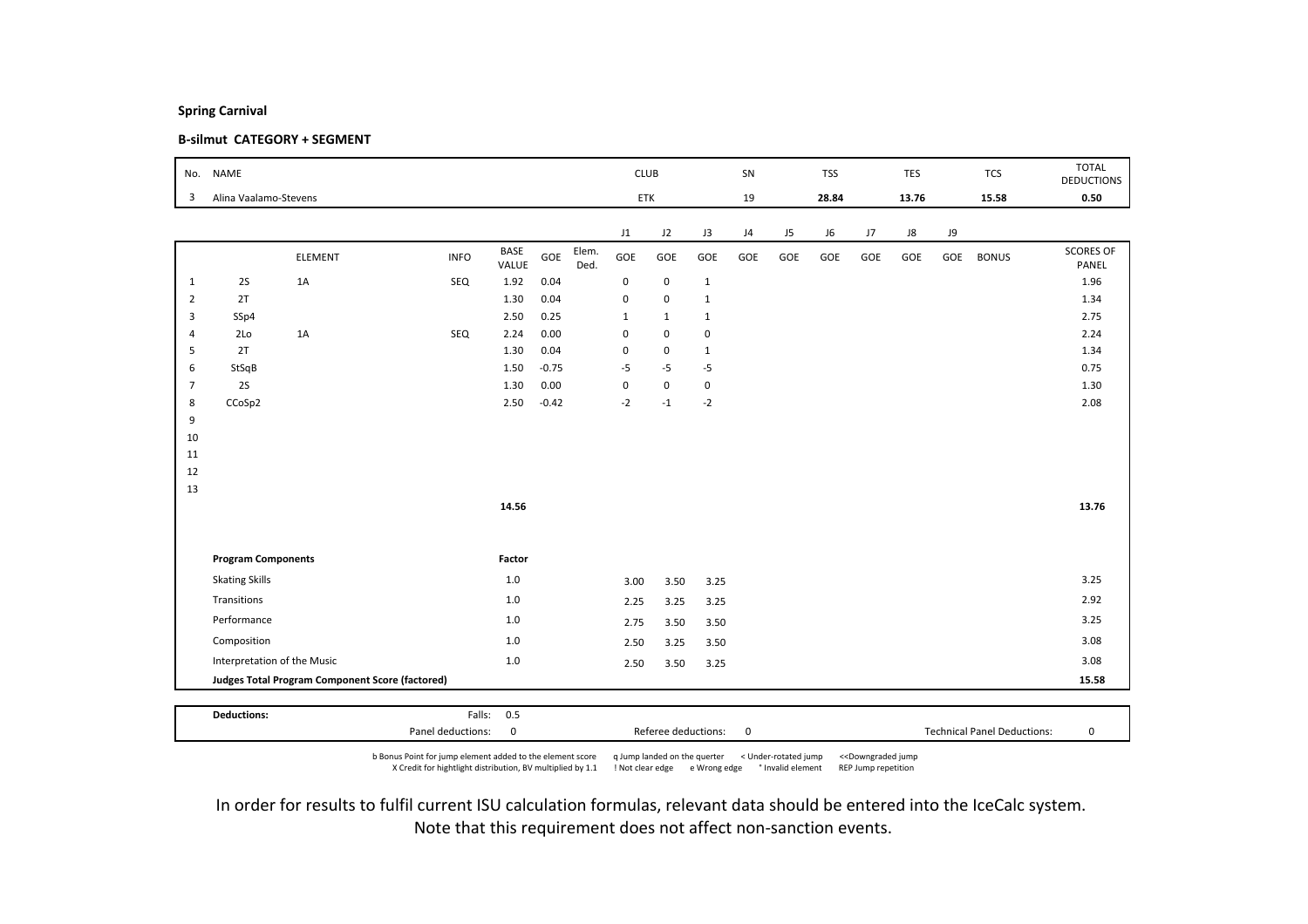### B-silmut CATEGORY + SEGMENT

|                | No. NAME                    |                                                        |             |               |         |               | <b>CLUB</b> |             |              | SN  |     | <b>TSS</b> |     | TES   |     | <b>TCS</b>   | <b>TOTAL</b><br><b>DEDUCTIONS</b> |
|----------------|-----------------------------|--------------------------------------------------------|-------------|---------------|---------|---------------|-------------|-------------|--------------|-----|-----|------------|-----|-------|-----|--------------|-----------------------------------|
| $\overline{4}$ | Emma Kuusikoski             |                                                        |             |               |         |               | KaTa        |             |              | 12  |     | 28.24      |     | 12.65 |     | 16.59        | 1.00                              |
|                |                             |                                                        |             |               |         |               | J1          | J2          | J3           | J4  | J5  | J6         | J7  | J8    | J9  |              |                                   |
|                |                             | ELEMENT                                                | <b>INFO</b> | BASE<br>VALUE | GOE     | Elem.<br>Ded. | GOE         | GOE         | GOE          | GOE | GOE | GOE        | GOE | GOE   | GOE | <b>BONUS</b> | <b>SCORES OF</b><br>PANEL         |
| $\mathbf{1}$   | SSp2                        |                                                        |             | 1.60          | 0.11    |               | $\mathbf 0$ | $1\,$       | $\mathbf{1}$ |     |     |            |     |       |     |              | 1.71                              |
| $\overline{2}$ | 1A                          |                                                        |             | 1.10          | 0.00    |               | $\mathbf 0$ | $\mathbf 0$ | $\pmb{0}$    |     |     |            |     |       |     |              | 1.10                              |
| 3              | 2S                          | 2T                                                     |             | 2.60          | 0.00    |               | $\mathbf 0$ | $\mathbf 0$ | 0            |     |     |            |     |       |     |              | 2.60                              |
| $\overline{4}$ | CCoSp2                      |                                                        |             | 2.50          | 0.00    |               | $\mathbf 0$ | $\mathbf 0$ | 0            |     |     |            |     |       |     |              | 2.50                              |
| 5              | 2F<                         | 2T <                                                   |             | 2.48          | $-0.72$ |               | $-5$        | $-5$        | $-5$         |     |     |            |     |       |     |              | 1.76                              |
| 6              | 2Lz<<                       |                                                        |             | 0.60          | $-0.30$ |               | $-5$        | $-5$        | $-5$         |     |     |            |     |       |     |              | 0.30                              |
| $\overline{7}$ | StSqB                       |                                                        |             | 1.50          | 0.05    |               | $\mathbf 0$ | $\mathbf 0$ | $\mathbf{1}$ |     |     |            |     |       |     |              | 1.55                              |
| 8              | 2S                          |                                                        |             | 1.30          | $-0.17$ |               | $-2$        | $-1$        | $-1$         |     |     |            |     |       |     |              | 1.13                              |
| 9              |                             |                                                        |             |               |         |               |             |             |              |     |     |            |     |       |     |              |                                   |
| 10<br>11       |                             |                                                        |             |               |         |               |             |             |              |     |     |            |     |       |     |              |                                   |
| 12             |                             |                                                        |             |               |         |               |             |             |              |     |     |            |     |       |     |              |                                   |
| 13             |                             |                                                        |             |               |         |               |             |             |              |     |     |            |     |       |     |              |                                   |
|                |                             |                                                        |             | 13.68         |         |               |             |             |              |     |     |            |     |       |     |              | 12.65                             |
|                |                             |                                                        |             |               |         |               |             |             |              |     |     |            |     |       |     |              |                                   |
|                | <b>Program Components</b>   |                                                        |             | Factor        |         |               |             |             |              |     |     |            |     |       |     |              |                                   |
|                | <b>Skating Skills</b>       |                                                        |             | $1.0$         |         |               | 3.00        | 3.50        | 3.25         |     |     |            |     |       |     |              | 3.25                              |
|                | Transitions                 |                                                        |             | $1.0\,$       |         |               | 3.25        | 3.50        | 3.25         |     |     |            |     |       |     |              | 3.33                              |
|                | Performance                 |                                                        |             | 1.0           |         |               | 2.75        | 3.50        | 3.25         |     |     |            |     |       |     |              | 3.17                              |
|                | Composition                 |                                                        |             | $1.0$         |         |               | 3.00        | 3.75        | 3.50         |     |     |            |     |       |     |              | 3.42                              |
|                | Interpretation of the Music |                                                        |             | $1.0$         |         |               | 2.75        | 4.00        | 3.50         |     |     |            |     |       |     |              | 3.42                              |
|                |                             | <b>Judges Total Program Component Score (factored)</b> |             |               |         |               |             |             |              |     |     |            |     |       |     |              | 16.59                             |

b Bonus Point for jump element added to the element score q Jump landed on the querter < Under-rotated jump <<Downgraded jump X Credit for hightlight distribution, BV multiplied by 1.1 ! Not clear edge e Wrong edge ° Invalid element REP Jump repetition

Panel deductions: 0 Referee deductions: 0 Technical Panel Deductions: 0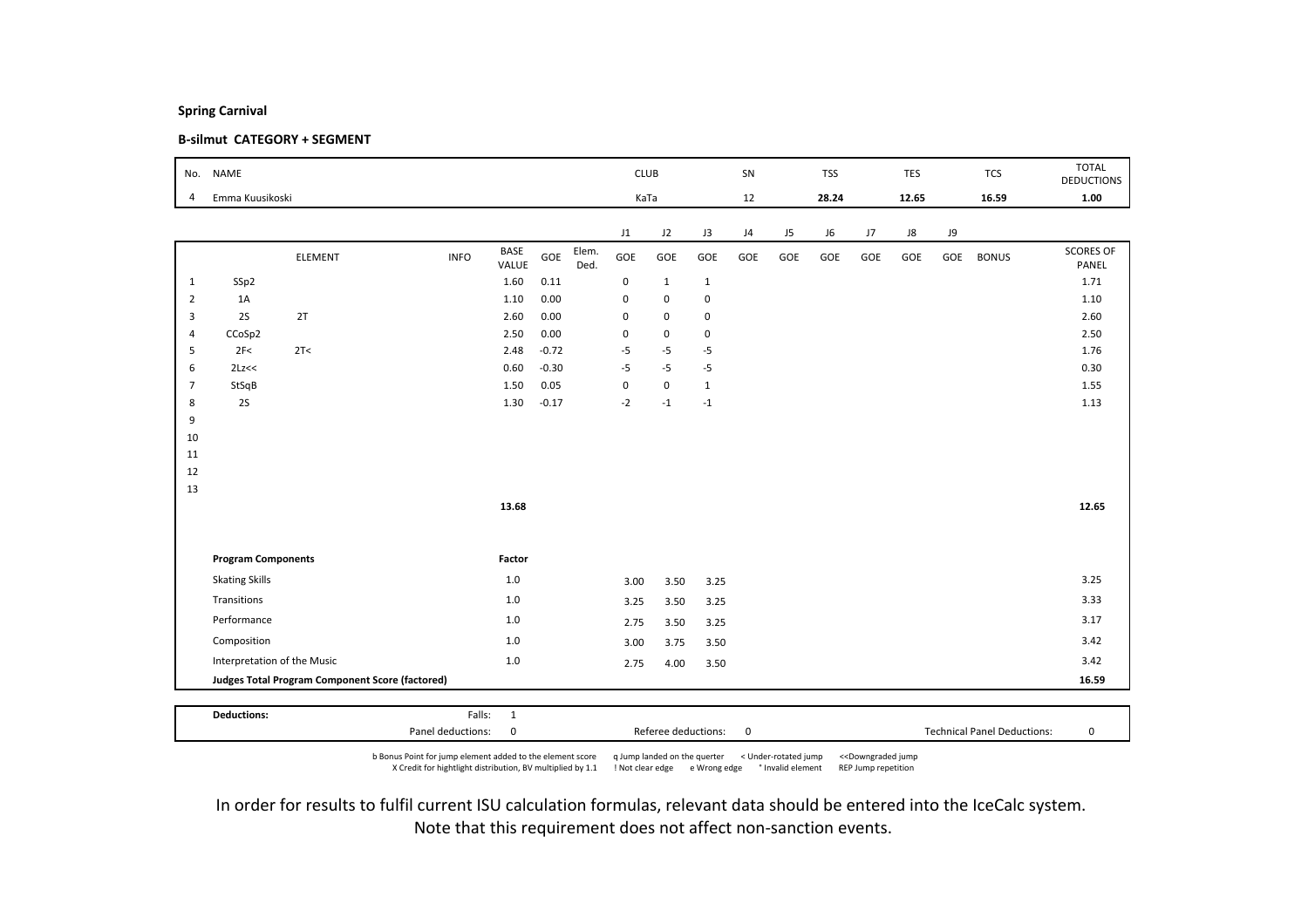### B-silmut CATEGORY + SEGMENT

| No.            | <b>NAME</b>                 |                |     |                                                        |                       |         |               |           | <b>CLUB</b> |             | SN  |     | <b>TSS</b> |     | TES   |     | <b>TCS</b>   | <b>TOTAL</b>              |
|----------------|-----------------------------|----------------|-----|--------------------------------------------------------|-----------------------|---------|---------------|-----------|-------------|-------------|-----|-----|------------|-----|-------|-----|--------------|---------------------------|
|                |                             |                |     |                                                        |                       |         |               |           |             |             |     |     |            |     |       |     |              | <b>DEDUCTIONS</b>         |
| 5              | Zea Raski                   |                |     |                                                        |                       |         |               |           | EsJT        |             | 15  |     | 26.86      |     | 11.77 |     | 15.59        | 0.50                      |
|                |                             |                |     |                                                        |                       |         |               | J1        | J2          | J3          | J4  | J5  | J6         | J7  | J8    | J9  |              |                           |
|                |                             | <b>ELEMENT</b> |     | <b>INFO</b>                                            | BASE<br>VALUE         | GOE     | Elem.<br>Ded. | GOE       | GOE         | GOE         | GOE | GOE | GOE        | GOE | GOE   | GOE | <b>BONUS</b> | <b>SCORES OF</b><br>PANEL |
| $\mathbf{1}$   | 2S                          |                |     |                                                        | 1.30                  | $-0.04$ |               | $-1$      | $\mathsf 0$ | $\mathbf 0$ |     |     |            |     |       |     |              | 1.26                      |
| $\overline{2}$ | 2Lo                         |                |     |                                                        | 1.70                  | 0.00    |               | $\pmb{0}$ | $\mathbf 0$ | $\pmb{0}$   |     |     |            |     |       |     |              | 1.70                      |
| 3              | CCoSpBV                     |                |     |                                                        | 1.28                  | $-0.09$ |               | $-1$      | $\mathsf 0$ | $^{\circ}1$ |     |     |            |     |       |     |              | 1.19                      |
| $\overline{4}$ | 2T<                         | 1A             |     | SEQ                                                    | 1.71                  | $-0.26$ |               | $-2$      | $-2$        | $-3$        |     |     |            |     |       |     |              | 1.46                      |
| 5              | 1A                          | 1Eu            | 2S< |                                                        | 2.64                  | $-0.29$ |               | $-3$      | $-2$        | $-3$        |     |     |            |     |       |     |              | 2.35                      |
| 6              | SSp1                        |                |     |                                                        | 1.30                  | $-0.04$ |               | $-1$      | $\mathsf 0$ | $\mathbf 0$ |     |     |            |     |       |     |              | 1.26                      |
| $\overline{7}$ | 2F<                         |                |     |                                                        | 1.44                  | $-0.34$ |               | $-3$      | $-2$        | $-2$        |     |     |            |     |       |     |              | 1.10                      |
| 8              | StSqB                       |                |     |                                                        | 1.50                  | $-0.05$ |               | $-1$      | $\mathbf 0$ | $\pmb{0}$   |     |     |            |     |       |     |              | 1.45                      |
| 9              |                             |                |     |                                                        |                       |         |               |           |             |             |     |     |            |     |       |     |              |                           |
| 10             |                             |                |     |                                                        |                       |         |               |           |             |             |     |     |            |     |       |     |              |                           |
| 11             |                             |                |     |                                                        |                       |         |               |           |             |             |     |     |            |     |       |     |              |                           |
| 12<br>13       |                             |                |     |                                                        |                       |         |               |           |             |             |     |     |            |     |       |     |              |                           |
|                |                             |                |     |                                                        | 12.87                 |         |               |           |             |             |     |     |            |     |       |     |              | 11.77                     |
|                |                             |                |     |                                                        |                       |         |               |           |             |             |     |     |            |     |       |     |              |                           |
|                |                             |                |     |                                                        |                       |         |               |           |             |             |     |     |            |     |       |     |              |                           |
|                | <b>Program Components</b>   |                |     |                                                        | Factor                |         |               |           |             |             |     |     |            |     |       |     |              |                           |
|                | <b>Skating Skills</b>       |                |     |                                                        | $1.0\,$               |         |               | 3.00      | 3.25        | 3.25        |     |     |            |     |       |     |              | 3.17                      |
|                | Transitions                 |                |     |                                                        | $1.0$                 |         |               | 2.75      | 3.00        | 3.25        |     |     |            |     |       |     |              | 3.00                      |
|                | Performance                 |                |     |                                                        | $1.0$                 |         |               | 2.50      | 3.25        | 3.25        |     |     |            |     |       |     |              | 3.00                      |
|                | Composition                 |                |     |                                                        | $1.0$                 |         |               | 3.00      | 3.25        | 3.50        |     |     |            |     |       |     |              | 3.25                      |
|                | Interpretation of the Music |                |     |                                                        | $1.0$                 |         |               | 2.75      | 3.25        | 3.50        |     |     |            |     |       |     |              | 3.17                      |
|                |                             |                |     | <b>Judges Total Program Component Score (factored)</b> |                       |         |               |           |             |             |     |     |            |     |       |     |              | 15.59                     |
|                |                             |                |     |                                                        |                       |         |               |           |             |             |     |     |            |     |       |     |              |                           |
|                | <b>Deductions:</b>          |                |     |                                                        | Falls:<br>$\mathsf 0$ |         |               |           |             |             |     |     |            |     |       |     |              |                           |

b Bonus Point for jump element added to the element score q Jump landed on the querter < Under-rotated jump <<Downgraded jump X Credit for hightlight distribution, BV multiplied by 1.1 ! Not clear edge e Wrong edge ° Invalid element REP Jump repetition

Panel deductions: 0 0 0 0 Referee deductions: 0 0 0 1 Technical Panel Deductions: 0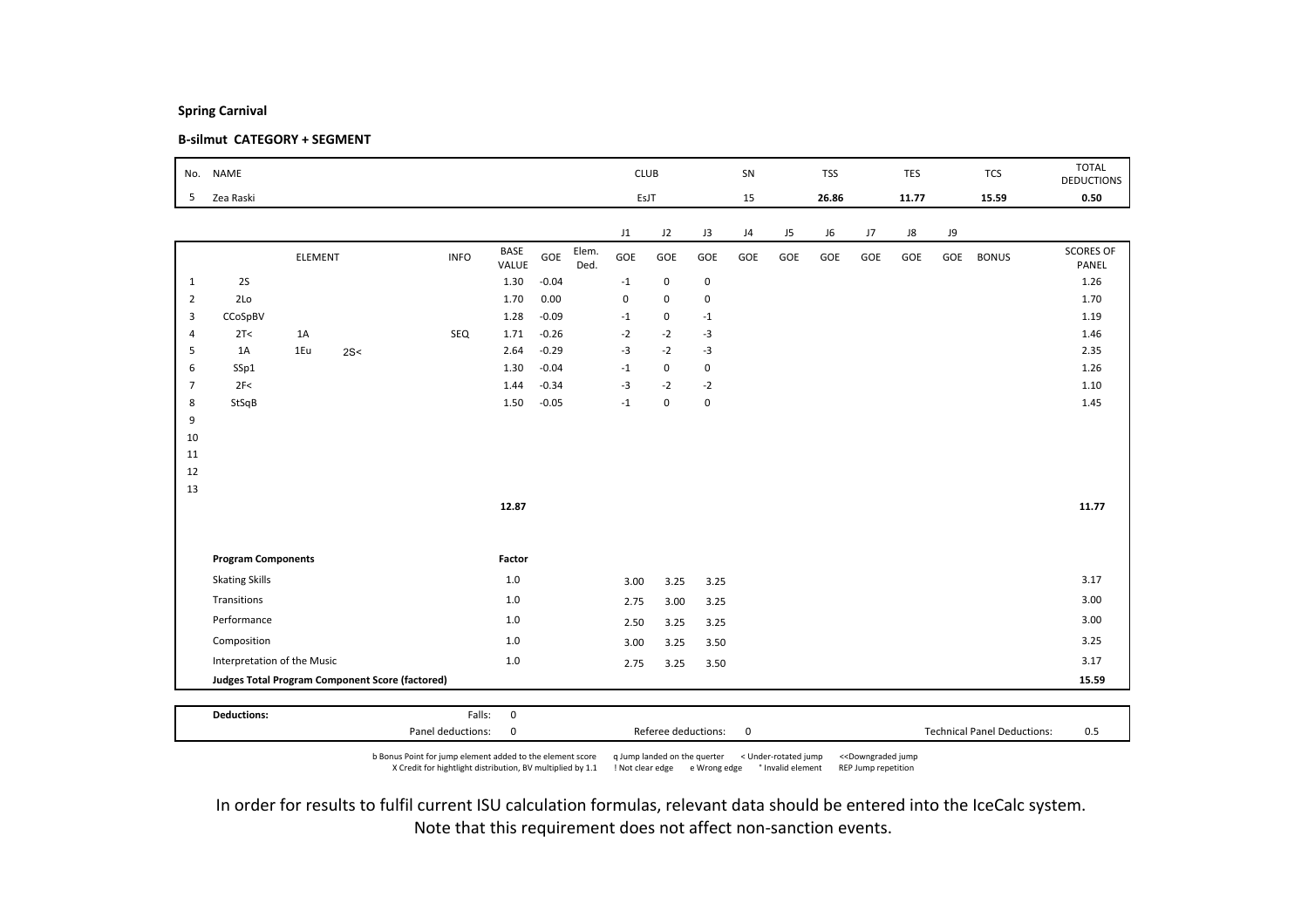### B-silmut CATEGORY + SEGMENT

| No.            | <b>NAME</b>                 |         |                                                 |             |               |         |               | <b>CLUB</b>    |             |             | SN  |     | <b>TSS</b> |     | TES   |     | <b>TCS</b>   | <b>TOTAL</b><br><b>DEDUCTIONS</b> |
|----------------|-----------------------------|---------|-------------------------------------------------|-------------|---------------|---------|---------------|----------------|-------------|-------------|-----|-----|------------|-----|-------|-----|--------------|-----------------------------------|
| 6              | Emma Sävy                   |         |                                                 |             |               |         |               | ETK            |             |             | 27  |     | 25.54      |     | 11.70 |     | 15.34        | 1.50                              |
|                |                             |         |                                                 |             |               |         |               | J1             | J2          | J3          | J4  | J5  | J6         | J7  | J8    | J9  |              |                                   |
|                |                             | ELEMENT |                                                 | <b>INFO</b> | BASE<br>VALUE | GOE     | Elem.<br>Ded. | GOE            | GOE         | GOE         | GOE | GOE | GOE        | GOE | GOE   | GOE | <b>BONUS</b> | <b>SCORES OF</b><br>PANEL         |
| $\mathbf{1}$   | 1Lz                         | 1A      |                                                 | SEQ         | 1.36          | 0.00    |               | $\pmb{0}$      | $\mathsf 0$ | $\mathbf 0$ |     |     |            |     |       |     |              | 1.36                              |
| $\overline{2}$ | 2Lo                         |         |                                                 |             | 1.70          | $-0.85$ |               | $-5$           | $-5$        | $-5$        |     |     |            |     |       |     |              | 0.85                              |
| 3              | FSSp2                       |         |                                                 |             | 2.30          | $-0.15$ |               | $-1$           | $\mathsf 0$ | $^{\rm -1}$ |     |     |            |     |       |     |              | 2.15                              |
| $\overline{4}$ | 2T                          |         |                                                 |             | 1.30          | $-0.09$ |               | $-1$           | 0           | $^{\rm -1}$ |     |     |            |     |       |     |              | 1.21                              |
| 5              | 2S<                         |         |                                                 |             | 1.04          | $-0.52$ |               | $-5$           | $-5$        | $-5$        |     |     |            |     |       |     |              | 0.52                              |
| 6              | 1A                          | 1Eu     | 2S<                                             |             | 2.64          | $-0.55$ |               | $-5$           | $-5$        | $-5$        |     |     |            |     |       |     |              | 2.09                              |
| $\overline{7}$ | CCoSp2                      |         |                                                 |             | 2.50          | $-0.33$ |               | $^{\mbox{-}1}$ | $-2$        | $-1$        |     |     |            |     |       |     |              | 2.17                              |
| 8              | StSqB                       |         |                                                 |             | 1.50          | $-0.15$ |               | $-2$           | $-1$        | $\pmb{0}$   |     |     |            |     |       |     |              | 1.35                              |
| 9              |                             |         |                                                 |             |               |         |               |                |             |             |     |     |            |     |       |     |              |                                   |
| 10             |                             |         |                                                 |             |               |         |               |                |             |             |     |     |            |     |       |     |              |                                   |
| 11             |                             |         |                                                 |             |               |         |               |                |             |             |     |     |            |     |       |     |              |                                   |
| 12             |                             |         |                                                 |             |               |         |               |                |             |             |     |     |            |     |       |     |              |                                   |
| 13             |                             |         |                                                 |             | 14.34         |         |               |                |             |             |     |     |            |     |       |     |              | 11.70                             |
|                |                             |         |                                                 |             |               |         |               |                |             |             |     |     |            |     |       |     |              |                                   |
|                | <b>Program Components</b>   |         |                                                 |             | Factor        |         |               |                |             |             |     |     |            |     |       |     |              |                                   |
|                | <b>Skating Skills</b>       |         |                                                 |             | $1.0\,$       |         |               | 2.75           | 3.75        | 3.25        |     |     |            |     |       |     |              | 3.25                              |
|                | Transitions                 |         |                                                 |             | 1.0           |         |               | 3.00           | 3.25        | 3.25        |     |     |            |     |       |     |              | 3.17                              |
|                | Performance                 |         |                                                 |             | 1.0           |         |               | 2.50           | 3.00        | 2.75        |     |     |            |     |       |     |              | 2.75                              |
|                | Composition                 |         |                                                 |             | $1.0$         |         |               | 3.00           | 3.50        | 3.25        |     |     |            |     |       |     |              | 3.25                              |
|                | Interpretation of the Music |         |                                                 |             | $1.0$         |         |               | 2.50           | 3.25        | 3.00        |     |     |            |     |       |     |              | 2.92                              |
|                |                             |         | Judges Total Program Component Score (factored) |             |               |         |               |                |             |             |     |     |            |     |       |     |              | 15.34                             |
|                |                             |         |                                                 |             |               |         |               |                |             |             |     |     |            |     |       |     |              |                                   |
|                | <b>Deductions:</b>          |         |                                                 |             | Falls: 1.5    |         |               |                |             |             |     |     |            |     |       |     |              |                                   |

b Bonus Point for jump element added to the element score q Jump landed on the querter < Under-rotated jump <<Downgraded jump X Credit for hightlight distribution, BV multiplied by 1.1 ! Not clear edge e Wrong edge ° Invalid element REP Jump repetition

Panel deductions: 0 Referee deductions: 0 Technical Panel Deductions: 0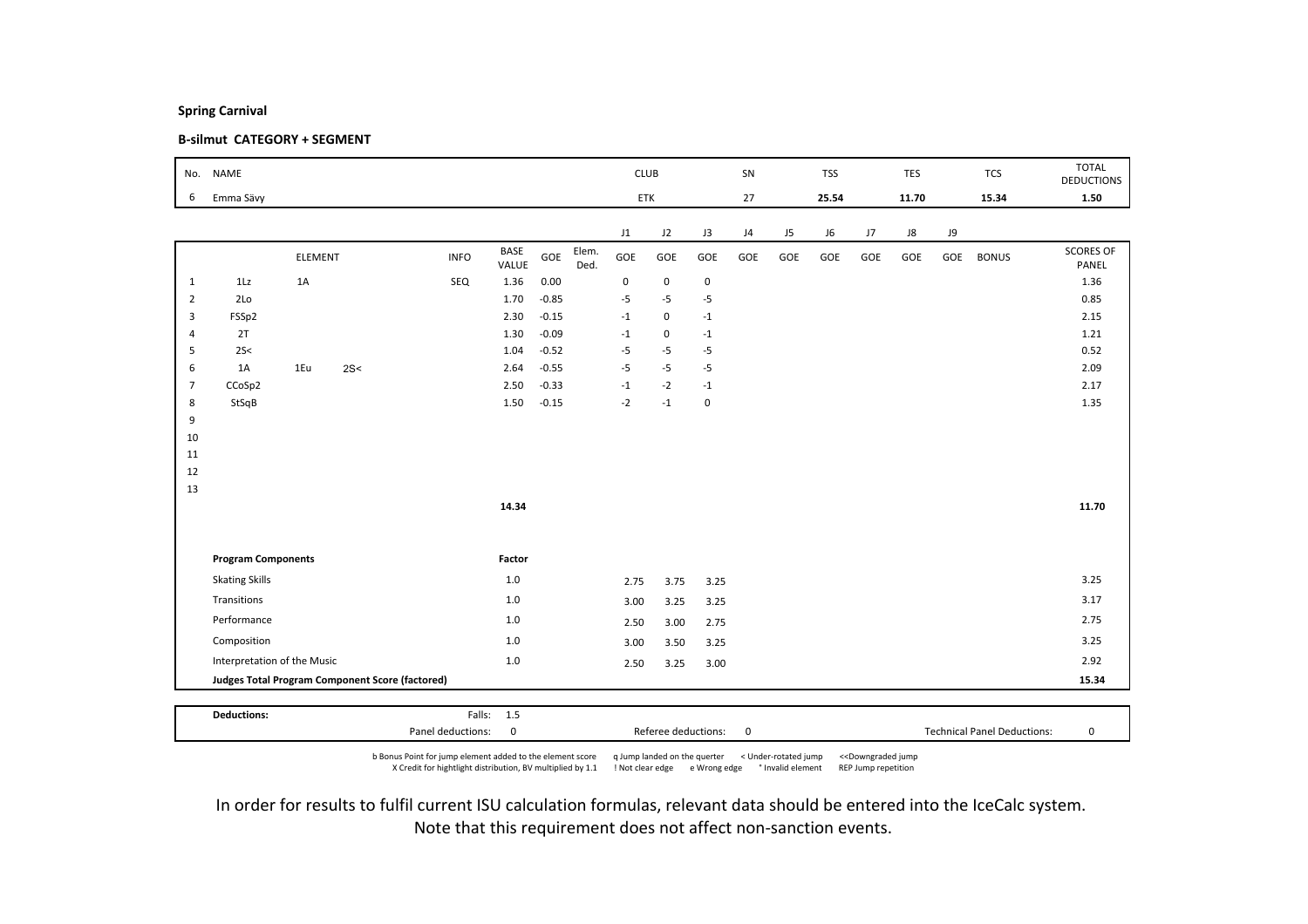### B-silmut CATEGORY + SEGMENT

| No.            | <b>NAME</b>                                     |                |    |             |               |         |               | <b>CLUB</b> |             |             | SN  |     | <b>TSS</b> |     | TES   |     | <b>TCS</b>   | <b>TOTAL</b><br><b>DEDUCTIONS</b> |
|----------------|-------------------------------------------------|----------------|----|-------------|---------------|---------|---------------|-------------|-------------|-------------|-----|-----|------------|-----|-------|-----|--------------|-----------------------------------|
| $\overline{7}$ | Aili Rossi                                      |                |    |             |               |         |               |             | HL.         |             | 24  |     | 25.40      |     | 11.74 |     | 13.66        | 0.00                              |
|                |                                                 |                |    |             |               |         |               | J1          | J2          | J3          | J4  | J5  | J6         | J7  | J8    | J9  |              |                                   |
|                |                                                 | <b>ELEMENT</b> |    | <b>INFO</b> | BASE<br>VALUE | GOE     | Elem.<br>Ded. | GOE         | GOE         | GOE         | GOE | GOE | GOE        | GOE | GOE   | GOE | <b>BONUS</b> | <b>SCORES OF</b><br>PANEL         |
| $\mathbf{1}$   | 1A                                              |                |    |             | 1.10          | 0.00    |               | $\pmb{0}$   | $\mathsf 0$ | $\mathbf 0$ |     |     |            |     |       |     |              | 1.10                              |
| $\overline{2}$ | 1Lz                                             |                |    |             | 0.60          | 0.00    |               | $\mathbf 0$ | $\mathbf 0$ | 0           |     |     |            |     |       |     |              | 0.60                              |
| 3              | 1F                                              | 1 <sub>0</sub> |    |             | 1.00          | $-0.02$ |               | $-1$        | $\mathbf 0$ | $\mathbf 0$ |     |     |            |     |       |     |              | 0.98                              |
| $\overline{4}$ | 1Lz                                             |                |    |             | 0.60          | 0.00    |               | $\pmb{0}$   | 0           | 0           |     |     |            |     |       |     |              | 0.60                              |
| 5              | SSp3                                            |                |    |             | 2.10          | 0.00    |               | $\pmb{0}$   | 0           | 0           |     |     |            |     |       |     |              | 2.10                              |
| 6              | 1A                                              | 1Eu            | 1F |             | 2.10          | $-0.04$ |               | $-1$        | $\mathbf 0$ | 0           |     |     |            |     |       |     |              | 2.06                              |
| $\overline{7}$ | StSqB                                           |                |    |             | 1.50          | $-0.10$ |               | $\pmb{0}$   | $-1$        | $-1$        |     |     |            |     |       |     |              | 1.40                              |
| 8              | CCoSp3                                          |                |    |             | 3.00          | $-0.10$ |               | $\pmb{0}$   | $-1$        | $\pmb{0}$   |     |     |            |     |       |     |              | 2.90                              |
| 9              |                                                 |                |    |             |               |         |               |             |             |             |     |     |            |     |       |     |              |                                   |
| 10<br>11       |                                                 |                |    |             |               |         |               |             |             |             |     |     |            |     |       |     |              |                                   |
| 12             |                                                 |                |    |             |               |         |               |             |             |             |     |     |            |     |       |     |              |                                   |
| 13             |                                                 |                |    |             |               |         |               |             |             |             |     |     |            |     |       |     |              |                                   |
|                |                                                 |                |    |             | 12.00         |         |               |             |             |             |     |     |            |     |       |     |              | 11.74                             |
|                |                                                 |                |    |             |               |         |               |             |             |             |     |     |            |     |       |     |              |                                   |
|                | <b>Program Components</b>                       |                |    |             | Factor        |         |               |             |             |             |     |     |            |     |       |     |              |                                   |
|                | <b>Skating Skills</b>                           |                |    |             | $1.0\,$       |         |               | 2.50        | 2.75        | 3.00        |     |     |            |     |       |     |              | 2.75                              |
|                | Transitions                                     |                |    |             | $1.0$         |         |               | 2.50        | 2.50        | 2.75        |     |     |            |     |       |     |              | 2.58                              |
|                | Performance                                     |                |    |             | 1.0           |         |               | 2.25        | 3.00        | 3.00        |     |     |            |     |       |     |              | 2.75                              |
|                | Composition                                     |                |    |             | 1.0           |         |               | 2.50        | 3.00        | 2.75        |     |     |            |     |       |     |              | 2.75                              |
|                | Interpretation of the Music                     |                |    |             | $1.0\,$       |         |               | 2.25        | 3.25        | 3.00        |     |     |            |     |       |     |              | 2.83                              |
|                | Judges Total Program Component Score (factored) |                |    |             |               |         |               |             |             |             |     |     |            |     |       |     |              | 13.66                             |
|                |                                                 |                |    |             |               |         |               |             |             |             |     |     |            |     |       |     |              |                                   |
|                | <b>Deductions:</b>                              |                |    | Falls:      | $\mathbf 0$   |         |               |             |             |             |     |     |            |     |       |     |              |                                   |

Panel deductions: 0 Referee deductions: 0 Technical Panel Deductions: 0 b Bonus Point for jump element added to the element score q Jump landed on the querter < Under-rotated jump <<Downgraded jump X Credit for hightlight distribution, BV multiplied by 1.1 ! Not clear edge e Wrong edge ° Invalid element REP Jump repetition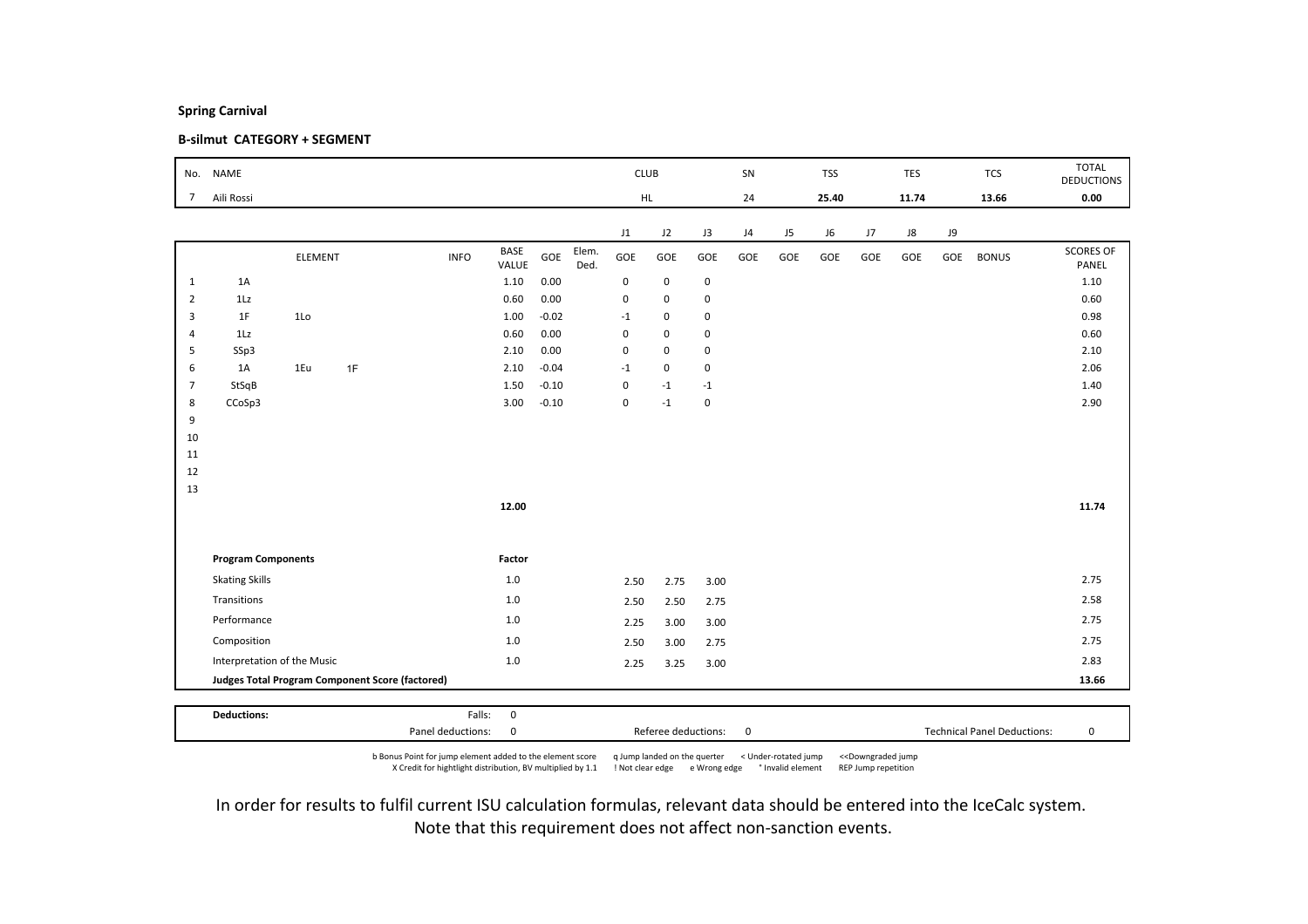### B-silmut CATEGORY + SEGMENT

| No.            | <b>NAME</b>                 |                |                                                 |             |                      |         |               | <b>CLUB</b>  |             |             | SN  |                | <b>TSS</b> |     | <b>TES</b> |     | <b>TCS</b>   | <b>TOTAL</b><br><b>DEDUCTIONS</b> |
|----------------|-----------------------------|----------------|-------------------------------------------------|-------------|----------------------|---------|---------------|--------------|-------------|-------------|-----|----------------|------------|-----|------------|-----|--------------|-----------------------------------|
| 8              | Laura Karlsson              |                |                                                 |             |                      |         |               | HL.          |             |             | 22  |                | 25.25      |     | 10.08      |     | 15.17        | 0.00                              |
|                |                             |                |                                                 |             |                      |         |               | J1           | J2          | J3          | J4  | J <sub>5</sub> | J6         | J7  | J8         | J9  |              |                                   |
|                |                             | <b>ELEMENT</b> |                                                 | <b>INFO</b> | <b>BASE</b><br>VALUE | GOE     | Elem.<br>Ded. | GOE          | GOE         | GOE         | GOE | GOE            | GOE        | GOE | GOE        | GOE | <b>BONUS</b> | <b>SCORES OF</b><br>PANEL         |
| $\mathbf{1}$   | 1Lz                         | 1 <sub>0</sub> |                                                 |             | 1.10                 | 0.00    |               | $\mathbf 0$  | $\mathsf 0$ | $\mathbf 0$ |     |                |            |     |            |     |              | 1.10                              |
| $\overline{2}$ | 1A                          | 1Eu            | 2S<                                             |             | 2.64                 | $-0.37$ |               | $-4$         | $-3$        | $-3$        |     |                |            |     |            |     |              | 2.27                              |
| 3              | SSp2                        |                |                                                 |             | 1.60                 | 0.00    |               | $\pmb{0}$    | $\mathsf 0$ | $\mathbf 0$ |     |                |            |     |            |     |              | 1.60                              |
| $\overline{4}$ | 1F                          |                |                                                 |             | 0.50                 | 0.00    |               | $\pmb{0}$    | $\mathsf 0$ | $\mathbf 0$ |     |                |            |     |            |     |              | 0.50                              |
| 5              | 2Sq                         |                |                                                 |             | 1.30                 | $-0.48$ |               | $-5$         | $-3$        | $-3$        |     |                |            |     |            |     |              | 0.82                              |
| 6              | StSqB                       |                |                                                 |             | 1.50                 | $-0.10$ |               | $\mathbf 0$  | $-1$        | $-1$        |     |                |            |     |            |     |              | 1.40                              |
| $\overline{7}$ | 1A                          |                |                                                 |             | 1.10                 | 0.04    |               | $\mathbf{1}$ | $\mathsf 0$ | $\mathbf 0$ |     |                |            |     |            |     |              | 1.14                              |
| 8              | CCoSp1V                     |                |                                                 |             | 1.50                 | $-0.25$ |               | $-2$         | $-2$        | $-1$        |     |                |            |     |            |     |              | 1.25                              |
| 9              |                             |                |                                                 |             |                      |         |               |              |             |             |     |                |            |     |            |     |              |                                   |
| 10<br>11       |                             |                |                                                 |             |                      |         |               |              |             |             |     |                |            |     |            |     |              |                                   |
| 12             |                             |                |                                                 |             |                      |         |               |              |             |             |     |                |            |     |            |     |              |                                   |
| 13             |                             |                |                                                 |             |                      |         |               |              |             |             |     |                |            |     |            |     |              |                                   |
|                |                             |                |                                                 |             | 11.24                |         |               |              |             |             |     |                |            |     |            |     |              | 10.08                             |
|                |                             |                |                                                 |             |                      |         |               |              |             |             |     |                |            |     |            |     |              |                                   |
|                | <b>Program Components</b>   |                |                                                 |             | Factor               |         |               |              |             |             |     |                |            |     |            |     |              |                                   |
|                | <b>Skating Skills</b>       |                |                                                 |             | $1.0$                |         |               | 2.75         | 3.25        | 3.00        |     |                |            |     |            |     |              | 3.00                              |
|                | Transitions                 |                |                                                 |             | $1.0$                |         |               | 2.50         | 3.00        | 3.25        |     |                |            |     |            |     |              | 2.92                              |
|                | Performance                 |                |                                                 |             | 1.0                  |         |               | 2.75         | 3.25        | 3.00        |     |                |            |     |            |     |              | 3.00                              |
|                | Composition                 |                |                                                 |             | $1.0$                |         |               | 2.75         | 3.25        | 3.25        |     |                |            |     |            |     |              | 3.08                              |
|                | Interpretation of the Music |                |                                                 |             | $1.0\,$              |         |               | 2.75         | 3.25        | 3.50        |     |                |            |     |            |     |              | 3.17                              |
|                |                             |                | Judges Total Program Component Score (factored) |             |                      |         |               |              |             |             |     |                |            |     |            |     |              | 15.17                             |
|                |                             |                |                                                 |             |                      |         |               |              |             |             |     |                |            |     |            |     |              |                                   |
|                | <b>Deductions:</b>          |                |                                                 | Falls:      | $\mathbf 0$          |         |               |              |             |             |     |                |            |     |            |     |              |                                   |

b Bonus Point for jump element added to the element score q Jump landed on the querter < Under-rotated jump <<Downgraded jump X Credit for hightlight distribution, BV multiplied by 1.1 ! Not clear edge e Wrong edge ° Invalid element REP Jump repetition

Panel deductions: 0 Referee deductions: 0 Technical Panel Deductions: 0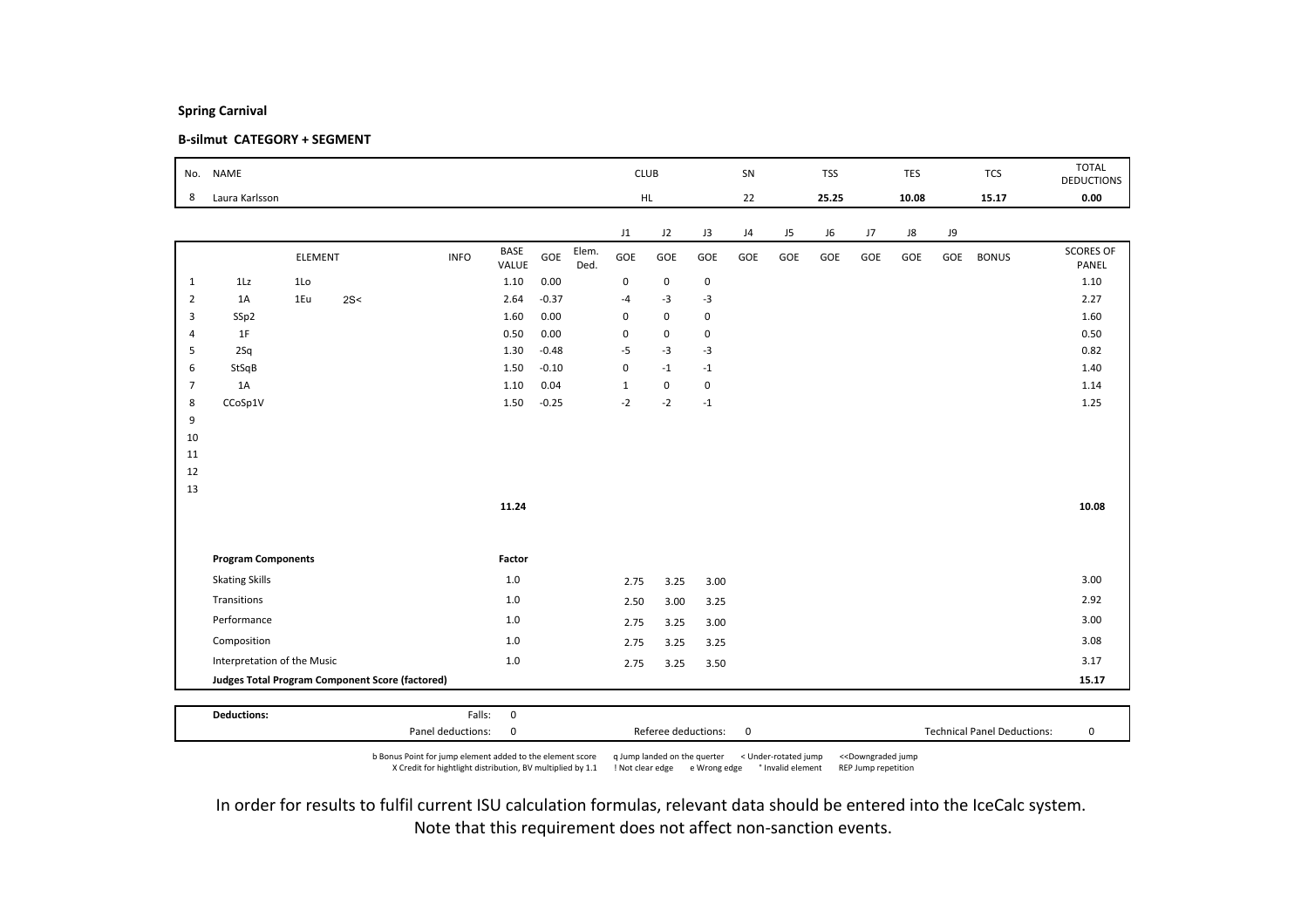### B-silmut CATEGORY + SEGMENT

| No.            | <b>NAME</b>                                     |                |     |             |                      |         |               | <b>CLUB</b> |             |             | SN  |                | <b>TSS</b> |     | <b>TES</b> |     | <b>TCS</b>   | <b>TOTAL</b><br><b>DEDUCTIONS</b> |
|----------------|-------------------------------------------------|----------------|-----|-------------|----------------------|---------|---------------|-------------|-------------|-------------|-----|----------------|------------|-----|------------|-----|--------------|-----------------------------------|
| 9              | Emmi Mustonen                                   |                |     |             |                      |         |               | EsJT        |             |             | 6   |                | 25.18      |     | 11.09      |     | 14.59        | 0.50                              |
|                |                                                 |                |     |             |                      |         |               | J1          | J2          | J3          | J4  | J <sub>5</sub> | J6         | J7  | J8         | J9  |              |                                   |
|                |                                                 | <b>ELEMENT</b> |     | <b>INFO</b> | <b>BASE</b><br>VALUE | GOE     | Elem.<br>Ded. | GOE         | GOE         | GOE         | GOE | GOE            | GOE        | GOE | GOE        | GOE | <b>BONUS</b> | <b>SCORES OF</b><br>PANEL         |
| $\mathbf{1}$   | 2Lo                                             | $1A$           |     | SEQ         | 2.24                 | $-0.11$ |               | 0           | $-1$        | $^{\rm -1}$ |     |                |            |     |            |     |              | 2.13                              |
| $\overline{2}$ | 2S                                              |                |     |             | 1.30                 | 0.00    |               | $\mathbf 0$ | $\mathbf 0$ | $\mathbf 0$ |     |                |            |     |            |     |              | 1.30                              |
| 3              | SSp1                                            |                |     |             | 1.30                 | $-0.26$ |               | $-2$        | $-2$        | $-2$        |     |                |            |     |            |     |              | 1.04                              |
| $\overline{4}$ | StSqB                                           |                |     |             | 1.50                 | $-0.75$ |               | $-5$        | $-5$        | $-5$        |     |                |            |     |            |     |              | 0.75                              |
| 5              | 1A                                              | 1Eu            | 2Sq |             | 2.90                 | $-0.30$ |               | $-3$        | $-2$        | $-2$        |     |                |            |     |            |     |              | 2.60                              |
| 6              | 2Loq                                            |                |     |             | 1.70                 | $-0.45$ |               | $-3$        | $-2$        | $-3$        |     |                |            |     |            |     |              | 1.25                              |
| $\overline{7}$ | 2Tq                                             |                |     |             | 1.30                 | $-0.26$ |               | $-2$        | $-2$        | $-2$        |     |                |            |     |            |     |              | 1.04                              |
| 8              | CCoSpBV                                         |                |     |             | 1.28                 | $-0.30$ |               | $-2$        | $-3$        | $-2$        |     |                |            |     |            |     |              | 0.98                              |
| 9              |                                                 |                |     |             |                      |         |               |             |             |             |     |                |            |     |            |     |              |                                   |
| 10<br>11       |                                                 |                |     |             |                      |         |               |             |             |             |     |                |            |     |            |     |              |                                   |
| 12             |                                                 |                |     |             |                      |         |               |             |             |             |     |                |            |     |            |     |              |                                   |
| 13             |                                                 |                |     |             |                      |         |               |             |             |             |     |                |            |     |            |     |              |                                   |
|                |                                                 |                |     |             | 13.52                |         |               |             |             |             |     |                |            |     |            |     |              | 11.09                             |
|                |                                                 |                |     |             |                      |         |               |             |             |             |     |                |            |     |            |     |              |                                   |
|                | <b>Program Components</b>                       |                |     |             | Factor               |         |               |             |             |             |     |                |            |     |            |     |              |                                   |
|                | <b>Skating Skills</b>                           |                |     |             | $1.0$                |         |               | 2.75        | 3.25        | 3.00        |     |                |            |     |            |     |              | 3.00                              |
|                | Transitions                                     |                |     |             | $1.0$                |         |               | 2.50        | 3.00        | 3.25        |     |                |            |     |            |     |              | 2.92                              |
|                | Performance                                     |                |     |             | 1.0                  |         |               | 2.25        | 3.00        | 3.00        |     |                |            |     |            |     |              | 2.75                              |
|                | Composition                                     |                |     |             | $1.0$                |         |               | 2.75        | 3.25        | 3.50        |     |                |            |     |            |     |              | 3.17                              |
|                | Interpretation of the Music                     |                |     |             | $1.0\,$              |         |               | 2.25        | 3.00        | 3.00        |     |                |            |     |            |     |              | 2.75                              |
|                | Judges Total Program Component Score (factored) |                |     |             |                      |         |               |             |             |             |     |                |            |     |            |     | 14.59        |                                   |
|                |                                                 |                |     |             |                      |         |               |             |             |             |     |                |            |     |            |     |              |                                   |
|                | <b>Deductions:</b>                              |                |     |             | Falls: 0.5           |         |               |             |             |             |     |                |            |     |            |     |              |                                   |

b Bonus Point for jump element added to the element score q Jump landed on the querter < Under-rotated jump <<Downgraded jump X Credit for hightlight distribution, BV multiplied by 1.1 ! Not clear edge e Wrong edge ° Invalid element REP Jump repetition

Panel deductions: 0 Referee deductions: 0 Technical Panel Deductions: 0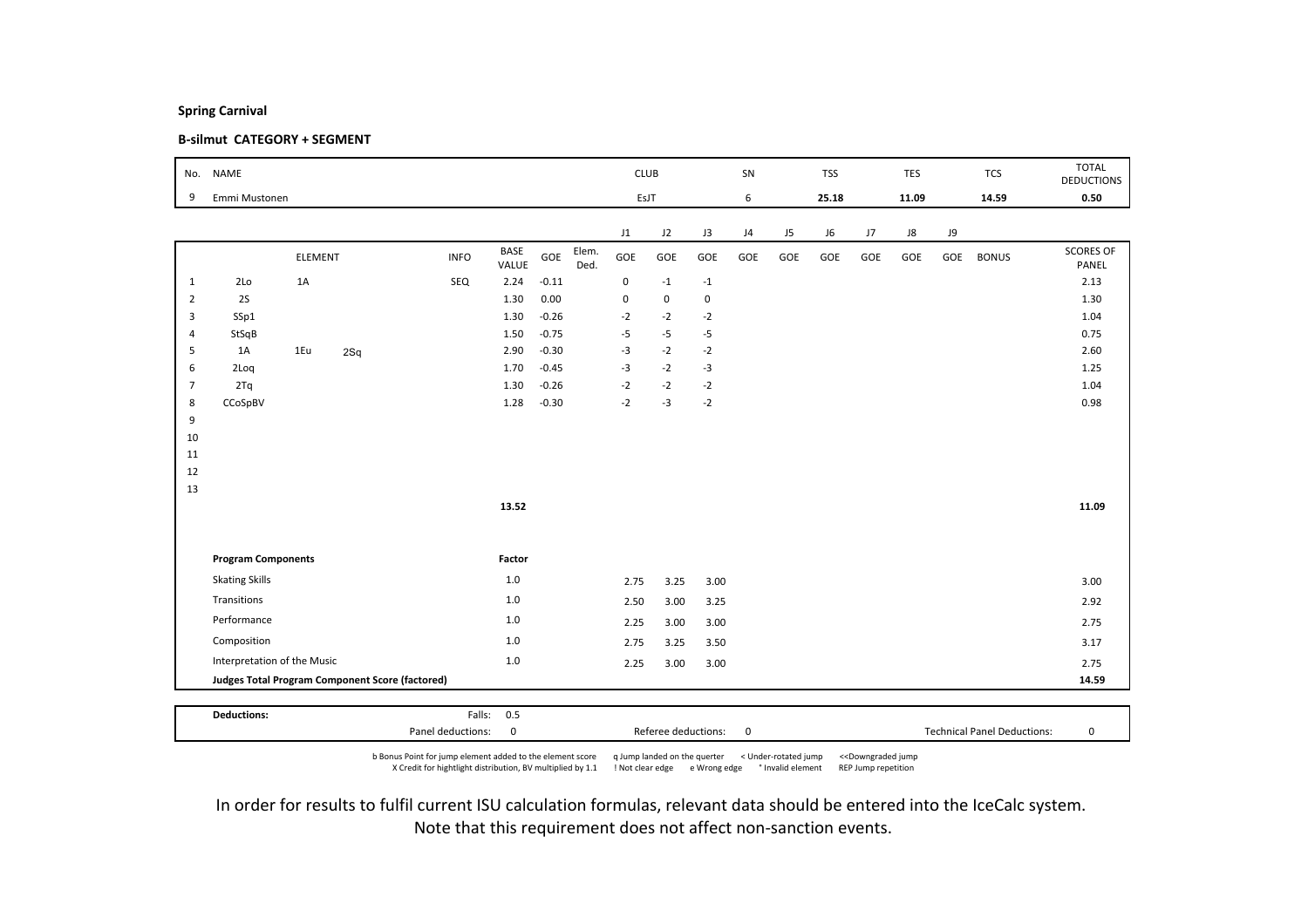### B-silmut CATEGORY + SEGMENT

| No.            | <b>NAME</b>                                     |         |    |             |               |         |               | <b>CLUB</b> |             |                | SN  |     | <b>TSS</b> |     | TES   |     | <b>TCS</b>   | <b>TOTAL</b><br><b>DEDUCTIONS</b> |
|----------------|-------------------------------------------------|---------|----|-------------|---------------|---------|---------------|-------------|-------------|----------------|-----|-----|------------|-----|-------|-----|--------------|-----------------------------------|
| 10             | Minea Grahn                                     |         |    |             |               |         |               | KaTa        |             |                | 8   |     | 24.94      |     | 10.60 |     | 14.84        | 0.50                              |
|                |                                                 |         |    |             |               |         |               | J1          | J2          | J3             | J4  | J5  | J6         | J7  | J8    | J9  |              |                                   |
|                |                                                 | ELEMENT |    | <b>INFO</b> | BASE<br>VALUE | GOE     | Elem.<br>Ded. | GOE         | GOE         | GOE            | GOE | GOE | GOE        | GOE | GOE   | GOE | <b>BONUS</b> | <b>SCORES OF</b><br>PANEL         |
| $\mathbf{1}$   | 1A                                              |         |    |             | 1.10          | 0.00    |               | $\pmb{0}$   | $\mathbf 0$ | $\mathbf 0$    |     |     |            |     |       |     |              | 1.10                              |
| $\overline{2}$ | 1A                                              | 1Eu     | 2S |             | 2.90          | $-0.13$ |               | $-1$        | $-1$        | $^{\mbox{-}}1$ |     |     |            |     |       |     |              | 2.77                              |
| 3              | 2Lo<<                                           |         |    |             | 0.50          | $-0.23$ |               | $-5$        | $-5$        | $-4$           |     |     |            |     |       |     |              | 0.27                              |
| $\overline{4}$ | SSp1                                            |         |    |             | 1.30          | 0.04    |               | $\mathbf 0$ | $\mathbf 0$ | $\mathbf{1}$   |     |     |            |     |       |     |              | 1.34                              |
| 5              | CCoSpBV                                         |         |    |             | 1.28          | $-0.13$ |               | $-1$        | $-1$        | $^{\rm -1}$    |     |     |            |     |       |     |              | 1.15                              |
| 6              | 2T                                              |         |    |             | 1.30          | $-0.13$ |               | $\pmb{0}$   | $-2$        | $-1$           |     |     |            |     |       |     |              | 1.17                              |
| $\overline{7}$ | 2S                                              | 1T      |    |             | 1.70          | $-0.30$ |               | $-2$        | $-3$        | $-2$           |     |     |            |     |       |     |              | 1.40                              |
| 8<br>9         | StSqB                                           |         |    |             | 1.50          | $-0.10$ |               | $-1$        | $-1$        | $\mathbf 0$    |     |     |            |     |       |     |              | 1.40                              |
| 10             |                                                 |         |    |             |               |         |               |             |             |                |     |     |            |     |       |     |              |                                   |
| 11             |                                                 |         |    |             |               |         |               |             |             |                |     |     |            |     |       |     |              |                                   |
| 12             |                                                 |         |    |             |               |         |               |             |             |                |     |     |            |     |       |     |              |                                   |
| 13             |                                                 |         |    |             |               |         |               |             |             |                |     |     |            |     |       |     |              |                                   |
|                |                                                 |         |    |             | 11.58         |         |               |             |             |                |     |     |            |     |       |     |              | 10.60                             |
|                |                                                 |         |    |             |               |         |               |             |             |                |     |     |            |     |       |     |              |                                   |
|                | <b>Program Components</b>                       |         |    |             | Factor        |         |               |             |             |                |     |     |            |     |       |     |              |                                   |
|                | <b>Skating Skills</b>                           |         |    |             | $1.0\,$       |         |               | 2.50        | 3.25        | 3.00           |     |     |            |     |       |     |              | 2.92                              |
|                | Transitions                                     |         |    |             | 1.0           |         |               | 2.50        | 3.00        | 3.00           |     |     |            |     |       |     |              | 2.83                              |
|                | Performance                                     |         |    |             | $1.0$         |         |               | 2.25        | 3.25        | 3.25           |     |     |            |     |       |     |              | 2.92                              |
|                | Composition                                     |         |    |             | $1.0$         |         |               | 2.75        | 3.50        | 3.25           |     |     |            |     |       |     |              | 3.17                              |
|                | Interpretation of the Music                     |         |    |             | $1.0$         |         |               | 2.00        | 3.50        | 3.50           |     |     |            |     |       |     |              | 3.00                              |
|                | Judges Total Program Component Score (factored) |         |    |             |               |         |               |             |             |                |     |     |            |     |       |     |              | 14.84                             |
|                |                                                 |         |    |             |               |         |               |             |             |                |     |     |            |     |       |     |              |                                   |
|                | <b>Deductions:</b>                              |         |    | Falls:      | $\mathbf 0$   |         |               |             |             |                |     |     |            |     |       |     |              |                                   |

b Bonus Point for jump element added to the element score q Jump landed on the querter < Under-rotated jump <<Downgraded jump X Credit for hightlight distribution, BV multiplied by 1.1 ! Not clear edge e Wrong edge ° Invalid element REP Jump repetition

Panel deductions: 0 0 0 0 Referee deductions: 0 0 0 1 Technical Panel Deductions: 0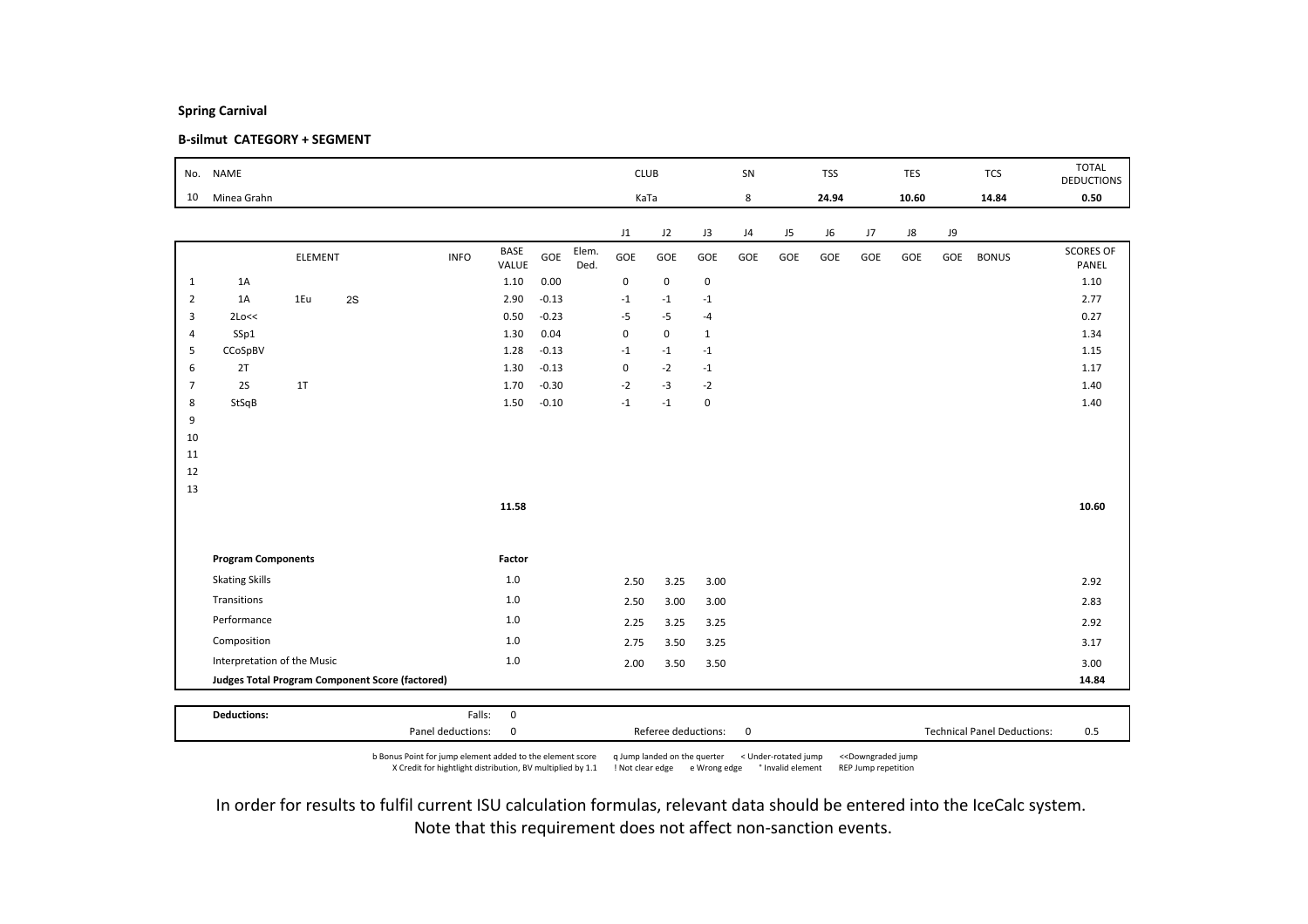### B-silmut CATEGORY + SEGMENT

| No.            | <b>NAME</b>                 |                                                 |             |               |         |               | <b>CLUB</b>  |             |                | SN  |     | <b>TSS</b> |     | <b>TES</b> |     | <b>TCS</b>   | <b>TOTAL</b><br><b>DEDUCTIONS</b> |
|----------------|-----------------------------|-------------------------------------------------|-------------|---------------|---------|---------------|--------------|-------------|----------------|-----|-----|------------|-----|------------|-----|--------------|-----------------------------------|
| 11             | Saara Panula                |                                                 |             |               |         |               | <b>HTK</b>   |             |                | 26  |     | 24.34      |     | 10.09      |     | 14.75        | 0.50                              |
|                |                             |                                                 |             |               |         |               | J1           | J2          | J3             | J4  | J5  | J6         | J7  | J8         | J9  |              |                                   |
|                |                             | <b>ELEMENT</b>                                  | <b>INFO</b> | BASE<br>VALUE | GOE     | Elem.<br>Ded. | GOE          | GOE         | GOE            | GOE | GOE | GOE        | GOE | GOE        | GOE | <b>BONUS</b> | <b>SCORES OF</b><br>PANEL         |
| $\mathbf{1}$   | 1A                          |                                                 |             | 1.10          | 0.00    |               | $\pmb{0}$    | $\mathsf 0$ | $\mathbf 0$    |     |     |            |     |            |     |              | 1.10                              |
| $\overline{2}$ | 2Tq                         | 1T                                              |             | 1.70          | $-0.39$ |               | $-3$         | $-3$        | $-3$           |     |     |            |     |            |     |              | 1.31                              |
| 3              | CCoSp2V                     |                                                 |             | 1.88          | $-0.32$ |               | $-2$         | $-2$        | $-1$           |     |     |            |     |            |     |              | 1.56                              |
| $\overline{4}$ | 2Lzeq                       |                                                 |             | 1.68          | $-0.84$ |               | $-5$         | $-5$        | $-5$           |     |     |            |     |            |     |              | 0.84                              |
| 5              | 2F<                         | 1Lo                                             |             | 1.94          | $-0.38$ |               | $-2$         | $-3$        | $-3$           |     |     |            |     |            |     |              | 1.56                              |
| 6              | 2Lo<<                       |                                                 |             | 0.50          | $-0.20$ |               | $-4$         | $-4$        | $-4$           |     |     |            |     |            |     |              | 0.30                              |
| $\overline{7}$ | SSp3                        |                                                 |             | 2.10          | 0.07    |               | $\mathbf{1}$ | $\mathbf 0$ | 0              |     |     |            |     |            |     |              | 2.17                              |
| 8              | StSqB                       |                                                 |             | 1.50          | $-0.25$ |               | $-3$         | $-1$        | $^{\mbox{-}}1$ |     |     |            |     |            |     |              | 1.25                              |
| 9              |                             |                                                 |             |               |         |               |              |             |                |     |     |            |     |            |     |              |                                   |
| 10             |                             |                                                 |             |               |         |               |              |             |                |     |     |            |     |            |     |              |                                   |
| 11<br>12       |                             |                                                 |             |               |         |               |              |             |                |     |     |            |     |            |     |              |                                   |
| 13             |                             |                                                 |             |               |         |               |              |             |                |     |     |            |     |            |     |              |                                   |
|                |                             |                                                 |             | 12.40         |         |               |              |             |                |     |     |            |     |            |     |              | 10.09                             |
|                |                             |                                                 |             |               |         |               |              |             |                |     |     |            |     |            |     |              |                                   |
|                | <b>Program Components</b>   |                                                 |             | Factor        |         |               |              |             |                |     |     |            |     |            |     |              |                                   |
|                | <b>Skating Skills</b>       |                                                 |             | $1.0\,$       |         |               | 3.25         | 3.25        | 3.00           |     |     |            |     |            |     |              | 3.17                              |
|                | Transitions                 |                                                 |             | $1.0$         |         |               | 2.50         | 3.00        | 3.00           |     |     |            |     |            |     |              | 2.83                              |
|                | Performance                 |                                                 |             | $1.0$         |         |               | 2.50         | 3.00        | 3.00           |     |     |            |     |            |     |              | 2.83                              |
|                | Composition                 |                                                 |             | 1.0           |         |               | 3.00         | 3.25        | 3.25           |     |     |            |     |            |     |              | 3.17                              |
|                | Interpretation of the Music |                                                 |             | $1.0\,$       |         |               | 2.25         | 3.00        | 3.00           |     |     |            |     |            |     |              | 2.75                              |
|                |                             | Judges Total Program Component Score (factored) |             |               |         |               |              |             |                |     |     |            |     |            |     |              | 14.75                             |
|                |                             |                                                 |             |               |         |               |              |             |                |     |     |            |     |            |     |              |                                   |
|                | <b>Deductions:</b>          |                                                 |             | Falls: 0.5    |         |               |              |             |                |     |     |            |     |            |     |              |                                   |

b Bonus Point for jump element added to the element score q Jump landed on the querter < Under-rotated jump <<Downgraded jump X Credit for hightlight distribution, BV multiplied by 1.1 ! Not clear edge e Wrong edge ° Invalid element REP Jump repetition

Panel deductions: 0 Referee deductions: 0 Technical Panel Deductions: 0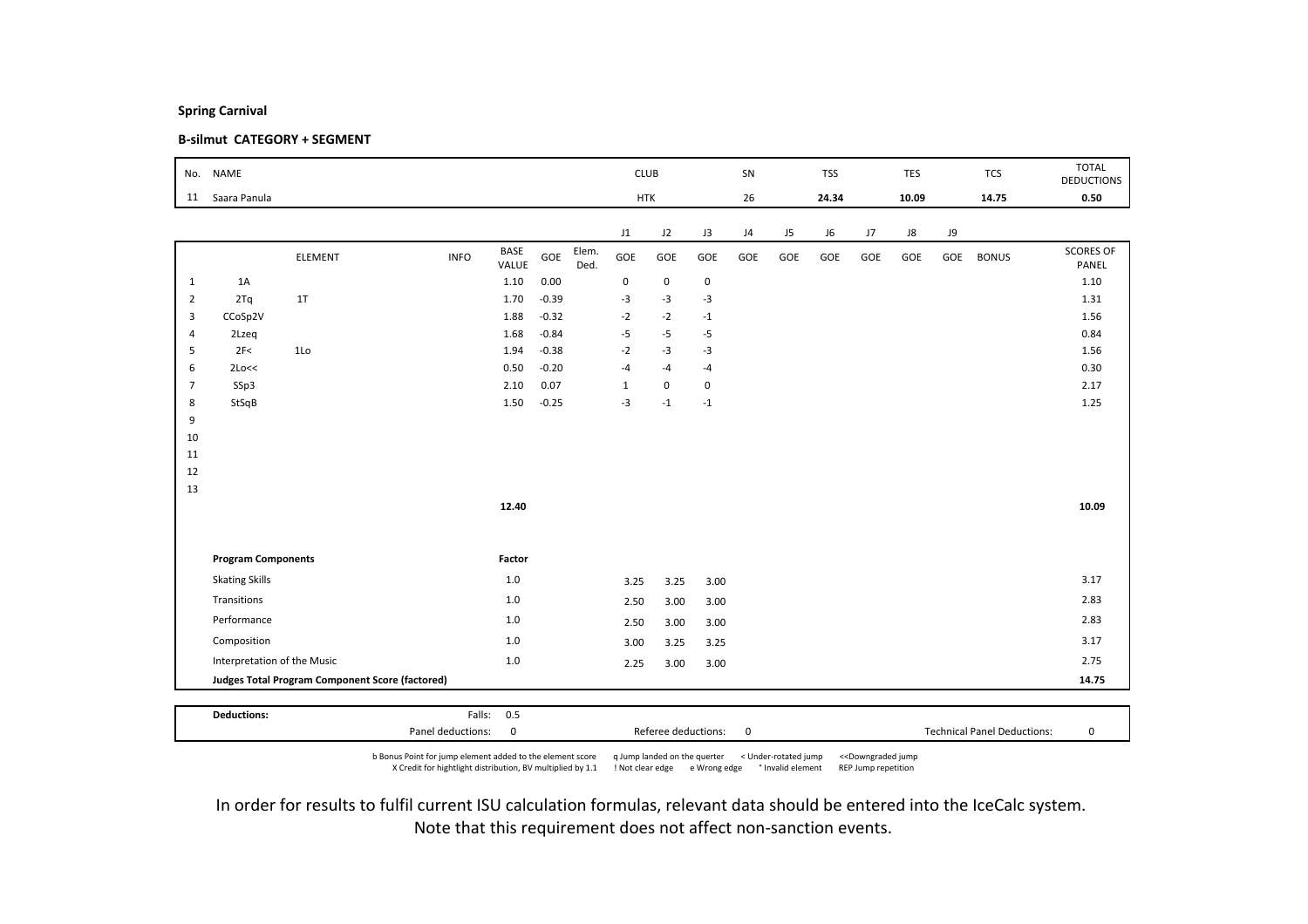### B-silmut CATEGORY + SEGMENT

| No.            | <b>NAME</b>                                     |         |     |           |             |               |         |               | <b>CLUB</b> |             |             | SN  |     | <b>TSS</b> |     | TES  |     | <b>TCS</b>   | <b>TOTAL</b>              |
|----------------|-------------------------------------------------|---------|-----|-----------|-------------|---------------|---------|---------------|-------------|-------------|-------------|-----|-----|------------|-----|------|-----|--------------|---------------------------|
|                |                                                 |         |     |           |             |               |         |               |             |             |             |     |     |            |     |      |     |              | <b>DEDUCTIONS</b>         |
| 12             | Eevi Svanström                                  |         |     |           |             |               |         |               | KaTa        |             |             | 18  |     | 24.01      |     | 9.18 |     | 15.33        | 0.50                      |
|                |                                                 |         |     |           |             |               |         |               | J1          | J2          | J3          | J4  | J5  | J6         | J7  | J8   | J9  |              |                           |
|                |                                                 | ELEMENT |     |           | <b>INFO</b> | BASE<br>VALUE | GOE     | Elem.<br>Ded. | GOE         | GOE         | GOE         | GOE | GOE | GOE        | GOE | GOE  | GOE | <b>BONUS</b> | <b>SCORES OF</b><br>PANEL |
| $\mathbf{1}$   | 1A                                              | 1Eu<<   | 2Sq |           |             | 2.40          | $-0.65$ |               | $-5$        | $-5$        | $-5$        |     |     |            |     |      |     |              | 1.75                      |
| $\overline{2}$ | 2Sq                                             |         |     |           |             | 1.30          | $-0.39$ |               | $-3$        | $-3$        | $-3$        |     |     |            |     |      |     |              | 0.91                      |
| 3              | 1A                                              |         |     |           |             | 1.10          | 0.00    |               | 0           | $\mathsf 0$ | 0           |     |     |            |     |      |     |              | 1.10                      |
| $\overline{4}$ | 2T<                                             | 2T<<    |     |           |             | 1.44          | $-0.52$ |               | $-5$        | $-5$        | $-5$        |     |     |            |     |      |     |              | 0.92                      |
| 5              | SSp3                                            |         |     |           |             | 2.10          | 0.00    |               | $\pmb{0}$   | $\mathsf 0$ | 0           |     |     |            |     |      |     |              | 2.10                      |
| 6              | 2Lo<                                            |         |     |           |             | 1.36          | $-0.41$ |               | $-3$        | $-3$        | $-3$        |     |     |            |     |      |     |              | 0.95                      |
| $\overline{7}$ | StSqB                                           |         |     |           |             | 1.50          | $-0.05$ |               | $-1$        | $\mathbf 0$ | $\mathbf 0$ |     |     |            |     |      |     |              | 1.45                      |
| 8              | CCoSp                                           |         |     | <b>NV</b> |             | 0.00          | 0.00    |               |             |             |             |     |     |            |     |      |     |              | 0.00                      |
| 9              |                                                 |         |     |           |             |               |         |               |             |             |             |     |     |            |     |      |     |              |                           |
| 10<br>11       |                                                 |         |     |           |             |               |         |               |             |             |             |     |     |            |     |      |     |              |                           |
| 12             |                                                 |         |     |           |             |               |         |               |             |             |             |     |     |            |     |      |     |              |                           |
| 13             |                                                 |         |     |           |             |               |         |               |             |             |             |     |     |            |     |      |     |              |                           |
|                |                                                 |         |     |           |             | 11.20         |         |               |             |             |             |     |     |            |     |      |     |              | 9.18                      |
|                |                                                 |         |     |           |             |               |         |               |             |             |             |     |     |            |     |      |     |              |                           |
|                |                                                 |         |     |           |             |               |         |               |             |             |             |     |     |            |     |      |     |              |                           |
|                | <b>Program Components</b>                       |         |     |           |             | Factor        |         |               |             |             |             |     |     |            |     |      |     |              |                           |
|                | <b>Skating Skills</b>                           |         |     |           |             | 1.0           |         |               | 2.75        | 3.25        | 3.25        |     |     |            |     |      |     |              | 3.08                      |
|                | Transitions                                     |         |     |           |             | $1.0$         |         |               | 2.75        | 3.00        | 3.25        |     |     |            |     |      |     |              | 3.00                      |
|                | Performance                                     |         |     |           |             | 1.0           |         |               | 2.50        | 3.25        | 3.00        |     |     |            |     |      |     |              | 2.92                      |
|                | Composition                                     |         |     |           |             | 1.0           |         |               | 3.00        | 3.50        | 3.25        |     |     |            |     |      |     |              | 3.25                      |
|                | Interpretation of the Music                     |         |     |           |             | $1.0$         |         |               | 2.50        | 3.25        | 3.50        |     |     |            |     |      |     |              | 3.08                      |
|                | Judges Total Program Component Score (factored) |         |     |           |             |               |         |               |             |             |             |     |     |            |     |      |     |              | 15.33                     |
|                |                                                 |         |     |           |             |               |         |               |             |             |             |     |     |            |     |      |     |              |                           |
|                | <b>Deductions:</b>                              |         |     |           |             | Falls: 0.5    |         |               |             |             |             |     |     |            |     |      |     |              |                           |

b Bonus Point for jump element added to the element score q Jump landed on the querter < Under-rotated jump <<Downgraded jump X Credit for hightlight distribution, BV multiplied by 1.1 ! Not clear edge e Wrong edge ° Invalid element REP Jump repetition

Panel deductions: 0 Referee deductions: 0 Technical Panel Deductions: 0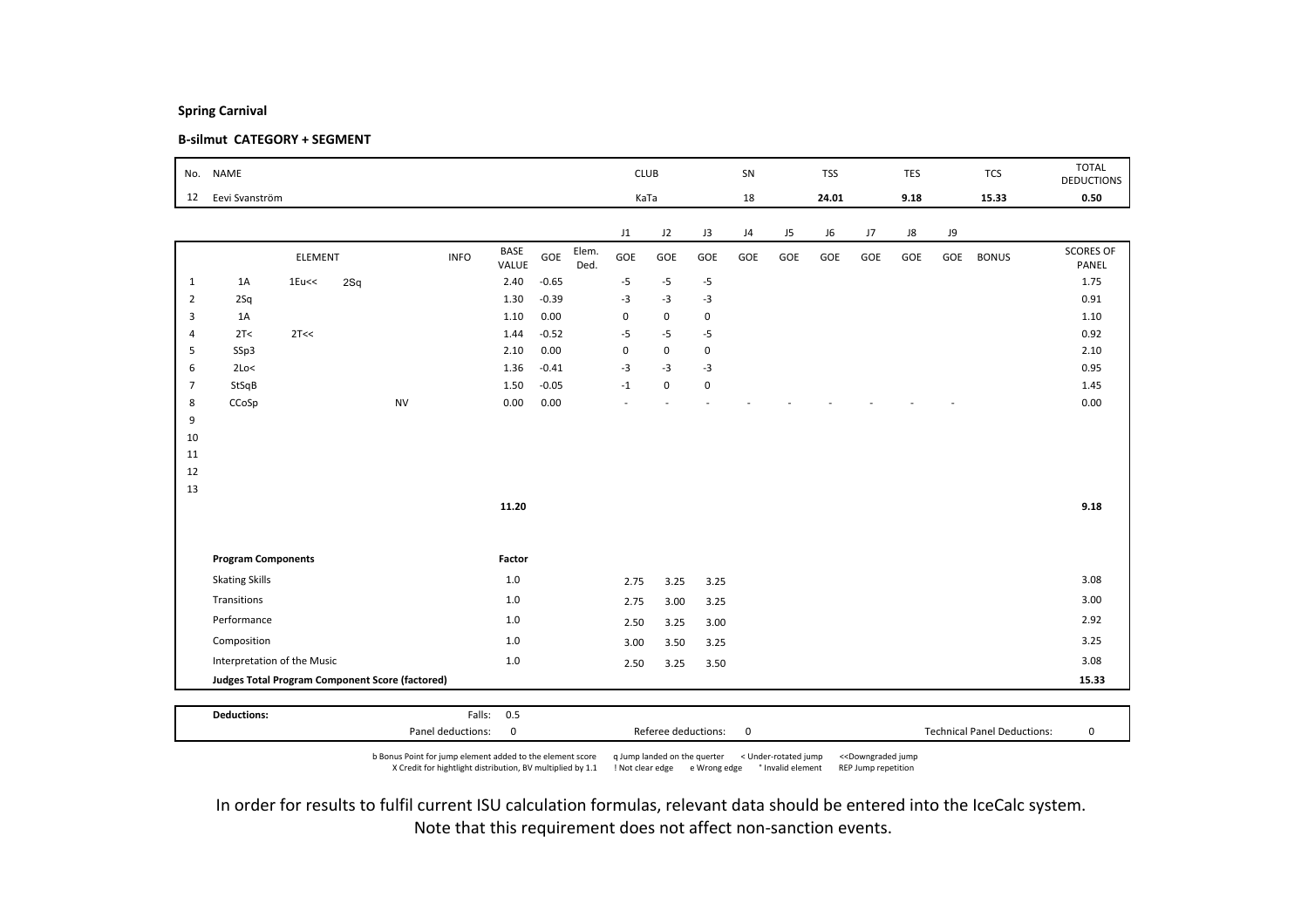### B-silmut CATEGORY + SEGMENT

| No.            | <b>NAME</b>                 |         |                                                        |             |             |         |       | <b>CLUB</b> |             |      | SN  |     | <b>TSS</b> |     | TES   |     | <b>TCS</b>   | <b>TOTAL</b><br><b>DEDUCTIONS</b> |
|----------------|-----------------------------|---------|--------------------------------------------------------|-------------|-------------|---------|-------|-------------|-------------|------|-----|-----|------------|-----|-------|-----|--------------|-----------------------------------|
| 13             | Hertta Pönni                |         |                                                        |             |             |         |       | EsJT        |             |      | 21  |     | 23.99      |     | 10.66 |     | 13.83        | 0.50                              |
|                |                             |         |                                                        |             |             |         |       |             |             |      |     |     |            |     |       |     |              |                                   |
|                |                             |         |                                                        |             | <b>BASE</b> |         | Elem. | J1          | J2          | J3   | J4  | J5  | J6         | J7  | J8    | J9  |              | <b>SCORES OF</b>                  |
|                |                             | ELEMENT |                                                        | <b>INFO</b> | VALUE       | GOE     | Ded.  | GOE         | GOE         | GOE  | GOE | GOE | GOE        | GOE | GOE   | GOE | <b>BONUS</b> | PANEL                             |
| $\mathbf{1}$   | 2Lo<                        |         |                                                        |             | 1.36        | $-0.36$ |       | $-3$        | $-2$        | $-3$ |     |     |            |     |       |     |              | 1.00                              |
| $\overline{2}$ | 1A                          | 2Lo<<   |                                                        |             | 1.60        | $-0.44$ |       | $-4$        | $-4$        | $-4$ |     |     |            |     |       |     |              | 1.16                              |
| 3              | CSSp1V                      |         |                                                        |             | 1.43        | $-0.29$ |       | $-2$        | $-2$        | $-2$ |     |     |            |     |       |     |              | 1.14                              |
| $\overline{4}$ | 1A                          | 1Eu     | 2S<                                                    |             | 2.64        | $-0.33$ |       | $-3$        | $-3$        | $-3$ |     |     |            |     |       |     |              | 2.31                              |
| 5              | 2Sq                         |         |                                                        |             | 1.30        | $-0.26$ |       | $-2$        | $-2$        | $-2$ |     |     |            |     |       |     |              | 1.04                              |
| 6              | StSqB                       |         |                                                        |             | 1.50        | $-0.05$ |       | $\mathbf 0$ | $\mathsf 0$ | $-1$ |     |     |            |     |       |     |              | 1.45                              |
| $\overline{7}$ | CCoSp1                      |         |                                                        |             | 2.00        | $-0.20$ |       | $^{\circ}1$ | $-1$        | $-1$ |     |     |            |     |       |     |              | 1.80                              |
| 8              | 2T<                         |         |                                                        |             | 1.04        | $-0.28$ |       | $-3$        | $-2$        | $-3$ |     |     |            |     |       |     |              | 0.76                              |
| 9<br>10        |                             |         |                                                        |             |             |         |       |             |             |      |     |     |            |     |       |     |              |                                   |
| 11             |                             |         |                                                        |             |             |         |       |             |             |      |     |     |            |     |       |     |              |                                   |
| 12             |                             |         |                                                        |             |             |         |       |             |             |      |     |     |            |     |       |     |              |                                   |
| 13             |                             |         |                                                        |             |             |         |       |             |             |      |     |     |            |     |       |     |              |                                   |
|                |                             |         |                                                        |             | 12.87       |         |       |             |             |      |     |     |            |     |       |     |              | 10.66                             |
|                |                             |         |                                                        |             |             |         |       |             |             |      |     |     |            |     |       |     |              |                                   |
|                | <b>Program Components</b>   |         |                                                        |             | Factor      |         |       |             |             |      |     |     |            |     |       |     |              |                                   |
|                | <b>Skating Skills</b>       |         |                                                        |             | $1.0\,$     |         |       | 2.50        | 3.00        | 3.00 |     |     |            |     |       |     |              | 2.83                              |
|                | Transitions                 |         |                                                        |             | $1.0$       |         |       | 2.25        | 2.50        | 3.00 |     |     |            |     |       |     |              | 2.58                              |
|                | Performance                 |         |                                                        |             | $1.0$       |         |       | 2.25        | 3.00        | 2.75 |     |     |            |     |       |     |              | 2.67                              |
|                | Composition                 |         |                                                        |             | $1.0$       |         |       | 2.50        | 3.25        | 3.00 |     |     |            |     |       |     |              | 2.92                              |
|                | Interpretation of the Music |         |                                                        |             | $1.0$       |         |       | 2.25        | 3.25        | 3.00 |     |     |            |     |       |     |              | 2.83                              |
|                |                             |         | <b>Judges Total Program Component Score (factored)</b> |             |             |         |       |             |             |      |     |     |            |     |       |     |              | 13.83                             |
|                |                             |         |                                                        |             |             |         |       |             |             |      |     |     |            |     |       |     |              |                                   |
|                | <b>Deductions:</b>          |         |                                                        | Falls:      | $\mathsf 0$ |         |       |             |             |      |     |     |            |     |       |     |              |                                   |

b Bonus Point for jump element added to the element score q Jump landed on the querter < Under-rotated jump <<Downgraded jump X Credit for hightlight distribution, BV multiplied by 1.1 ! Not clear edge e Wrong edge ° Invalid element REP Jump repetition

Panel deductions: 0 0 0 0 Referee deductions: 0 0 0 1 Technical Panel Deductions: 0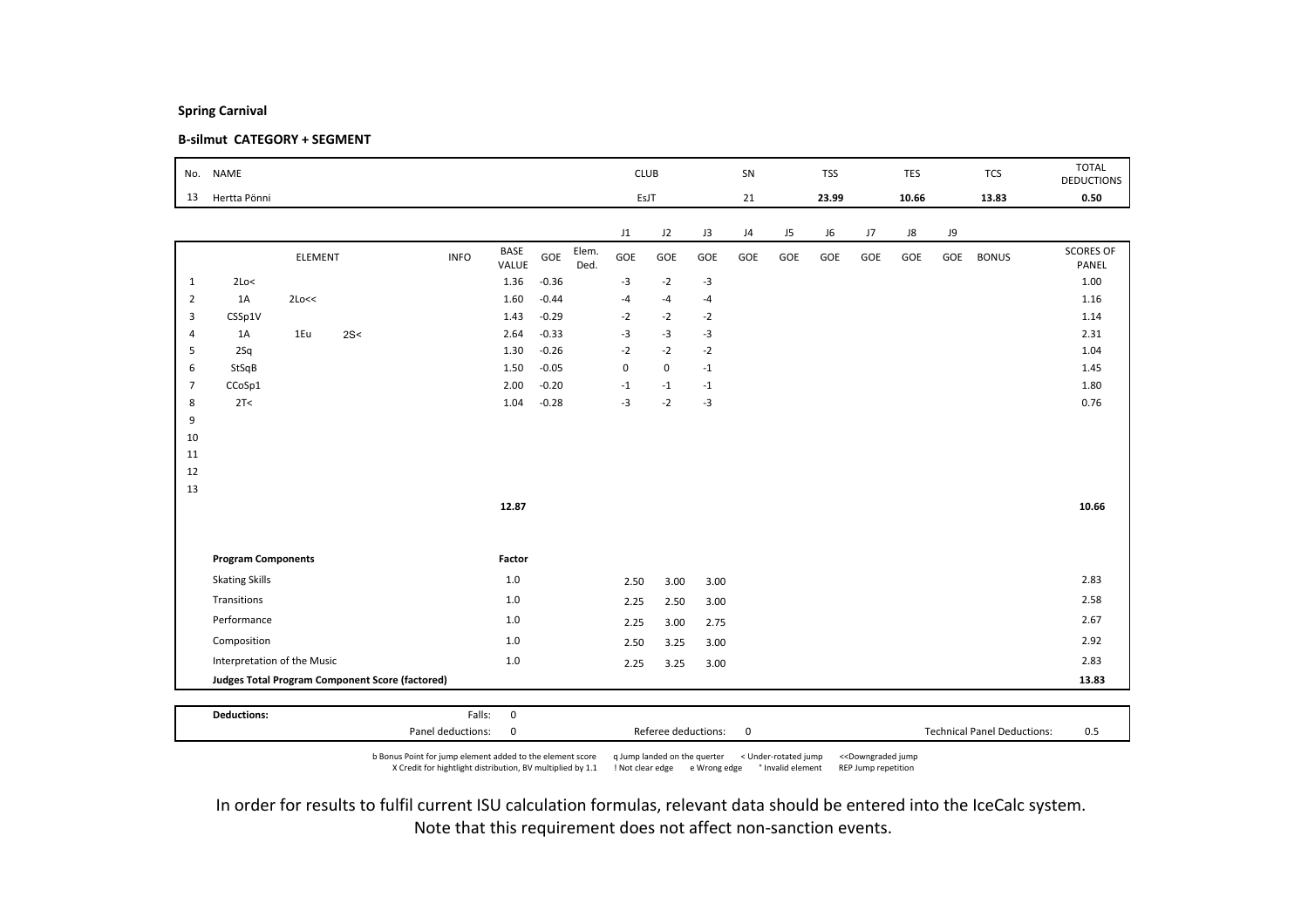### B-silmut CATEGORY + SEGMENT

| No.            | <b>NAME</b>                 |                |                                                 |             |                      |         |               |             | <b>CLUB</b> |             | SN  |                | <b>TSS</b> |     | <b>TES</b> |     | <b>TCS</b>   | <b>TOTAL</b><br><b>DEDUCTIONS</b> |
|----------------|-----------------------------|----------------|-------------------------------------------------|-------------|----------------------|---------|---------------|-------------|-------------|-------------|-----|----------------|------------|-----|------------|-----|--------------|-----------------------------------|
| 14             | Veera Nikkanen              |                |                                                 |             |                      |         |               |             | EVT         |             | 23  |                | 23.68      |     | 9.35       |     | 14.33        | 0.00                              |
|                |                             |                |                                                 |             |                      |         |               | J1          | J2          | J3          | J4  | J <sub>5</sub> | J6         | J7  | J8         | J9  |              |                                   |
|                |                             | <b>ELEMENT</b> |                                                 | <b>INFO</b> | <b>BASE</b><br>VALUE | GOE     | Elem.<br>Ded. | GOE         | GOE         | GOE         | GOE | GOE            | GOE        | GOE | GOE        | GOE | <b>BONUS</b> | <b>SCORES OF</b><br>PANEL         |
| $\mathbf{1}$   | 1A                          |                |                                                 |             | 1.10                 | 0.00    |               | $\mathbf 0$ | $\mathbf 0$ | $\pmb{0}$   |     |                |            |     |            |     |              | 1.10                              |
| $\overline{2}$ | 2Lo<                        |                |                                                 |             | 1.36                 | $-0.41$ |               | $-3$        | $-3$        | $-3$        |     |                |            |     |            |     |              | 0.95                              |
| 3              | 1Lz!                        | 1Eu            | 2S<                                             |             | 2.14                 | $-0.38$ |               | $-4$        | $-4$        | $-3$        |     |                |            |     |            |     |              | 1.76                              |
| $\overline{4}$ | 2S                          | 1A             |                                                 | SEQ         | 1.92                 | $-0.09$ |               | $-1$        | $\mathbf 0$ | $-1$        |     |                |            |     |            |     |              | 1.83                              |
| 5              | FCSSpBV                     |                |                                                 |             | 1.20                 | $-0.36$ |               | $-4$        | $-3$        | $-2$        |     |                |            |     |            |     |              | 0.84                              |
| 6              | StSqB                       |                |                                                 |             | 1.50                 | $-0.20$ |               | $-1$        | $-2$        | $-1$        |     |                |            |     |            |     |              | 1.30                              |
| $\overline{7}$ | 2F<<                        |                |                                                 |             | 0.50                 | $-0.23$ |               | $-5$        | $-5$        | $-4$        |     |                |            |     |            |     |              | 0.27                              |
| 8              | CCoSp1V                     |                |                                                 |             | 1.50                 | $-0.20$ |               | $-2$        | $-1$        | $^{\circ}1$ |     |                |            |     |            |     |              | 1.30                              |
| 9              |                             |                |                                                 |             |                      |         |               |             |             |             |     |                |            |     |            |     |              |                                   |
| 10<br>11       |                             |                |                                                 |             |                      |         |               |             |             |             |     |                |            |     |            |     |              |                                   |
| 12             |                             |                |                                                 |             |                      |         |               |             |             |             |     |                |            |     |            |     |              |                                   |
| 13             |                             |                |                                                 |             |                      |         |               |             |             |             |     |                |            |     |            |     |              |                                   |
|                |                             |                |                                                 |             | 11.22                |         |               |             |             |             |     |                |            |     |            |     |              | 9.35                              |
|                |                             |                |                                                 |             |                      |         |               |             |             |             |     |                |            |     |            |     |              |                                   |
|                | <b>Program Components</b>   |                |                                                 |             | Factor               |         |               |             |             |             |     |                |            |     |            |     |              |                                   |
|                | <b>Skating Skills</b>       |                |                                                 |             | 1.0                  |         |               | 2.50        | 2.75        | 3.00        |     |                |            |     |            |     |              | 2.75                              |
|                | Transitions                 |                |                                                 |             | 1.0                  |         |               | 2.75        | 2.75        | 3.25        |     |                |            |     |            |     |              | 2.92                              |
|                | Performance                 |                |                                                 |             | 1.0                  |         |               | 2.50        | 2.50        | 3.25        |     |                |            |     |            |     |              | 2.75                              |
|                | Composition                 |                |                                                 |             | 1.0                  |         |               | 2.75        | 3.25        | 3.25        |     |                |            |     |            |     |              | 3.08                              |
|                | Interpretation of the Music |                |                                                 |             | 1.0                  |         |               | 2.75        | 2.50        | 3.25        |     |                |            |     |            |     |              | 2.83                              |
|                |                             |                | Judges Total Program Component Score (factored) |             |                      |         |               |             |             |             |     |                |            |     |            |     |              | 14.33                             |
|                |                             |                |                                                 |             |                      |         |               |             |             |             |     |                |            |     |            |     |              |                                   |
|                | <b>Deductions:</b>          |                |                                                 | Falls:      | $\mathbf 0$          |         |               |             |             |             |     |                |            |     |            |     |              |                                   |

b Bonus Point for jump element added to the element score q Jump landed on the querter < Under-rotated jump <<Downgraded jump X Credit for hightlight distribution, BV multiplied by 1.1 ! Not clear edge e Wrong edge ° Invalid element REP Jump repetition

Panel deductions: 0 Referee deductions: 0 Technical Panel Deductions: 0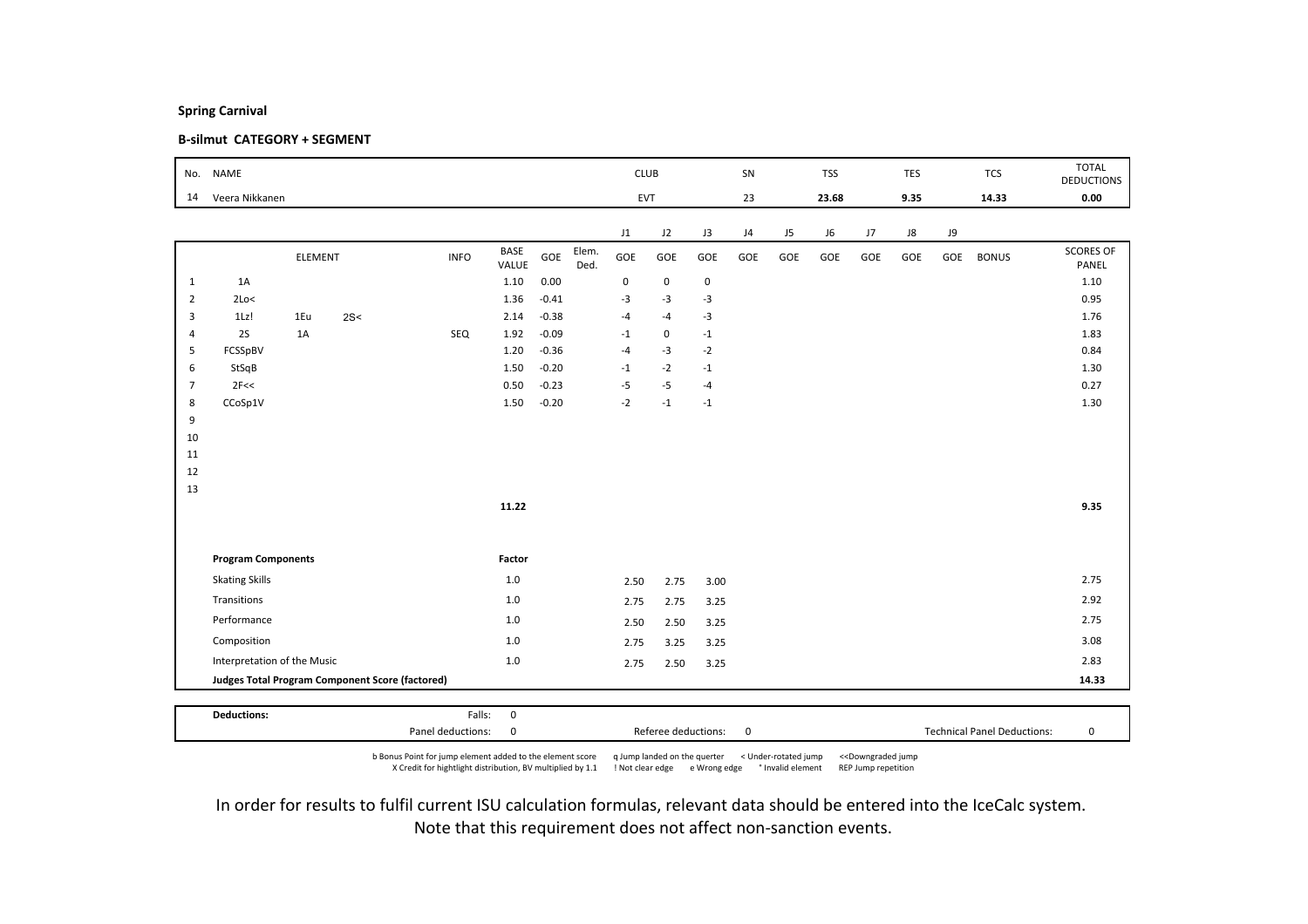### B-silmut CATEGORY + SEGMENT

| No.            | <b>NAME</b>                                            |                |    |           |             |                      |         |               | <b>CLUB</b> |             |             | SN  |     | <b>TSS</b> |     | <b>TES</b> |     | <b>TCS</b>   | <b>TOTAL</b><br><b>DEDUCTIONS</b> |
|----------------|--------------------------------------------------------|----------------|----|-----------|-------------|----------------------|---------|---------------|-------------|-------------|-------------|-----|-----|------------|-----|------------|-----|--------------|-----------------------------------|
| 15             | Lovisa Hakkala                                         |                |    |           |             |                      |         |               |             | HL.         |             | 29  |     | 23.53      |     | 10.78      |     | 13.75        | 1.00                              |
|                |                                                        |                |    |           |             |                      |         |               | J1          | J2          | J3          | J4  | J5  | J6         | J7  | J8         | J9  |              |                                   |
|                |                                                        | <b>ELEMENT</b> |    |           | <b>INFO</b> | <b>BASE</b><br>VALUE | GOE     | Elem.<br>Ded. | GOE         | GOE         | GOE         | GOE | GOE | GOE        | GOE | GOE        | GOE | <b>BONUS</b> | <b>SCORES OF</b><br>PANEL         |
| $\mathbf{1}$   | 1A                                                     |                |    |           |             | 1.10                 | 0.00    |               | $\mathbf 0$ | $\mathsf 0$ | $\mathbf 0$ |     |     |            |     |            |     |              | 1.10                              |
| $\overline{2}$ | 1F                                                     |                |    |           |             | 0.50                 | 0.00    |               | $\mathbf 0$ | $\mathbf 0$ | $\mathbf 0$ |     |     |            |     |            |     |              | 0.50                              |
| 3              | 1A                                                     | 1Eu            | 2S |           |             | 2.90                 | 0.00    |               | $\mathbf 0$ | $\mathsf 0$ | $\mathsf 0$ |     |     |            |     |            |     |              | 2.90                              |
| $\overline{4}$ | CCoSp2                                                 |                |    |           |             | 2.50                 | $-0.08$ |               | $-1$        | $\mathsf 0$ | $\mathsf 0$ |     |     |            |     |            |     |              | 2.42                              |
| 5              | 2S                                                     | 2T<            |    |           |             | 2.34                 | $-0.35$ |               | $-3$        | $-3$        | $-2$        |     |     |            |     |            |     |              | 1.99                              |
| 6              | StSqB                                                  |                |    |           |             | 1.50                 | $-0.15$ |               | $-2$        | $-1$        | $\mathbf 0$ |     |     |            |     |            |     |              | 1.35                              |
| $\overline{7}$ | 2T<                                                    |                |    |           |             | 1.04                 | $-0.52$ |               | $-5$        | $-5$        | $-5$        |     |     |            |     |            |     |              | 0.52                              |
| 8<br>9         | SSp                                                    |                |    | <b>NV</b> |             | 0.00                 | 0.00    |               |             |             |             |     |     |            |     |            |     |              | 0.00                              |
| 10             |                                                        |                |    |           |             |                      |         |               |             |             |             |     |     |            |     |            |     |              |                                   |
| 11             |                                                        |                |    |           |             |                      |         |               |             |             |             |     |     |            |     |            |     |              |                                   |
| 12             |                                                        |                |    |           |             |                      |         |               |             |             |             |     |     |            |     |            |     |              |                                   |
| 13             |                                                        |                |    |           |             |                      |         |               |             |             |             |     |     |            |     |            |     |              |                                   |
|                |                                                        |                |    |           |             | 11.88                |         |               |             |             |             |     |     |            |     |            |     |              | 10.78                             |
|                |                                                        |                |    |           |             |                      |         |               |             |             |             |     |     |            |     |            |     |              |                                   |
|                | <b>Program Components</b>                              |                |    |           |             | Factor               |         |               |             |             |             |     |     |            |     |            |     |              |                                   |
|                | <b>Skating Skills</b>                                  |                |    |           |             | $1.0\,$              |         |               | 2.50        | 3.25        | 3.25        |     |     |            |     |            |     |              | 3.00                              |
|                | Transitions                                            |                |    |           |             | $1.0$                |         |               | 2.25        | 2.50        | 3.00        |     |     |            |     |            |     |              | 2.58                              |
|                | Performance                                            |                |    |           |             | $1.0$                |         |               | 2.00        | 2.75        | 2.75        |     |     |            |     |            |     |              | 2.50                              |
|                | Composition                                            |                |    |           |             | $1.0$                |         |               | 2.75        | 3.00        | 3.00        |     |     |            |     |            |     |              | 2.92                              |
|                | Interpretation of the Music                            |                |    |           |             | $1.0\,$              |         |               | 2.00        | 3.00        | 3.25        |     |     |            |     |            |     |              | 2.75                              |
|                | <b>Judges Total Program Component Score (factored)</b> |                |    |           |             |                      |         |               |             |             |             |     |     |            |     |            |     |              | 13.75                             |
|                |                                                        |                |    |           |             |                      |         |               |             |             |             |     |     |            |     |            |     |              |                                   |
|                | <b>Deductions:</b>                                     |                |    |           | Falls:      | $\overline{1}$       |         |               |             |             |             |     |     |            |     |            |     |              |                                   |

b Bonus Point for jump element added to the element score q Jump landed on the querter < Under-rotated jump <<Downgraded jump X Credit for hightlight distribution, BV multiplied by 1.1 ! Not clear edge e Wrong edge ° Invalid element REP Jump repetition

Panel deductions: 0 Referee deductions: 0 Technical Panel Deductions: 0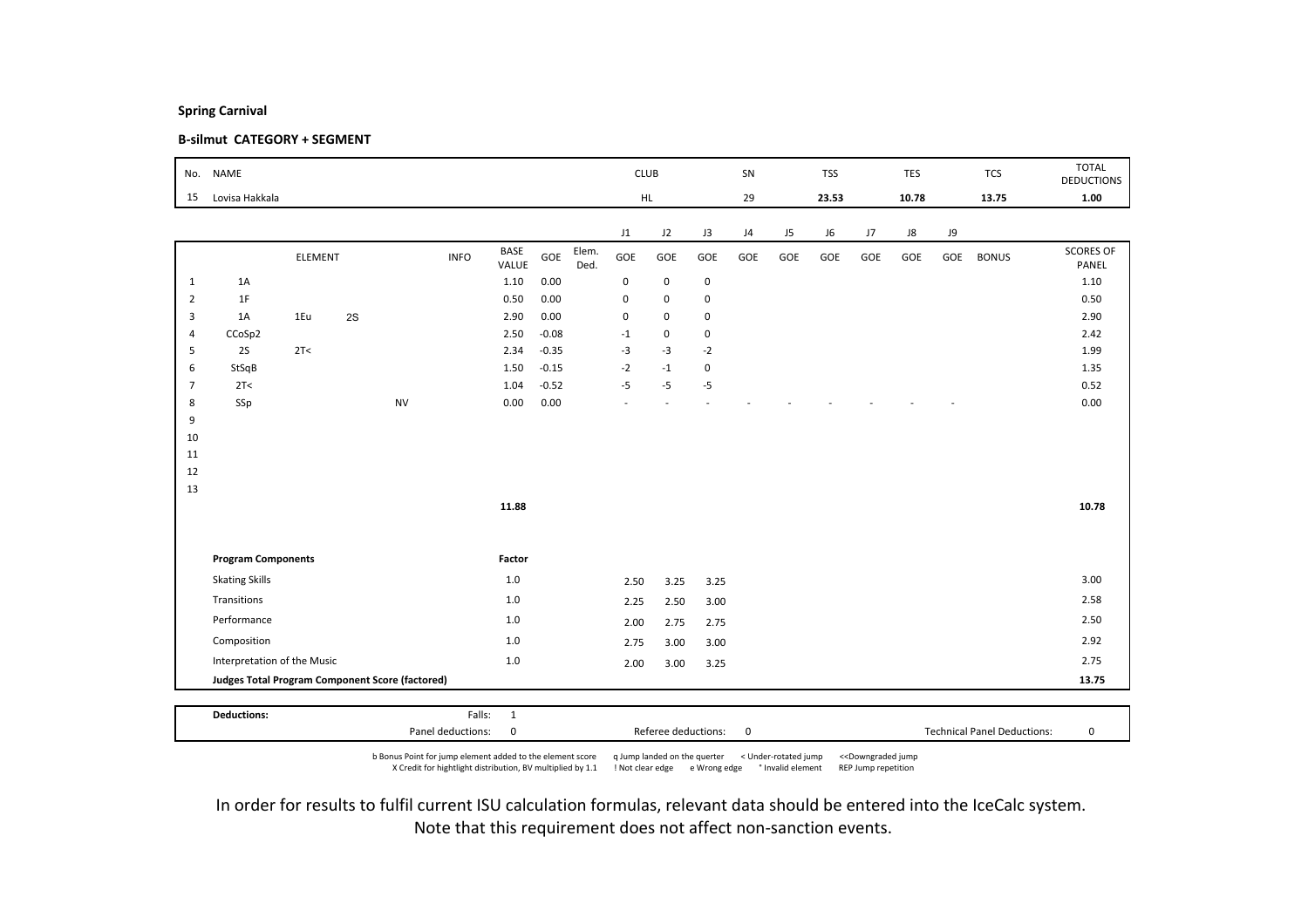### B-silmut CATEGORY + SEGMENT

| No.            | <b>NAME</b>                 |                |                                                 |             |                      |         |               | <b>CLUB</b> |             |             | SN             |                | <b>TSS</b> |     | <b>TES</b> |     | <b>TCS</b>   | <b>TOTAL</b><br><b>DEDUCTIONS</b> |
|----------------|-----------------------------|----------------|-------------------------------------------------|-------------|----------------------|---------|---------------|-------------|-------------|-------------|----------------|----------------|------------|-----|------------|-----|--------------|-----------------------------------|
| 16             | Ea Ahopelto                 |                |                                                 |             |                      |         |               | <b>HTA</b>  |             |             | $\overline{4}$ |                | 22.80      |     | 10.22      |     | 13.58        | 1.00                              |
|                |                             |                |                                                 |             |                      |         |               | J1          | J2          | J3          | J4             | J <sub>5</sub> | J6         | J7  | J8         | J9  |              |                                   |
|                |                             | ELEMENT        |                                                 | <b>INFO</b> | <b>BASE</b><br>VALUE | GOE     | Elem.<br>Ded. | GOE         | GOE         | GOE         | GOE            | GOE            | GOE        | GOE | GOE        | GOE | <b>BONUS</b> | <b>SCORES OF</b><br>PANEL         |
| $\mathbf{1}$   | 1A                          | 1Eu            | 2Sq                                             |             | 2.90                 | $-0.56$ |               | $-4$        | $-5$        | $-4$        |                |                |            |     |            |     |              | 2.34                              |
| $\overline{2}$ | 1F                          | 1 <sub>0</sub> |                                                 |             | 1.00                 | 0.00    |               | $\mathbf 0$ | $\mathbf 0$ | 0           |                |                |            |     |            |     |              | 1.00                              |
| 3              | SSp2                        |                |                                                 |             | 1.60                 | $-0.11$ |               | $-1$        | $-1$        | 0           |                |                |            |     |            |     |              | 1.49                              |
| $\overline{4}$ | 1A                          |                |                                                 |             | 1.10                 | $-0.07$ |               | $\mathbf 0$ | $-1$        | $-1$        |                |                |            |     |            |     |              | 1.03                              |
| 5              | 2Lo                         |                |                                                 |             | 1.70                 | $-0.79$ |               | $-5$        | $-5$        | $-4$        |                |                |            |     |            |     |              | 0.91                              |
| 6              | 2S                          |                |                                                 |             | 1.30                 | $-0.65$ |               | $-5$        | $-5$        | -5          |                |                |            |     |            |     |              | 0.65                              |
| $\overline{7}$ | StSqB                       |                |                                                 |             | 1.50                 | $-0.15$ |               | $-2$        | $-1$        | $\mathbf 0$ |                |                |            |     |            |     |              | 1.35                              |
| 8<br>9         | CCoSp1V                     |                |                                                 |             | 1.50                 | $-0.05$ |               | $-1$        | 0           | $\mathbf 0$ |                |                |            |     |            |     |              | 1.45                              |
| 10             |                             |                |                                                 |             |                      |         |               |             |             |             |                |                |            |     |            |     |              |                                   |
| 11             |                             |                |                                                 |             |                      |         |               |             |             |             |                |                |            |     |            |     |              |                                   |
| 12             |                             |                |                                                 |             |                      |         |               |             |             |             |                |                |            |     |            |     |              |                                   |
| 13             |                             |                |                                                 |             |                      |         |               |             |             |             |                |                |            |     |            |     |              |                                   |
|                |                             |                |                                                 |             | 12.60                |         |               |             |             |             |                |                |            |     |            |     |              | 10.22                             |
|                |                             |                |                                                 |             |                      |         |               |             |             |             |                |                |            |     |            |     |              |                                   |
|                | <b>Program Components</b>   |                |                                                 |             | Factor               |         |               |             |             |             |                |                |            |     |            |     |              |                                   |
|                | <b>Skating Skills</b>       |                |                                                 |             | 1.0                  |         |               | 2.25        | 3.00        | 2.50        |                |                |            |     |            |     |              | 2.58                              |
|                | Transitions                 |                |                                                 |             | 1.0                  |         |               | 2.25        | 2.75        | 2.50        |                |                |            |     |            |     |              | 2.50                              |
|                | Performance                 |                |                                                 |             | 1.0                  |         |               | 2.25        | 3.00        | 2.75        |                |                |            |     |            |     |              | 2.67                              |
|                | Composition                 |                |                                                 |             | 1.0                  |         |               | 2.75        | 3.50        | 2.75        |                |                |            |     |            |     |              | 3.00                              |
|                | Interpretation of the Music |                |                                                 |             | 1.0                  |         |               | 2.25        | 3.25        | 3.00        |                |                |            |     |            |     |              | 2.83                              |
|                |                             |                | Judges Total Program Component Score (factored) |             |                      |         |               |             |             |             |                |                |            |     |            |     |              | 13.58                             |
|                |                             |                |                                                 |             |                      |         |               |             |             |             |                |                |            |     |            |     |              |                                   |
|                | <b>Deductions:</b>          |                |                                                 | Falls:      | 0.5                  |         |               |             |             |             |                |                |            |     |            |     |              |                                   |

b Bonus Point for jump element added to the element score q Jump landed on the querter < Under-rotated jump <<Downgraded jump X Credit for hightlight distribution, BV multiplied by 1.1 ! Not clear edge e Wrong edge ° Invalid element REP Jump repetition

Panel deductions: 0 0 0 0 Referee deductions: 0 0 0 1 Technical Panel Deductions: 0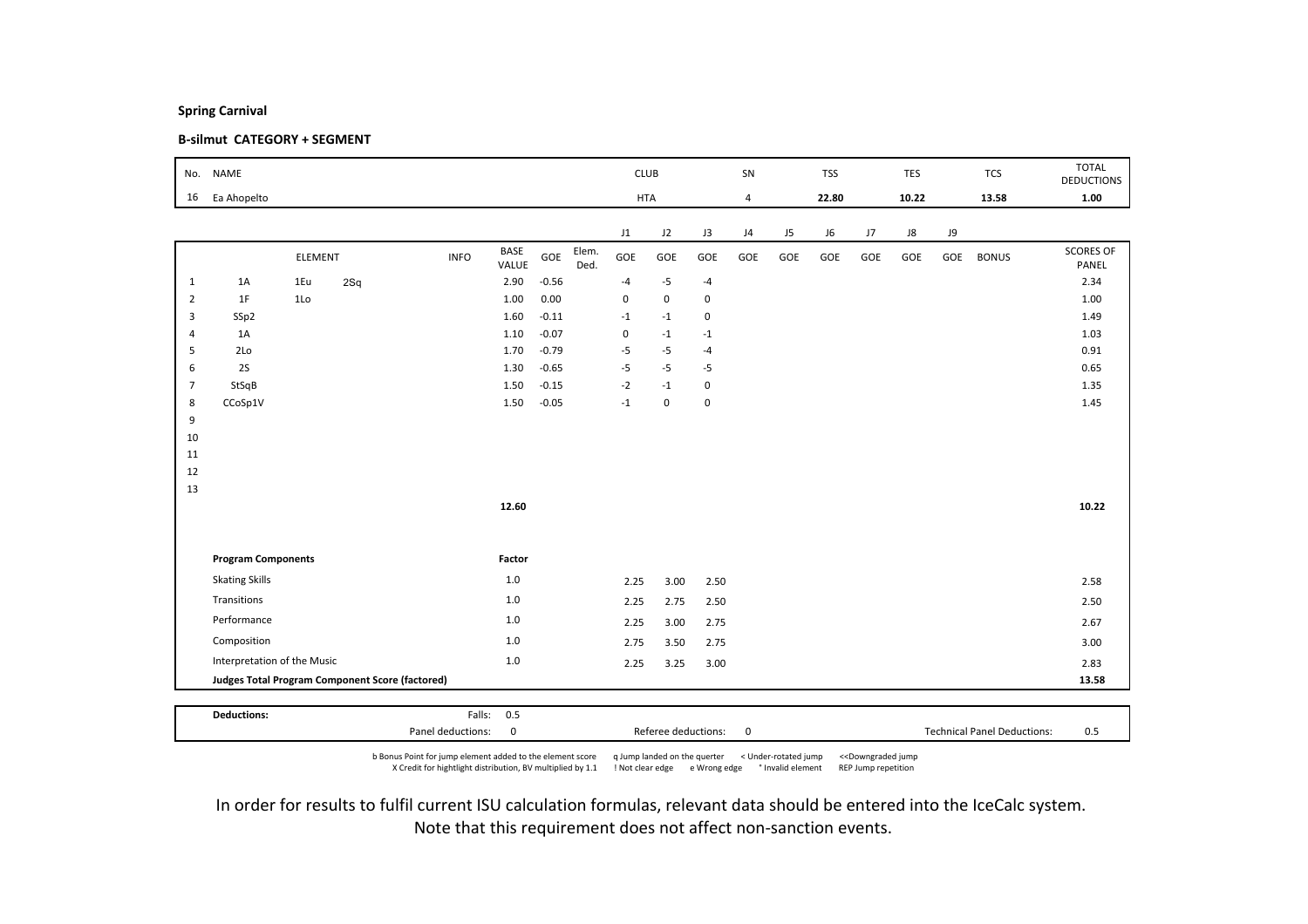### B-silmut CATEGORY + SEGMENT

| No.            | <b>NAME</b>                 |                |                                                 |             |                      |         |               | <b>CLUB</b> |             |             | SN  |     | <b>TSS</b> |     | <b>TES</b> |     | <b>TCS</b>   | <b>TOTAL</b><br><b>DEDUCTIONS</b> |
|----------------|-----------------------------|----------------|-------------------------------------------------|-------------|----------------------|---------|---------------|-------------|-------------|-------------|-----|-----|------------|-----|------------|-----|--------------|-----------------------------------|
| 17             | Janella Stenström           |                |                                                 |             |                      |         |               | EsJT        |             |             | 3   |     | 22.77      |     | 10.36      |     | 14.41        | 2.00                              |
|                |                             |                |                                                 |             |                      |         |               | J1          | J2          | J3          | J4  | J5  | J6         | J7  | J8         | J9  |              |                                   |
|                |                             | <b>ELEMENT</b> |                                                 | <b>INFO</b> | <b>BASE</b><br>VALUE | GOE     | Elem.<br>Ded. | GOE         | GOE         | GOE         | GOE | GOE | GOE        | GOE | GOE        | GOE | <b>BONUS</b> | <b>SCORES OF</b><br>PANEL         |
| $\mathbf{1}$   | 1A                          | 1Eu            | 2S                                              |             | 2.90                 | $-0.09$ |               | $-1$        | $\mathbf 0$ | $^{\rm -1}$ |     |     |            |     |            |     |              | 2.81                              |
| $\overline{2}$ | 2Lo<                        |                |                                                 |             | 1.36                 | $-0.68$ |               | $-5$        | $-5$        | $-5$        |     |     |            |     |            |     |              | 0.68                              |
| 3              | 2F<                         |                |                                                 |             | 1.44                 | $-0.72$ |               | $-5$        | $-5$        | $-5$        |     |     |            |     |            |     |              | 0.72                              |
| $\overline{4}$ | CCoSp1V                     |                |                                                 |             | 1.50                 | $-0.40$ |               | $-2$        | $-3$        | $-3$        |     |     |            |     |            |     |              | 1.10                              |
| 5              | 1A                          |                |                                                 |             | 1.10                 | 0.00    |               | $\pmb{0}$   | $\mathsf 0$ | $\mathbf 0$ |     |     |            |     |            |     |              | 1.10                              |
| 6              | StSqB                       |                |                                                 |             | 1.50                 | $-0.15$ |               | $-1$        | $-1$        | $-1$        |     |     |            |     |            |     |              | 1.35                              |
| $\overline{7}$ | 2S                          |                |                                                 |             | 1.30                 | $-0.43$ |               | $-4$        | $-3$        | $-3$        |     |     |            |     |            |     |              | 0.87                              |
| 8              | FSSp1                       |                |                                                 |             | 2.00                 | $-0.27$ |               | $-1$        | $-1$        | $-2$        |     |     |            |     |            |     |              | 1.73                              |
| 9              |                             |                |                                                 |             |                      |         |               |             |             |             |     |     |            |     |            |     |              |                                   |
| 10             |                             |                |                                                 |             |                      |         |               |             |             |             |     |     |            |     |            |     |              |                                   |
| 11             |                             |                |                                                 |             |                      |         |               |             |             |             |     |     |            |     |            |     |              |                                   |
| 12             |                             |                |                                                 |             |                      |         |               |             |             |             |     |     |            |     |            |     |              |                                   |
| 13             |                             |                |                                                 |             | 13.10                |         |               |             |             |             |     |     |            |     |            |     |              | 10.36                             |
|                |                             |                |                                                 |             |                      |         |               |             |             |             |     |     |            |     |            |     |              |                                   |
|                | <b>Program Components</b>   |                |                                                 |             | Factor               |         |               |             |             |             |     |     |            |     |            |     |              |                                   |
|                | <b>Skating Skills</b>       |                |                                                 |             | $1.0\,$              |         |               | 2.75        | 3.50        | 2.75        |     |     |            |     |            |     |              | 3.00                              |
|                | Transitions                 |                |                                                 |             | $1.0$                |         |               | 2.50        | 3.25        | 2.75        |     |     |            |     |            |     |              | 2.83                              |
|                | Performance                 |                |                                                 |             | $1.0$                |         |               | 2.00        | 3.00        | 2.75        |     |     |            |     |            |     |              | 2.58                              |
|                | Composition                 |                |                                                 |             | $1.0$                |         |               | 2.50        | 3.50        | 3.00        |     |     |            |     |            |     |              | 3.00                              |
|                | Interpretation of the Music |                |                                                 |             | $1.0\,$              |         |               | 2.50        | 3.25        | 3.25        |     |     |            |     |            |     |              | 3.00                              |
|                |                             |                | Judges Total Program Component Score (factored) |             |                      |         |               |             |             |             |     |     |            |     |            |     |              | 14.41                             |
|                |                             |                |                                                 |             |                      |         |               |             |             |             |     |     |            |     |            |     |              |                                   |
|                | <b>Deductions:</b>          |                |                                                 | Falls:      | $\overline{1}$       |         |               |             |             |             |     |     |            |     |            |     |              |                                   |

b Bonus Point for jump element added to the element score q Jump landed on the querter < Under-rotated jump <<Downgraded jump X Credit for hightlight distribution, BV multiplied by 1.1 ! Not clear edge e Wrong edge ° Invalid element REP Jump repetition

Panel deductions: 0 0 8 Referee deductions: 1 7echnical Panel Deductions: 0 0 0 1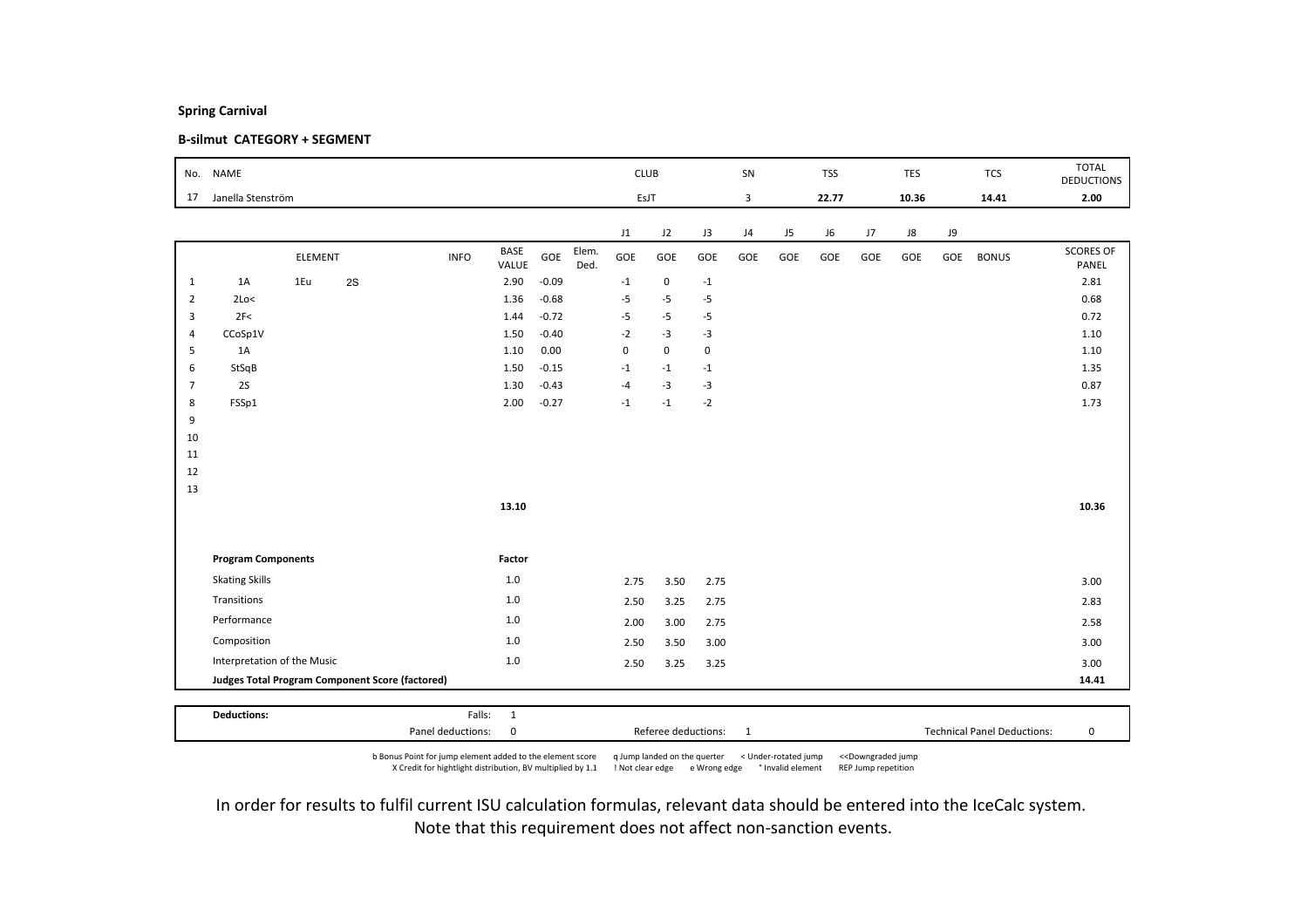### B-silmut CATEGORY + SEGMENT

| No.            | <b>NAME</b>                 |                                                 |             |               |         |               | <b>CLUB</b> |             |             | SN  |     | <b>TSS</b> |     | TES  |     | <b>TCS</b>   | <b>TOTAL</b><br><b>DEDUCTIONS</b> |
|----------------|-----------------------------|-------------------------------------------------|-------------|---------------|---------|---------------|-------------|-------------|-------------|-----|-----|------------|-----|------|-----|--------------|-----------------------------------|
| 18             | Edith Simola                |                                                 |             |               |         |               | <b>HTA</b>  |             |             | 11  |     | 22.71      |     | 8.62 |     | 14.09        | 0.00                              |
|                |                             |                                                 |             |               |         |               | J1          | J2          | J3          | J4  | J5  | J6         | J7  | J8   | J9  |              |                                   |
|                |                             | <b>ELEMENT</b>                                  | <b>INFO</b> | BASE<br>VALUE | GOE     | Elem.<br>Ded. | GOE         | GOE         | GOE         | GOE | GOE | GOE        | GOE | GOE  | GOE | <b>BONUS</b> | <b>SCORES OF</b><br>PANEL         |
| $\mathbf{1}$   | 2Sq                         |                                                 |             | 1.30          | $-0.26$ |               | $-2$        | $-2$        | $-2$        |     |     |            |     |      |     |              | 1.04                              |
| $\overline{2}$ | SSp1                        |                                                 |             | 1.30          | $-0.26$ |               | $-2$        | $-2$        | $-2$        |     |     |            |     |      |     |              | 1.04                              |
| 3              | 2T<<                        | 1T                                              |             | 0.80          | $-0.16$ |               | $-4$        | $-4$        | $-4$        |     |     |            |     |      |     |              | 0.64                              |
| $\overline{4}$ | 1A                          | 1Eu                                             |             | 2.64          | $-0.29$ |               | $-3$        | $-2$        | $-3$        |     |     |            |     |      |     |              | 2.35                              |
| 5              | CCoSp1V                     |                                                 |             | 1.50          | $-0.05$ |               | $-1$        | $\mathsf 0$ | 0           |     |     |            |     |      |     |              | 1.45                              |
| 6              | 1F                          |                                                 |             | 0.50          | 0.00    |               | $\mathbf 0$ | $\mathbf 0$ | 0           |     |     |            |     |      |     |              | 0.50                              |
| $\overline{7}$ | 2Lo<<                       |                                                 |             | 0.50          | $-0.20$ |               | $-4$        | $-4$        | $-4$        |     |     |            |     |      |     |              | 0.30                              |
| 8              | StSqB                       |                                                 |             | 1.50          | $-0.20$ |               | $-2$        | $-1$        | $^{\rm -1}$ |     |     |            |     |      |     |              | 1.30                              |
| 9              |                             |                                                 |             |               |         |               |             |             |             |     |     |            |     |      |     |              |                                   |
| 10<br>11       |                             |                                                 |             |               |         |               |             |             |             |     |     |            |     |      |     |              |                                   |
| 12             |                             |                                                 |             |               |         |               |             |             |             |     |     |            |     |      |     |              |                                   |
| 13             |                             |                                                 |             |               |         |               |             |             |             |     |     |            |     |      |     |              |                                   |
|                |                             |                                                 |             | 10.04         |         |               |             |             |             |     |     |            |     |      |     |              | 8.62                              |
|                |                             |                                                 |             |               |         |               |             |             |             |     |     |            |     |      |     |              |                                   |
|                | <b>Program Components</b>   |                                                 |             | Factor        |         |               |             |             |             |     |     |            |     |      |     |              |                                   |
|                | <b>Skating Skills</b>       |                                                 |             | $1.0\,$       |         |               | 2.75        | 3.00        | 2.50        |     |     |            |     |      |     |              | 2.75                              |
|                | Transitions                 |                                                 |             | $1.0$         |         |               | 2.25        | 3.00        | 2.75        |     |     |            |     |      |     |              | 2.67                              |
|                | Performance                 |                                                 |             | 1.0           |         |               | 2.25        | 3.25        | 2.75        |     |     |            |     |      |     |              | 2.75                              |
|                | Composition                 |                                                 |             | 1.0           |         |               | 2.50        | 3.50        | 2.75        |     |     |            |     |      |     |              | 2.92                              |
|                | Interpretation of the Music |                                                 |             | $1.0\,$       |         |               | 2.50        | 3.50        | 3.00        |     |     |            |     |      |     |              | 3.00                              |
|                |                             | Judges Total Program Component Score (factored) |             |               |         |               |             |             |             |     |     |            |     |      |     |              | 14.09                             |
|                |                             |                                                 |             |               |         |               |             |             |             |     |     |            |     |      |     |              |                                   |
|                | <b>Deductions:</b>          |                                                 | Falls:      | $\mathbf 0$   |         |               |             |             |             |     |     |            |     |      |     |              |                                   |

b Bonus Point for jump element added to the element score q Jump landed on the querter < Under-rotated jump <<Downgraded jump X Credit for hightlight distribution, BV multiplied by 1.1 ! Not clear edge e Wrong edge ° Invalid element REP Jump repetition

Panel deductions: 0 Referee deductions: 0 Technical Panel Deductions: 0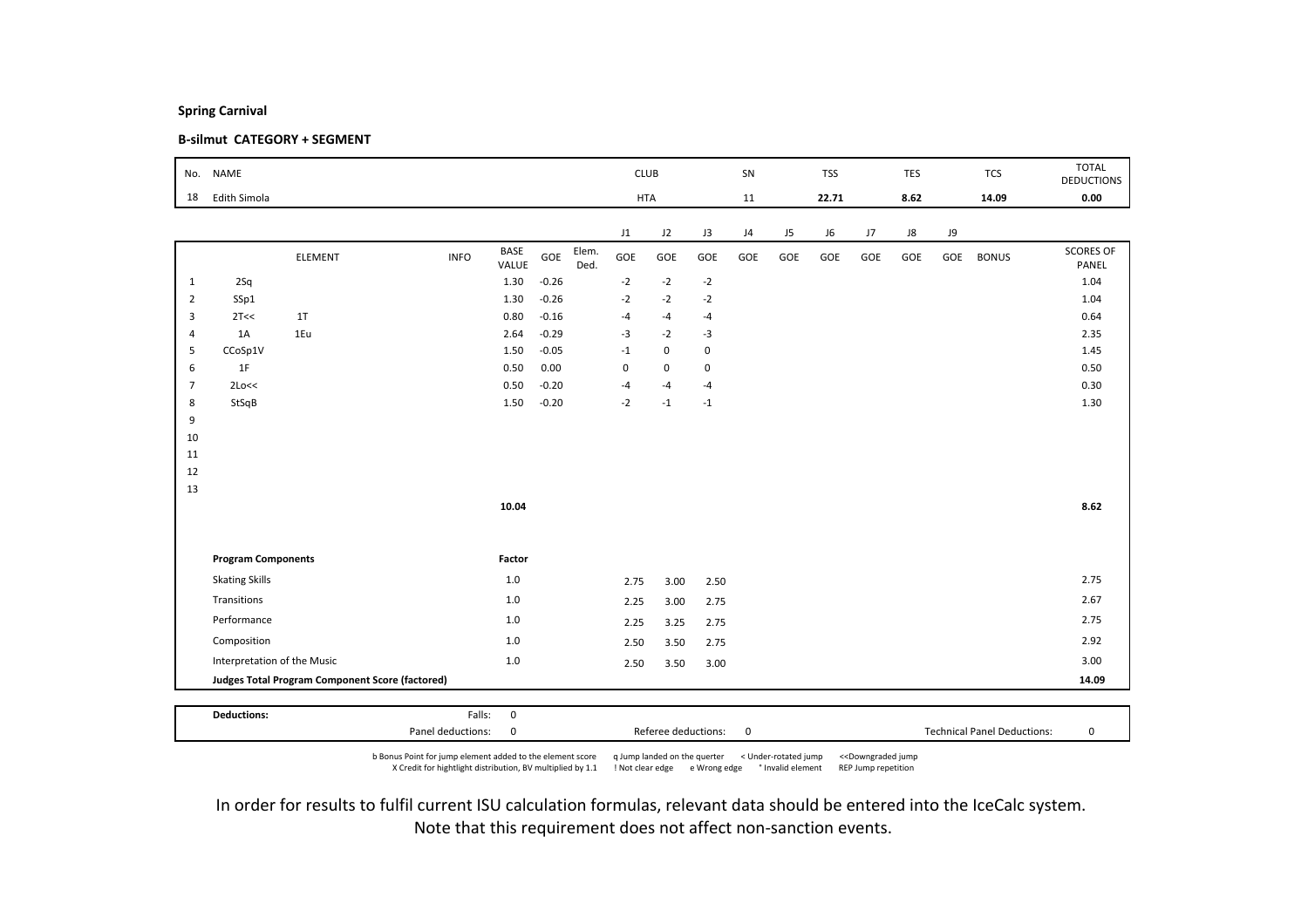### B-silmut CATEGORY + SEGMENT

| Tamara Juntikka<br>CCoSp<br>2Lzq<br>1T<br>2Lo<<br>StSqB<br>1Eu<br>SSpB<br>2F<<<br>2T<< | ELEMENT<br>2S | <b>NV</b>                                                | <b>INFO</b>        | BASE<br>VALUE<br>0.00<br>2.10<br>1.76<br>1.50   | GOE<br>0.00<br>$-0.42$ | Elem.<br>Ded. | <b>MTK</b><br>J1<br>GOE<br>$\overline{\phantom{a}}$ | J2<br>GOE<br>$\overline{\phantom{a}}$ | J3<br>GOE      | 14<br>J4<br>GOE | J5<br>GOE | 22.44<br>J6<br>GOE | J7<br>GOE | 8.60<br>J8<br>GOE | J9<br>GOE | 14.34<br><b>BONUS</b> | 0.50<br><b>SCORES OF</b> |
|----------------------------------------------------------------------------------------|---------------|----------------------------------------------------------|--------------------|-------------------------------------------------|------------------------|---------------|-----------------------------------------------------|---------------------------------------|----------------|-----------------|-----------|--------------------|-----------|-------------------|-----------|-----------------------|--------------------------|
|                                                                                        |               |                                                          |                    |                                                 |                        |               |                                                     |                                       |                |                 |           |                    |           |                   |           |                       |                          |
|                                                                                        |               |                                                          |                    |                                                 |                        |               |                                                     |                                       |                |                 |           |                    |           |                   |           |                       |                          |
|                                                                                        |               |                                                          |                    |                                                 |                        |               |                                                     |                                       |                |                 |           |                    |           |                   |           |                       | PANEL                    |
|                                                                                        |               |                                                          |                    |                                                 |                        |               |                                                     |                                       | ÷.             |                 |           |                    |           |                   |           |                       | 0.00                     |
|                                                                                        |               |                                                          |                    |                                                 |                        |               | $-2$                                                | $-2$                                  | $-2$           |                 |           |                    |           |                   |           |                       | 1.68                     |
|                                                                                        |               |                                                          |                    |                                                 | $-0.45$                |               | $-3$                                                | $-4$                                  | $-3$           |                 |           |                    |           |                   |           |                       | 1.31                     |
|                                                                                        |               |                                                          |                    |                                                 | $-0.05$                |               | $\pmb{0}$                                           | $-1$                                  | $\pmb{0}$      |                 |           |                    |           |                   |           |                       | 1.45                     |
|                                                                                        |               |                                                          |                    | 2.90                                            | $-0.17$                |               | $-1$                                                | $-2$                                  | $^{\mbox{-}}1$ |                 |           |                    |           |                   |           |                       | 2.73                     |
|                                                                                        |               |                                                          |                    | 1.10                                            | $-0.22$                |               | $-3$                                                | $-2$                                  | $-1$           |                 |           |                    |           |                   |           |                       | 0.88                     |
|                                                                                        |               |                                                          |                    | 0.50                                            | $-0.20$                |               | $-4$                                                | $-4$                                  | $-4$           |                 |           |                    |           |                   |           |                       | 0.30                     |
|                                                                                        |               |                                                          |                    | 0.40                                            | $-0.15$                |               | $-3$                                                | $-4$                                  | $-4$           |                 |           |                    |           |                   |           |                       | 0.25                     |
|                                                                                        |               |                                                          |                    |                                                 |                        |               |                                                     |                                       |                |                 |           |                    |           |                   |           |                       |                          |
|                                                                                        |               |                                                          |                    |                                                 |                        |               |                                                     |                                       |                |                 |           |                    |           |                   |           |                       |                          |
|                                                                                        |               |                                                          |                    |                                                 |                        |               |                                                     |                                       |                |                 |           |                    |           |                   |           |                       |                          |
|                                                                                        |               |                                                          |                    |                                                 |                        |               |                                                     |                                       |                |                 |           |                    |           |                   |           |                       |                          |
|                                                                                        |               |                                                          |                    | 10.26                                           |                        |               |                                                     |                                       |                |                 |           |                    |           |                   |           |                       | 8.60                     |
|                                                                                        |               |                                                          |                    |                                                 |                        |               |                                                     |                                       |                |                 |           |                    |           |                   |           |                       |                          |
|                                                                                        |               |                                                          |                    | Factor                                          |                        |               |                                                     |                                       |                |                 |           |                    |           |                   |           |                       |                          |
| <b>Skating Skills</b>                                                                  |               |                                                          |                    | 1.0                                             |                        |               | 2.50                                                | 2.75                                  | 3.00           |                 |           |                    |           |                   |           |                       | 2.75                     |
| Transitions                                                                            |               |                                                          |                    | $1.0$                                           |                        |               | 2.00                                                | 3.00                                  | 3.00           |                 |           |                    |           |                   |           |                       | 2.67                     |
| Performance                                                                            |               |                                                          |                    | $1.0$                                           |                        |               | 2.25                                                |                                       | 3.25           |                 |           |                    |           |                   |           |                       | 3.00                     |
| Composition                                                                            |               |                                                          |                    | 1.0                                             |                        |               | 2.25                                                | 3.25                                  | 3.25           |                 |           |                    |           |                   |           |                       | 2.92                     |
|                                                                                        |               |                                                          |                    | $1.0$                                           |                        |               | 2.25                                                |                                       | 3.25           |                 |           |                    |           |                   |           |                       | 3.00                     |
|                                                                                        |               |                                                          |                    |                                                 |                        |               |                                                     |                                       |                |                 |           |                    |           |                   |           |                       | 14.34                    |
|                                                                                        |               | <b>Program Components</b><br>Interpretation of the Music | <b>Deductions:</b> | Judges Total Program Component Score (factored) | Falls:<br>$\mathbf 0$  |               |                                                     |                                       | 3.50<br>3.50   |                 |           |                    |           |                   |           |                       |                          |

b Bonus Point for jump element added to the element score q Jump landed on the querter < Under-rotated jump <<Downgraded jump X Credit for hightlight distribution, BV multiplied by 1.1 ! Not clear edge e Wrong edge ° Invalid element REP Jump repetition

Panel deductions: 0 0 0 0 Referee deductions: 0 0 0 1 Technical Panel Deductions: 0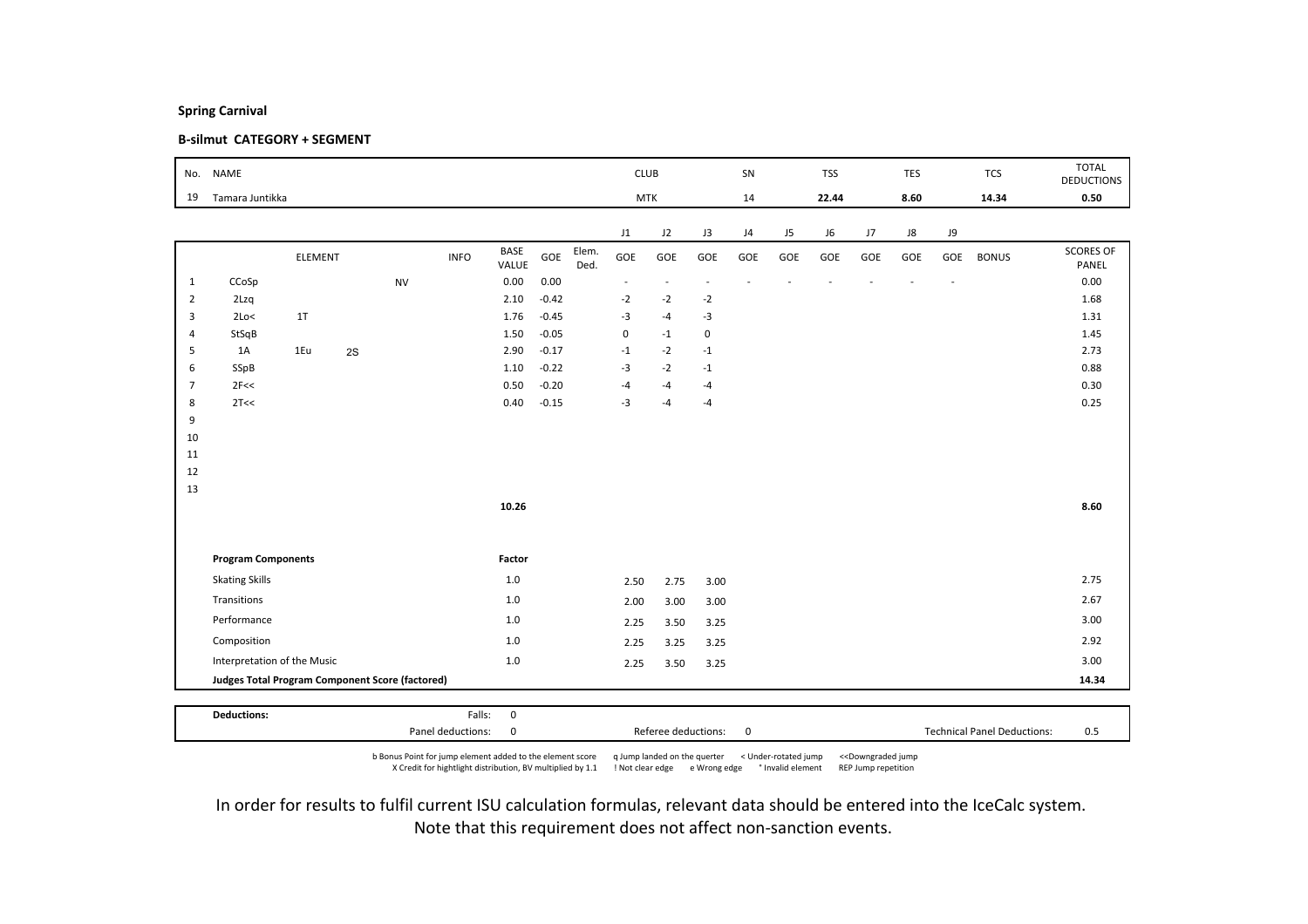### B-silmut CATEGORY + SEGMENT

| No.            | <b>NAME</b>                 |                |                                                 |             |               |         |               | <b>CLUB</b> |             |             | SN  |     | <b>TSS</b> |     | TES   |     | <b>TCS</b>   | <b>TOTAL</b><br><b>DEDUCTIONS</b> |
|----------------|-----------------------------|----------------|-------------------------------------------------|-------------|---------------|---------|---------------|-------------|-------------|-------------|-----|-----|------------|-----|-------|-----|--------------|-----------------------------------|
| 20             | Nea Fagerström              |                |                                                 |             |               |         |               | KaTa        |             |             | 10  |     | 22.43      |     | 10.27 |     | 12.66        | 0.50                              |
|                |                             |                |                                                 |             |               |         |               | J1          | J2          | J3          | J4  | J5  | J6         | J7  | J8    | J9  |              |                                   |
|                |                             | <b>ELEMENT</b> |                                                 | <b>INFO</b> | BASE<br>VALUE | GOE     | Elem.<br>Ded. | GOE         | GOE         | GOE         | GOE | GOE | GOE        | GOE | GOE   | GOE | <b>BONUS</b> | <b>SCORES OF</b><br>PANEL         |
| $\mathbf{1}$   | CCoSp2                      |                |                                                 |             | 2.50          | $-0.42$ |               | $-2$        | $-2$        | $^{\rm -1}$ |     |     |            |     |       |     |              | 2.08                              |
| $\overline{2}$ | 2S                          | 1T             | 1Lo                                             |             | 2.20          | $-0.13$ |               | $-1$        | $-1$        | $-1$        |     |     |            |     |       |     |              | 2.07                              |
| 3              | 2Lo<<                       |                |                                                 |             | 0.50          | $-0.25$ |               | $-5$        | $-5$        | $-5$        |     |     |            |     |       |     |              | 0.25                              |
| $\overline{4}$ | StSqB                       |                |                                                 |             | 1.50          | $-0.75$ |               | $-5$        | $-5$        | $-5$        |     |     |            |     |       |     |              | 0.75                              |
| 5              | 2T<                         |                |                                                 |             | 1.04          | $-0.31$ |               | $-4$        | $-3$        | $-2$        |     |     |            |     |       |     |              | 0.73                              |
| 6              | 1A                          | 1A             |                                                 | SEQ         | 1.76          | $-0.07$ |               | $-1$        | $\mathsf 0$ | $-1$        |     |     |            |     |       |     |              | 1.69                              |
| 7              | SSp2                        |                |                                                 |             | 1.60          | $-0.11$ |               | $-1$        | $\mathbf 0$ | $-1$        |     |     |            |     |       |     |              | 1.49                              |
| 8              | 2S                          |                |                                                 |             | 1.30          | $-0.09$ |               | $-1$        | 0           | $-1$        |     |     |            |     |       |     |              | 1.21                              |
| 9              |                             |                |                                                 |             |               |         |               |             |             |             |     |     |            |     |       |     |              |                                   |
| 10<br>11       |                             |                |                                                 |             |               |         |               |             |             |             |     |     |            |     |       |     |              |                                   |
| 12             |                             |                |                                                 |             |               |         |               |             |             |             |     |     |            |     |       |     |              |                                   |
| 13             |                             |                |                                                 |             |               |         |               |             |             |             |     |     |            |     |       |     |              |                                   |
|                |                             |                |                                                 |             | 12.40         |         |               |             |             |             |     |     |            |     |       |     |              | 10.27                             |
|                |                             |                |                                                 |             |               |         |               |             |             |             |     |     |            |     |       |     |              |                                   |
|                | <b>Program Components</b>   |                |                                                 |             | Factor        |         |               |             |             |             |     |     |            |     |       |     |              |                                   |
|                | <b>Skating Skills</b>       |                |                                                 |             | $1.0\,$       |         |               | 2.00        | 3.00        | 2.00        |     |     |            |     |       |     |              | 2.33                              |
|                | Transitions                 |                |                                                 |             | $1.0$         |         |               | 2.00        | 2.75        | 2.25        |     |     |            |     |       |     |              | 2.33                              |
|                | Performance                 |                |                                                 |             | $1.0$         |         |               | 1.75        | 3.00        | 2.50        |     |     |            |     |       |     |              | 2.42                              |
|                | Composition                 |                |                                                 |             | 1.0           |         |               | 2.50        | 3.25        | 2.75        |     |     |            |     |       |     |              | 2.83                              |
|                | Interpretation of the Music |                |                                                 |             | $1.0$         |         |               | 2.25        | 3.25        | 2.75        |     |     |            |     |       |     |              | 2.75                              |
|                |                             |                | Judges Total Program Component Score (factored) |             |               |         |               |             |             |             |     |     |            |     |       |     |              | 12.66                             |
|                |                             |                |                                                 |             |               |         |               |             |             |             |     |     |            |     |       |     |              |                                   |
|                | <b>Deductions:</b>          |                |                                                 |             | Falls: 0.5    |         |               |             |             |             |     |     |            |     |       |     |              |                                   |

b Bonus Point for jump element added to the element score q Jump landed on the querter < Under-rotated jump <<Downgraded jump X Credit for hightlight distribution, BV multiplied by 1.1 ! Not clear edge e Wrong edge ° Invalid element REP Jump repetition

Panel deductions: 0 Referee deductions: 0 Technical Panel Deductions: 0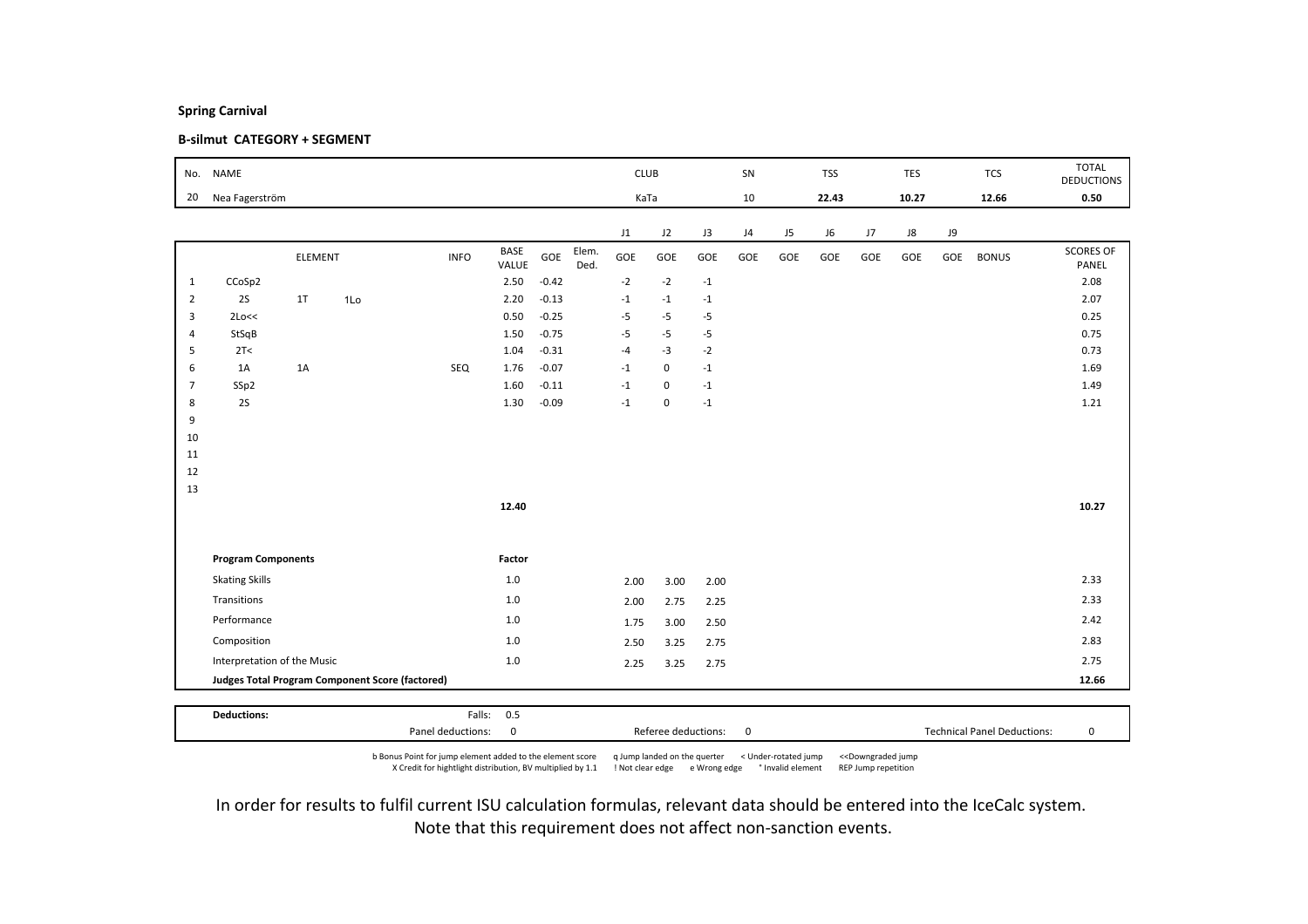### B-silmut CATEGORY + SEGMENT

| No.            | <b>NAME</b>                 |                                                        |             |                      |         |               | <b>CLUB</b> |             |             | SN  |                | <b>TSS</b> |     | <b>TES</b> |     | <b>TCS</b>   | <b>TOTAL</b><br><b>DEDUCTIONS</b> |
|----------------|-----------------------------|--------------------------------------------------------|-------------|----------------------|---------|---------------|-------------|-------------|-------------|-----|----------------|------------|-----|------------|-----|--------------|-----------------------------------|
| 21             | Juulia Lemettinen           |                                                        |             |                      |         |               |             | <b>HTA</b>  |             | 5   |                | 22.27      |     | 9.19       |     | 13.08        | 0.00                              |
|                |                             |                                                        |             |                      |         |               | J1          | J2          | J3          | J4  | J <sub>5</sub> | J6         | J7  | J8         | J9  |              |                                   |
|                |                             | <b>ELEMENT</b>                                         | <b>INFO</b> | <b>BASE</b><br>VALUE | GOE     | Elem.<br>Ded. | GOE         | GOE         | GOE         | GOE | GOE            | GOE        | GOE | GOE        | GOE | <b>BONUS</b> | <b>SCORES OF</b><br>PANEL         |
| $\mathbf{1}$   | 1A                          |                                                        |             | 1.10                 | $-0.18$ |               | $-2$        | $-1$        | $-2$        |     |                |            |     |            |     |              | 0.92                              |
| $\overline{2}$ | 1F                          | 1A                                                     | SEQ         | 1.28                 | $-0.11$ |               | $-1$        | $-1$        | $-1$        |     |                |            |     |            |     |              | 1.17                              |
| 3              | 2S                          |                                                        |             | 1.30                 | $-0.30$ |               | $-3$        | $-2$        | $-2$        |     |                |            |     |            |     |              | 1.00                              |
| $\overline{4}$ | SSp2                        |                                                        |             | 1.60                 | $-0.16$ |               | $-2$        | $-1$        | 0           |     |                |            |     |            |     |              | 1.44                              |
| 5              | 2T                          |                                                        |             | 1.30                 | $-0.13$ |               | $-1$        | $-1$        | $-1$        |     |                |            |     |            |     |              | 1.17                              |
| 6              | 1F                          | 1Lo                                                    |             | 1.00                 | 0.00    |               | $\mathbf 0$ | $\mathbf 0$ | $\mathbf 0$ |     |                |            |     |            |     |              | 1.00                              |
| $\overline{7}$ | StSqB                       |                                                        |             | 1.50                 | $-0.20$ |               | $-1$        | $-2$        | $-1$        |     |                |            |     |            |     |              | 1.30                              |
| 8<br>9         | CCoSpBV                     |                                                        |             | 1.28                 | $-0.09$ |               | 0           | $-1$        | $^{\rm -1}$ |     |                |            |     |            |     |              | 1.19                              |
| 10             |                             |                                                        |             |                      |         |               |             |             |             |     |                |            |     |            |     |              |                                   |
| 11             |                             |                                                        |             |                      |         |               |             |             |             |     |                |            |     |            |     |              |                                   |
| 12             |                             |                                                        |             |                      |         |               |             |             |             |     |                |            |     |            |     |              |                                   |
| 13             |                             |                                                        |             |                      |         |               |             |             |             |     |                |            |     |            |     |              |                                   |
|                |                             |                                                        |             | 10.36                |         |               |             |             |             |     |                |            |     |            |     |              | 9.19                              |
|                |                             |                                                        |             |                      |         |               |             |             |             |     |                |            |     |            |     |              |                                   |
|                | <b>Program Components</b>   |                                                        |             | Factor               |         |               |             |             |             |     |                |            |     |            |     |              |                                   |
|                | <b>Skating Skills</b>       |                                                        |             | 1.0                  |         |               | 2.25        | 2.50        | 2.50        |     |                |            |     |            |     |              | 2.42                              |
|                | Transitions                 |                                                        |             | $1.0$                |         |               | 2.00        | 2.50        | 2.75        |     |                |            |     |            |     |              | 2.42                              |
|                | Performance                 |                                                        |             | 1.0                  |         |               | 2.00        | 2.75        | 3.00        |     |                |            |     |            |     |              | 2.58                              |
|                | Composition                 |                                                        |             | 1.0                  |         |               | 2.25        | 3.25        | 3.00        |     |                |            |     |            |     |              | 2.83                              |
|                | Interpretation of the Music |                                                        |             | $1.0\,$              |         |               | 2.25        | 3.25        | 3.00        |     |                |            |     |            |     |              | 2.83                              |
|                |                             | <b>Judges Total Program Component Score (factored)</b> |             |                      |         |               |             |             |             |     |                |            |     |            |     |              | 13.08                             |
|                |                             |                                                        |             |                      |         |               |             |             |             |     |                |            |     |            |     |              |                                   |
|                | <b>Deductions:</b>          |                                                        | Falls:      | $\mathbf 0$          |         |               |             |             |             |     |                |            |     |            |     |              |                                   |

b Bonus Point for jump element added to the element score q Jump landed on the querter < Under-rotated jump <<Downgraded jump X Credit for hightlight distribution, BV multiplied by 1.1 ! Not clear edge e Wrong edge ° Invalid element REP Jump repetition

Panel deductions: 0 Referee deductions: 0 Technical Panel Deductions: 0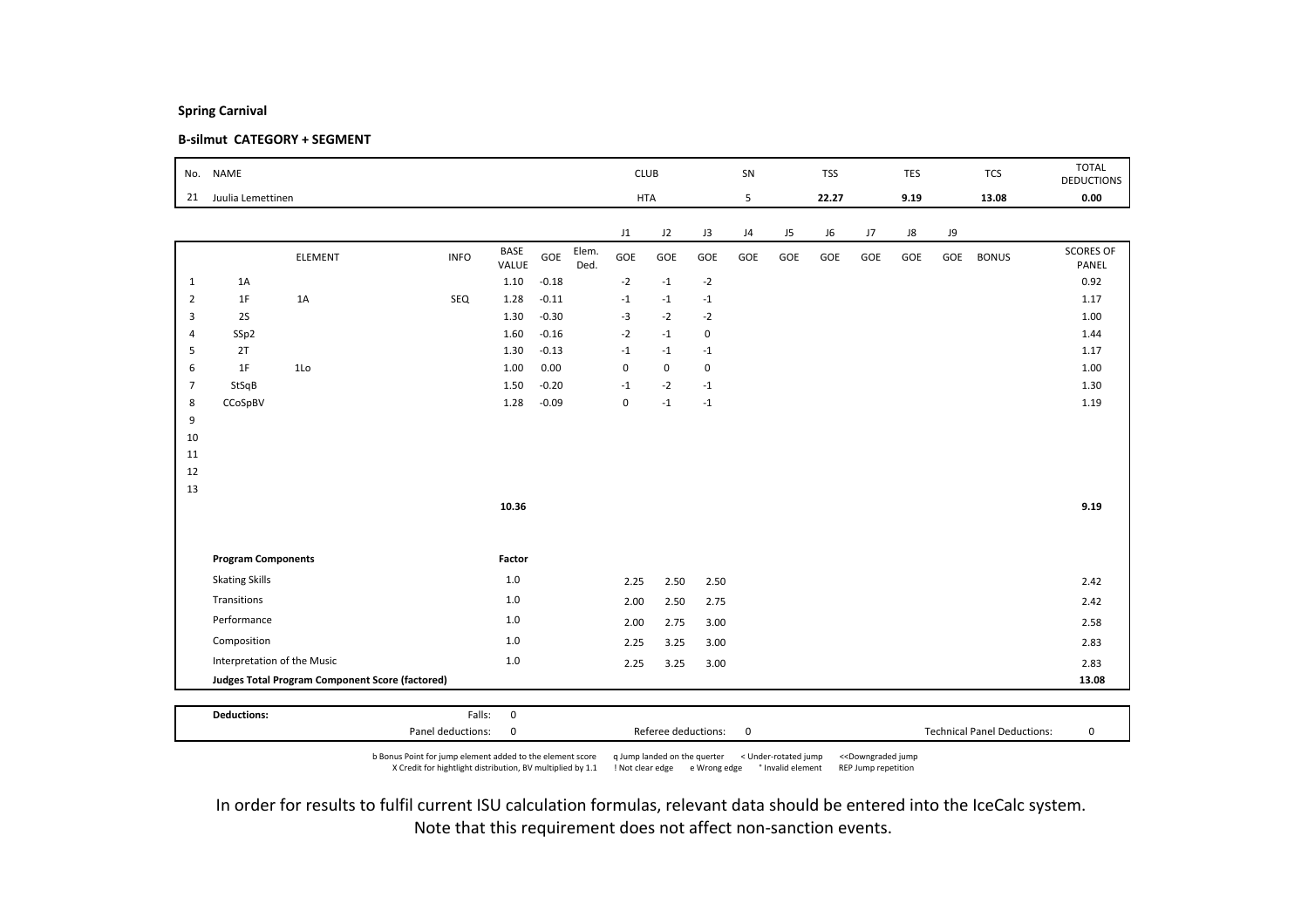### B-silmut CATEGORY + SEGMENT

|                |                                                 |         |     |           |             |               |         |               |             |             |             |     |                |            |     |      |     |              | <b>TOTAL</b>              |
|----------------|-------------------------------------------------|---------|-----|-----------|-------------|---------------|---------|---------------|-------------|-------------|-------------|-----|----------------|------------|-----|------|-----|--------------|---------------------------|
| No.            | <b>NAME</b>                                     |         |     |           |             |               |         |               |             | <b>CLUB</b> |             | SN  |                | <b>TSS</b> |     | TES  |     | <b>TCS</b>   | <b>DEDUCTIONS</b>         |
| 22             | Ella Sipiläinen                                 |         |     |           |             |               |         |               |             | HL.         |             | 32  |                | 21.80      |     | 9.73 |     | 12.57        | 0.50                      |
|                |                                                 |         |     |           |             |               |         |               |             |             |             |     |                |            |     |      |     |              |                           |
|                |                                                 |         |     |           |             |               |         |               | J1          | J2          | J3          | J4  | J <sub>5</sub> | J6         | J7  | J8   | J9  |              |                           |
|                |                                                 | ELEMENT |     |           | <b>INFO</b> | BASE<br>VALUE | GOE     | Elem.<br>Ded. | GOE         | GOE         | GOE         | GOE | GOE            | GOE        | GOE | GOE  | GOE | <b>BONUS</b> | <b>SCORES OF</b><br>PANEL |
| $\mathbf{1}$   | 2T                                              |         |     |           |             | 1.30          | $-0.13$ |               | $-1$        | $-1$        | $-1$        |     |                |            |     |      |     |              | 1.17                      |
| $\overline{2}$ | 2S                                              |         |     |           |             | 1.30          | $-0.43$ |               | $-4$        | $-4$        | $-2$        |     |                |            |     |      |     |              | 0.87                      |
| 3              | SSp3                                            |         |     |           |             | 2.10          | 0.00    |               | $\mathbf 0$ | $\mathbf 0$ | $\mathbf 0$ |     |                |            |     |      |     |              | 2.10                      |
| $\overline{4}$ | 1Lz                                             | 2Lo<    |     |           |             | 1.96          | $-0.68$ |               | $-5$        | $-5$        | $-5$        |     |                |            |     |      |     |              | 1.28                      |
| 5              | 2S                                              |         |     |           |             | 1.30          | $-0.13$ |               | $-1$        | $-1$        | $-1$        |     |                |            |     |      |     |              | 1.17                      |
| 6              | StSqB                                           |         |     |           |             | 1.50          | $-0.25$ |               | $-2$        | $-1$        | $-2$        |     |                |            |     |      |     |              | 1.25                      |
| $\overline{7}$ | 1A                                              | 1T      | 1Lo |           |             | 2.00          | $-0.11$ |               | $-1$        | $-1$        | $^{\circ}1$ |     |                |            |     |      |     |              | 1.89                      |
| 8              | CCoSp                                           |         |     | <b>NV</b> |             | 0.00          | 0.00    |               |             |             |             |     |                |            |     |      |     |              | 0.00                      |
| 9              |                                                 |         |     |           |             |               |         |               |             |             |             |     |                |            |     |      |     |              |                           |
| 10<br>11       |                                                 |         |     |           |             |               |         |               |             |             |             |     |                |            |     |      |     |              |                           |
| 12             |                                                 |         |     |           |             |               |         |               |             |             |             |     |                |            |     |      |     |              |                           |
| 13             |                                                 |         |     |           |             |               |         |               |             |             |             |     |                |            |     |      |     |              |                           |
|                |                                                 |         |     |           |             | 11.46         |         |               |             |             |             |     |                |            |     |      |     |              | 9.73                      |
|                |                                                 |         |     |           |             |               |         |               |             |             |             |     |                |            |     |      |     |              |                           |
|                |                                                 |         |     |           |             |               |         |               |             |             |             |     |                |            |     |      |     |              |                           |
|                | <b>Program Components</b>                       |         |     |           |             | Factor        |         |               |             |             |             |     |                |            |     |      |     |              |                           |
|                | <b>Skating Skills</b>                           |         |     |           |             | 1.0           |         |               | 2.50        | 2.75        | 2.50        |     |                |            |     |      |     |              | 2.58                      |
|                | Transitions                                     |         |     |           |             | 1.0           |         |               | 2.50        | 2.25        | 2.25        |     |                |            |     |      |     |              | 2.33                      |
|                | Performance                                     |         |     |           |             | 1.0           |         |               | 2.25        | 2.50        | 2.75        |     |                |            |     |      |     |              | 2.50                      |
|                | Composition                                     |         |     |           |             | 1.0           |         |               | 2.25        | 2.75        | 2.75        |     |                |            |     |      |     |              | 2.58                      |
|                | Interpretation of the Music                     |         |     |           |             | 1.0           |         |               | 2.25        | 2.75        | 2.75        |     |                |            |     |      |     |              | 2.58                      |
|                | Judges Total Program Component Score (factored) |         |     |           |             |               |         |               |             |             |             |     |                |            |     |      |     |              | 12.57                     |
|                |                                                 |         |     |           |             |               |         |               |             |             |             |     |                |            |     |      |     |              |                           |
|                | <b>Deductions:</b>                              |         |     |           | Falls:      | 0.5           |         |               |             |             |             |     |                |            |     |      |     |              |                           |

b Bonus Point for jump element added to the element score q Jump landed on the querter < Under-rotated jump <<Downgraded jump X Credit for hightlight distribution, BV multiplied by 1.1 ! Not clear edge e Wrong edge ° Invalid element REP Jump repetition

Panel deductions: 0 Referee deductions: 0 Technical Panel Deductions: 0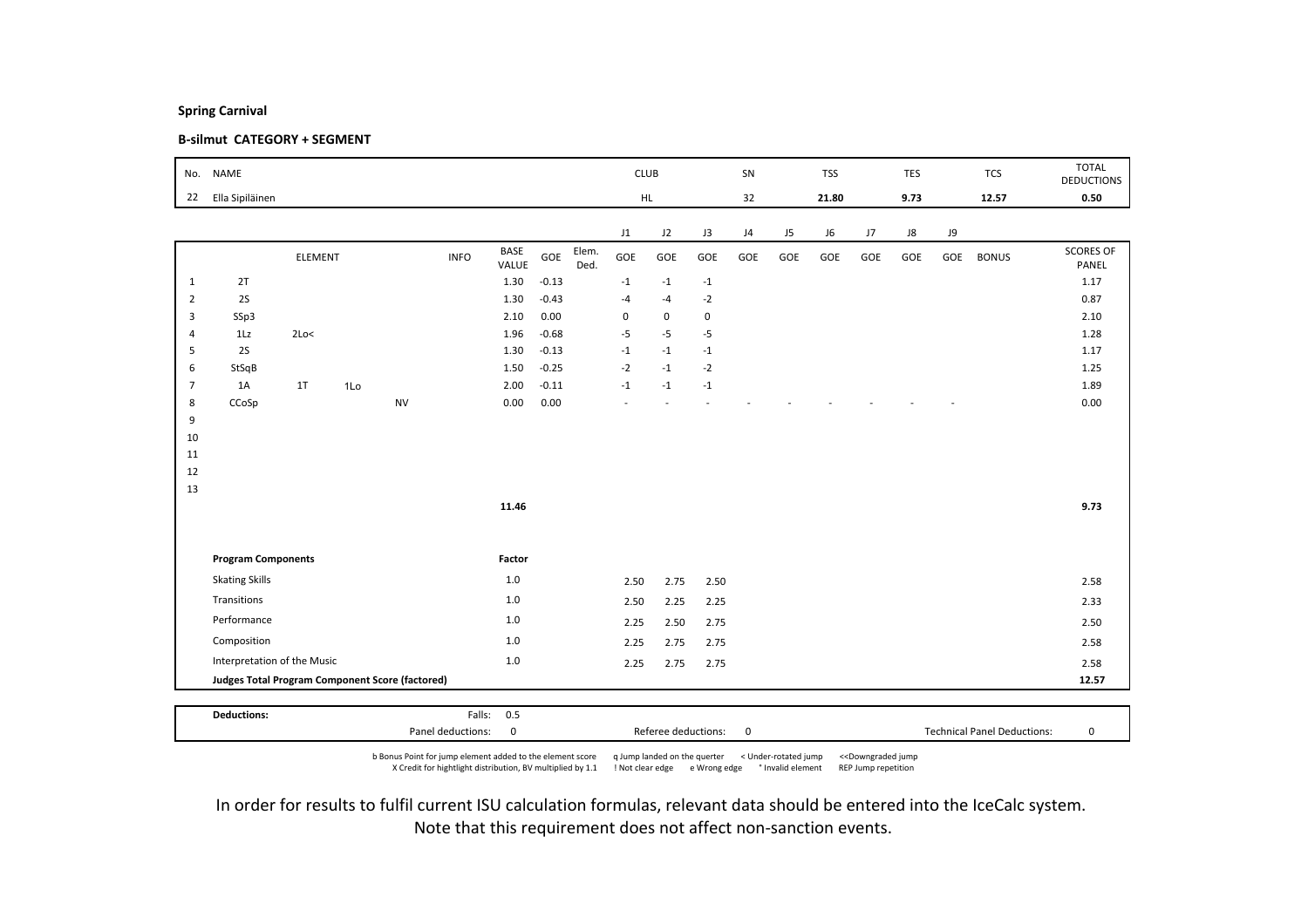### B-silmut CATEGORY + SEGMENT

| No.            | <b>NAME</b>                                     |                |               |           |             |               |         |               | <b>CLUB</b>             |                          |              | SN             |     | <b>TSS</b> |     | TES  |     | <b>TCS</b>   | <b>TOTAL</b><br><b>DEDUCTIONS</b> |
|----------------|-------------------------------------------------|----------------|---------------|-----------|-------------|---------------|---------|---------------|-------------------------|--------------------------|--------------|----------------|-----|------------|-----|------|-----|--------------|-----------------------------------|
| 23             | Klaara Teivaala                                 |                |               |           |             |               |         |               |                         | HL.                      |              | $\overline{2}$ |     | 21.48      |     | 8.90 |     | 13.08        | 0.50                              |
|                |                                                 |                |               |           |             |               |         |               | J1                      | J2                       | J3           | J4             | J5  | J6         | J7  | J8   | J9  |              |                                   |
|                |                                                 | <b>ELEMENT</b> |               |           | <b>INFO</b> | BASE<br>VALUE | GOE     | Elem.<br>Ded. | GOE                     | GOE                      | GOE          | GOE            | GOE | GOE        | GOE | GOE  | GOE | <b>BONUS</b> | <b>SCORES OF</b><br>PANEL         |
| $\mathbf{1}$   | 1A                                              |                |               |           |             | 1.10          | 0.00    |               | 0                       | $\mathsf 0$              | $\pmb{0}$    |                |     |            |     |      |     |              | 1.10                              |
| $\overline{2}$ | 2T                                              |                |               |           |             | 1.30          | $-0.13$ |               | $-1$                    | $-1$                     | $-1$         |                |     |            |     |      |     |              | 1.17                              |
| 3              | 1A<                                             | 1Eu°           | $2Sq^{\circ}$ |           | SEQ         | 0.70          | $-0.44$ |               | $-5$                    | $-5$                     | $-5$         |                |     |            |     |      |     |              | 0.26                              |
| $\overline{4}$ | 1Lz                                             | 1 <sub>0</sub> |               |           |             | 1.10          | $-0.02$ |               | $-1$                    | $\mathsf 0$              | $\mathbf 0$  |                |     |            |     |      |     |              | 1.08                              |
| 5              | CCoSp                                           |                |               | <b>NV</b> |             | 0.00          | 0.00    |               | $\sim$                  | $\overline{\phantom{a}}$ | $\sim$       |                |     |            |     |      |     |              | 0.00                              |
| 6              | <b>2S</b>                                       |                |               |           |             | 1.30          | 0.00    |               | $\mathbf 0$             | $\mathsf 0$              | $\pmb{0}$    |                |     |            |     |      |     |              | 1.30                              |
| 7              | CSSp3                                           |                |               |           |             | 2.60          | 0.09    |               | $\pmb{0}$               | $\mathsf 0$              | $\mathbf{1}$ |                |     |            |     |      |     |              | 2.69                              |
| 8              | StSqB                                           |                |               |           |             | 1.50          | $-0.20$ |               | $^{\mbox{{\small -1}}}$ | $-1$                     | $-2$         |                |     |            |     |      |     |              | 1.30                              |
| 9              |                                                 |                |               |           |             |               |         |               |                         |                          |              |                |     |            |     |      |     |              |                                   |
| 10<br>11       |                                                 |                |               |           |             |               |         |               |                         |                          |              |                |     |            |     |      |     |              |                                   |
| 12             |                                                 |                |               |           |             |               |         |               |                         |                          |              |                |     |            |     |      |     |              |                                   |
| 13             |                                                 |                |               |           |             |               |         |               |                         |                          |              |                |     |            |     |      |     |              |                                   |
|                |                                                 |                |               |           |             | 9.60          |         |               |                         |                          |              |                |     |            |     |      |     |              | 8.90                              |
|                |                                                 |                |               |           |             |               |         |               |                         |                          |              |                |     |            |     |      |     |              |                                   |
|                | <b>Program Components</b>                       |                |               |           |             | Factor        |         |               |                         |                          |              |                |     |            |     |      |     |              |                                   |
|                | <b>Skating Skills</b>                           |                |               |           |             | $1.0\,$       |         |               | 2.50                    | 2.75                     | 2.50         |                |     |            |     |      |     |              | 2.58                              |
|                | Transitions                                     |                |               |           |             | $1.0$         |         |               | 2.25                    | 2.50                     | 2.75         |                |     |            |     |      |     |              | 2.50                              |
|                | Performance                                     |                |               |           |             | 1.0           |         |               | 2.25                    | 2.50                     | 2.75         |                |     |            |     |      |     |              | 2.50                              |
|                | Composition                                     |                |               |           |             | 1.0           |         |               | 2.75                    | 3.00                     | 3.00         |                |     |            |     |      |     |              | 2.92                              |
|                | Interpretation of the Music                     |                |               |           |             | $1.0\,$       |         |               | 2.25                    | 2.75                     | 2.75         |                |     |            |     |      |     |              | 2.58                              |
|                | Judges Total Program Component Score (factored) |                |               |           |             |               |         |               |                         |                          |              |                |     |            |     |      |     |              | 13.08                             |
|                |                                                 |                |               |           |             |               |         |               |                         |                          |              |                |     |            |     |      |     |              |                                   |
|                | <b>Deductions:</b>                              |                |               |           |             | Falls: 0.5    |         |               |                         |                          |              |                |     |            |     |      |     |              |                                   |

b Bonus Point for jump element added to the element score q Jump landed on the querter < Under-rotated jump <<Downgraded jump X Credit for hightlight distribution, BV multiplied by 1.1 ! Not clear edge e Wrong edge ° Invalid element REP Jump repetition

Panel deductions: 0 Referee deductions: 0 Technical Panel Deductions: 0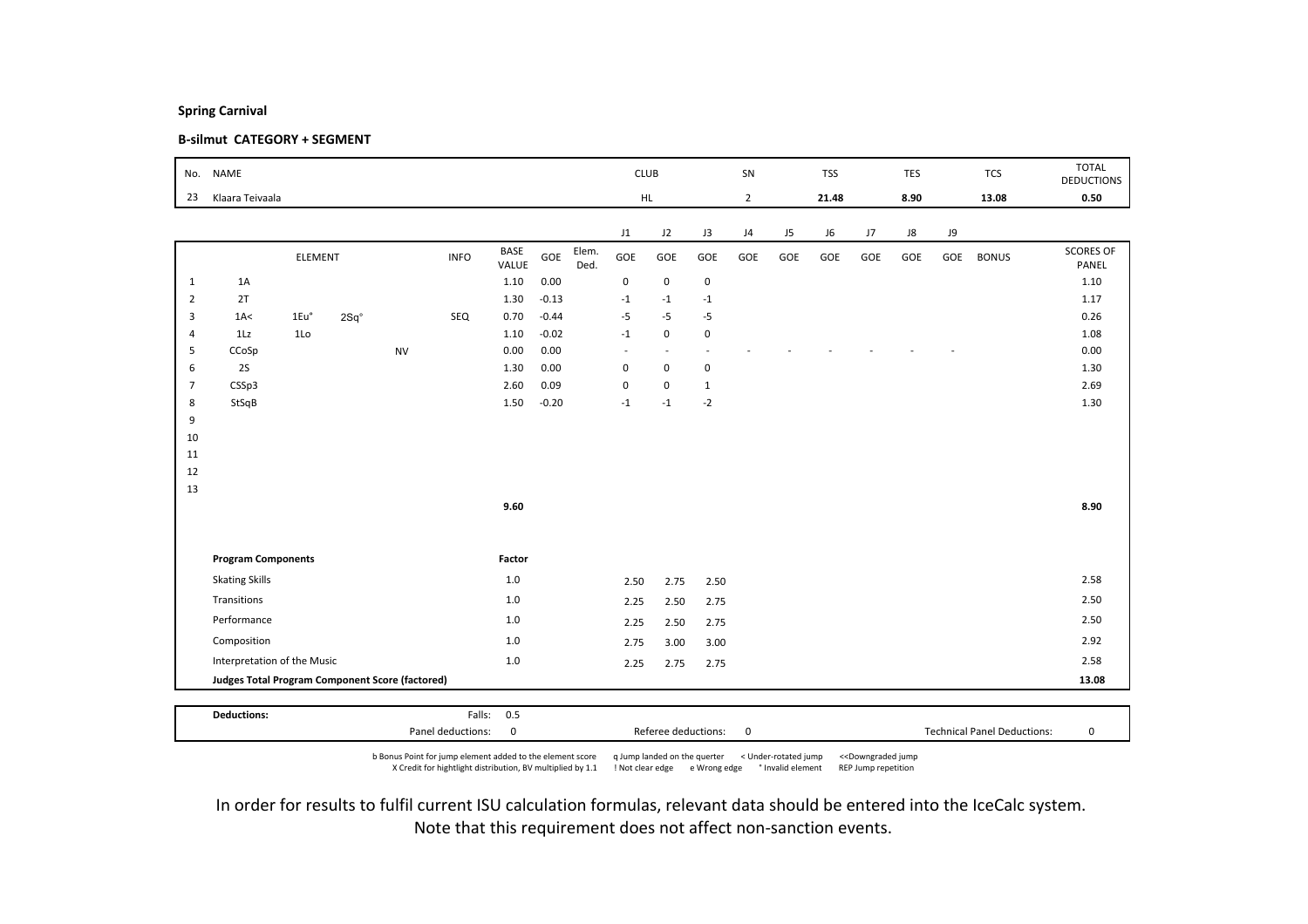### B-silmut CATEGORY + SEGMENT

| No.            | <b>NAME</b>                 |         |                                                 |             |               |         |               | <b>CLUB</b> |             |                | SN  |     | <b>TSS</b> |     | TES  |     | <b>TCS</b>   | <b>TOTAL</b><br><b>DEDUCTIONS</b> |
|----------------|-----------------------------|---------|-------------------------------------------------|-------------|---------------|---------|---------------|-------------|-------------|----------------|-----|-----|------------|-----|------|-----|--------------|-----------------------------------|
| 24             | Sofia Nevasoja              |         |                                                 |             |               |         |               |             | HL.         |                | 16  |     | 21.22      |     | 9.64 |     | 11.58        | 0.00                              |
|                |                             |         |                                                 |             |               |         |               | J1          | J2          | J3             | J4  | J5  | J6         | J7  | J8   | J9  |              |                                   |
|                |                             | ELEMENT |                                                 | <b>INFO</b> | BASE<br>VALUE | GOE     | Elem.<br>Ded. | GOE         | GOE         | GOE            | GOE | GOE | GOE        | GOE | GOE  | GOE | <b>BONUS</b> | <b>SCORES OF</b><br>PANEL         |
| $\mathbf{1}$   | 2S                          |         |                                                 |             | 1.30          | $-0.09$ |               | $-1$        | $\mathsf 0$ | $^{\mbox{-}}1$ |     |     |            |     |      |     |              | 1.21                              |
| $\overline{2}$ | 1F                          | 1T      | 1Lo                                             |             | 1.40          | $-0.02$ |               | $-1$        | $\mathbf 0$ | 0              |     |     |            |     |      |     |              | 1.38                              |
| 3              | SSp1                        |         |                                                 |             | 1.30          | $-0.04$ |               | $-1$        | $\mathsf 0$ | 0              |     |     |            |     |      |     |              | 1.26                              |
| $\overline{4}$ | StSqB                       |         |                                                 |             | 1.50          | $-0.25$ |               | $-3$        | $-1$        | $-1$           |     |     |            |     |      |     |              | 1.25                              |
| 5              | 1A                          |         |                                                 |             | 1.10          | $-0.18$ |               | $-2$        | $-1$        | $-2$           |     |     |            |     |      |     |              | 0.92                              |
| 6              | 1Lze                        | 1Lo     |                                                 |             | 0.98          | $-0.12$ |               | $-3$        | $-2$        | $-2$           |     |     |            |     |      |     |              | 0.86                              |
| 7              | CCoSp1                      |         |                                                 |             | 2.00          | $-0.27$ |               | $-1$        | $-1$        | $-2$           |     |     |            |     |      |     |              | 1.73                              |
| 8              | 1A                          |         |                                                 |             | 1.10          | $-0.07$ |               | $-1$        | $-1$        | $\pmb{0}$      |     |     |            |     |      |     |              | 1.03                              |
| 9              |                             |         |                                                 |             |               |         |               |             |             |                |     |     |            |     |      |     |              |                                   |
| 10<br>11       |                             |         |                                                 |             |               |         |               |             |             |                |     |     |            |     |      |     |              |                                   |
| 12             |                             |         |                                                 |             |               |         |               |             |             |                |     |     |            |     |      |     |              |                                   |
| 13             |                             |         |                                                 |             |               |         |               |             |             |                |     |     |            |     |      |     |              |                                   |
|                |                             |         |                                                 |             | 10.68         |         |               |             |             |                |     |     |            |     |      |     |              | 9.64                              |
|                |                             |         |                                                 |             |               |         |               |             |             |                |     |     |            |     |      |     |              |                                   |
|                | <b>Program Components</b>   |         |                                                 |             | Factor        |         |               |             |             |                |     |     |            |     |      |     |              |                                   |
|                | <b>Skating Skills</b>       |         |                                                 |             | $1.0\,$       |         |               | 1.75        | 2.75        | 2.25           |     |     |            |     |      |     |              | 2.25                              |
|                | Transitions                 |         |                                                 |             | $1.0$         |         |               | 1.50        | 2.25        | 2.50           |     |     |            |     |      |     |              | 2.08                              |
|                | Performance                 |         |                                                 |             | 1.0           |         |               | 1.50        | 2.75        | 2.50           |     |     |            |     |      |     |              | 2.25                              |
|                | Composition                 |         |                                                 |             | 1.0           |         |               | 2.00        | 2.75        | 2.75           |     |     |            |     |      |     |              | 2.50                              |
|                | Interpretation of the Music |         |                                                 |             | $1.0\,$       |         |               | 2.00        | 2.75        | 2.75           |     |     |            |     |      |     |              | 2.50                              |
|                |                             |         | Judges Total Program Component Score (factored) |             |               |         |               |             |             |                |     |     |            |     |      |     |              | 11.58                             |
|                |                             |         |                                                 |             |               |         |               |             |             |                |     |     |            |     |      |     |              |                                   |
|                | <b>Deductions:</b>          |         |                                                 | Falls:      | $\mathbf 0$   |         |               |             |             |                |     |     |            |     |      |     |              |                                   |

b Bonus Point for jump element added to the element score q Jump landed on the querter < Under-rotated jump <<Downgraded jump X Credit for hightlight distribution, BV multiplied by 1.1 ! Not clear edge e Wrong edge ° Invalid element REP Jump repetition

Panel deductions: 0 Referee deductions: 0 Technical Panel Deductions: 0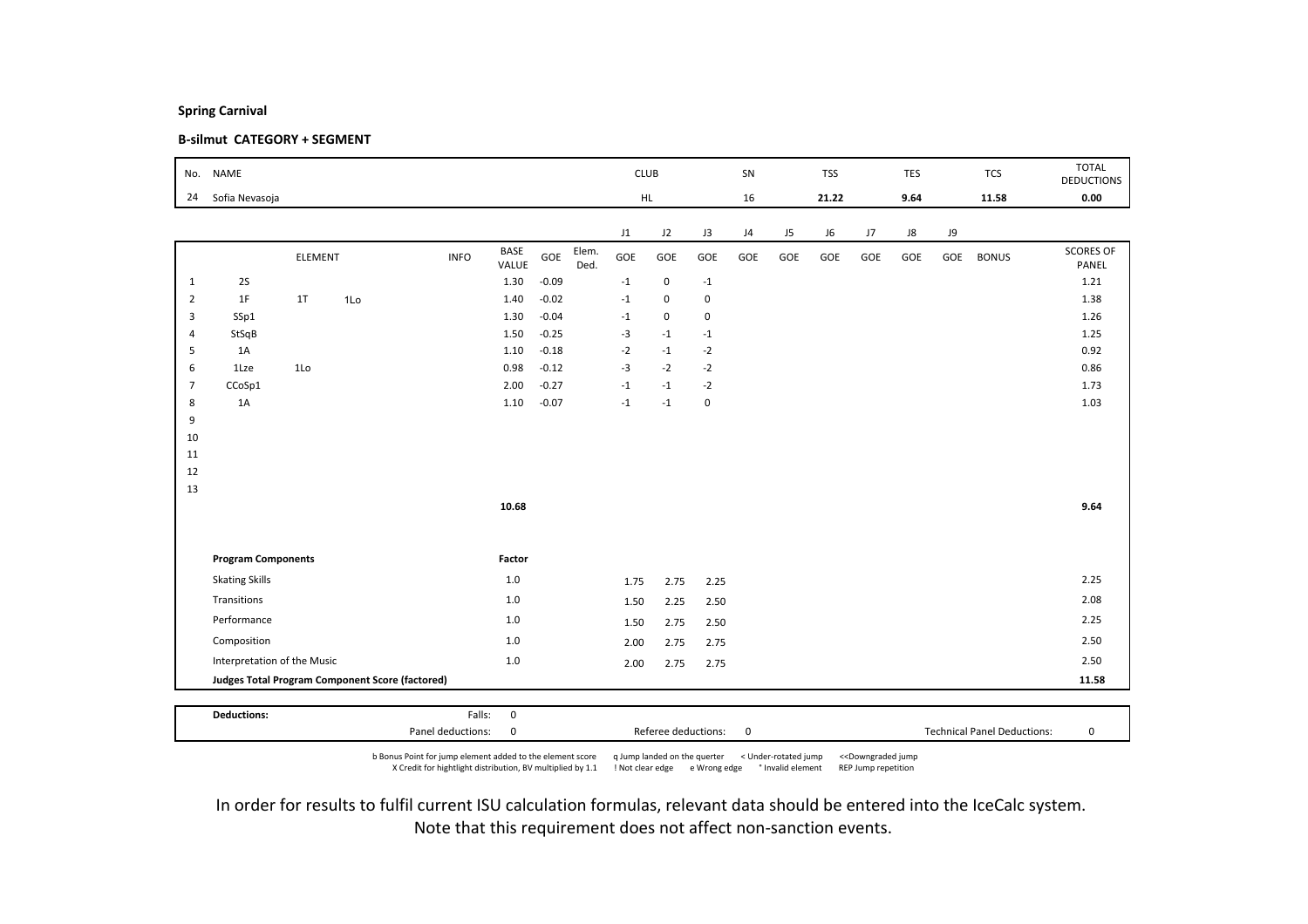### B-silmut CATEGORY + SEGMENT

| No.            | <b>NAME</b>                                     |         |     |           |             |                      |         |               |             | <b>CLUB</b> |              | SN             |                | <b>TSS</b> |     | TES        |     | <b>TCS</b>   | <b>TOTAL</b><br><b>DEDUCTIONS</b> |
|----------------|-------------------------------------------------|---------|-----|-----------|-------------|----------------------|---------|---------------|-------------|-------------|--------------|----------------|----------------|------------|-----|------------|-----|--------------|-----------------------------------|
| 25             | Elma Milonoff                                   |         |     |           |             |                      |         |               |             | HL.         |              | $\overline{7}$ |                | 20.34      |     | 9.42       |     | 11.92        | 1.00                              |
|                |                                                 |         |     |           |             |                      |         |               |             |             |              |                |                |            |     |            |     |              |                                   |
|                |                                                 |         |     |           |             |                      |         |               | J1          | J2          | J3           | J4             | J <sub>5</sub> | J6         | J7  | ${\sf J}8$ | J9  |              |                                   |
|                |                                                 | ELEMENT |     |           | <b>INFO</b> | <b>BASE</b><br>VALUE | GOE     | Elem.<br>Ded. | GOE         | GOE         | GOE          | GOE            | GOE            | GOE        | GOE | GOE        | GOE | <b>BONUS</b> | <b>SCORES OF</b><br>PANEL         |
| 1              | 2Lo<<                                           |         |     |           |             | 0.50                 | $-0.20$ |               | $-4$        | $-4$        | $-4$         |                |                |            |     |            |     |              | 0.30                              |
| $\overline{2}$ | 1A                                              | 1Eu     | 2Sq |           |             | 2.90                 | $-0.30$ |               | $-3$        | $-2$        | $-2$         |                |                |            |     |            |     |              | 2.60                              |
| $\overline{3}$ | SSp3                                            |         |     |           |             | 2.10                 | 0.07    |               | $\mathbf 0$ | $\mathbf 0$ | $\mathbf{1}$ |                |                |            |     |            |     |              | 2.17                              |
| 4              | StSqB                                           |         |     |           |             | 1.50                 | $-0.20$ |               | $-1$        | $-1$        | $-2$         |                |                |            |     |            |     |              | 1.30                              |
| 5              | 1F                                              | 1Lo     |     |           |             | 1.00                 | $-0.05$ |               | $-2$        | $-1$        | 0            |                |                |            |     |            |     |              | 0.95                              |
| 6              | 1A                                              |         |     |           |             | 1.10                 | $-0.04$ |               | $-1$        | $\mathbf 0$ | 0            |                |                |            |     |            |     |              | 1.06                              |
| $\overline{7}$ | 2Sq                                             |         |     |           |             | 1.30                 | $-0.26$ |               | $-2$        | $-2$        | $-2$         |                |                |            |     |            |     |              | 1.04                              |
| 8              | CCoSp                                           |         |     | <b>NV</b> |             | 0.00                 | 0.00    |               | ٠           |             |              |                |                |            |     |            |     |              | 0.00                              |
| 9              |                                                 |         |     |           |             |                      |         |               |             |             |              |                |                |            |     |            |     |              |                                   |
| 10             |                                                 |         |     |           |             |                      |         |               |             |             |              |                |                |            |     |            |     |              |                                   |
| 11             |                                                 |         |     |           |             |                      |         |               |             |             |              |                |                |            |     |            |     |              |                                   |
| 12             |                                                 |         |     |           |             |                      |         |               |             |             |              |                |                |            |     |            |     |              |                                   |
| 13             |                                                 |         |     |           |             | 10.40                |         |               |             |             |              |                |                |            |     |            |     |              | 9.42                              |
|                |                                                 |         |     |           |             |                      |         |               |             |             |              |                |                |            |     |            |     |              |                                   |
|                |                                                 |         |     |           |             |                      |         |               |             |             |              |                |                |            |     |            |     |              |                                   |
|                | <b>Program Components</b>                       |         |     |           |             | Factor               |         |               |             |             |              |                |                |            |     |            |     |              |                                   |
|                | <b>Skating Skills</b>                           |         |     |           |             | 1.0                  |         |               |             |             |              |                |                |            |     |            |     |              |                                   |
|                |                                                 |         |     |           |             |                      |         |               | 2.00        | 3.00        | 2.25         |                |                |            |     |            |     |              | 2.42                              |
|                | Transitions                                     |         |     |           |             | 1.0                  |         |               | 1.75        | 2.75        | 2.50         |                |                |            |     |            |     |              | 2.33                              |
|                | Performance                                     |         |     |           |             | 1.0                  |         |               | 1.75        | 2.50        | 2.50         |                |                |            |     |            |     |              | 2.25                              |
|                | Composition                                     |         | 1.0 |           |             | 2.25                 | 3.00    | 2.75          |             |             |              |                |                |            |     | 2.67       |     |              |                                   |
|                | Interpretation of the Music                     |         | 1.0 |           |             | 1.75                 | 2.50    | 2.50          |             |             |              |                |                |            |     | 2.25       |     |              |                                   |
|                | Judges Total Program Component Score (factored) |         |     |           |             |                      |         |               |             |             |              |                |                |            |     |            |     |              | 11.92                             |
|                |                                                 |         |     |           |             |                      |         |               |             |             |              |                |                |            |     |            |     |              |                                   |
|                | <b>Deductions:</b>                              |         |     |           | Falls:      | 0.5                  |         |               |             |             |              |                |                |            |     |            |     |              |                                   |

b Bonus Point for jump element added to the element score q Jump landed on the querter < Under-rotated jump <<Downgraded jump X Credit for hightlight distribution, BV multiplied by 1.1 ! Not clear edge e Wrong edge ° Invalid element REP Jump repetition

Panel deductions: 0 0 0 0 Referee deductions: 0 0 0 1 Technical Panel Deductions: 0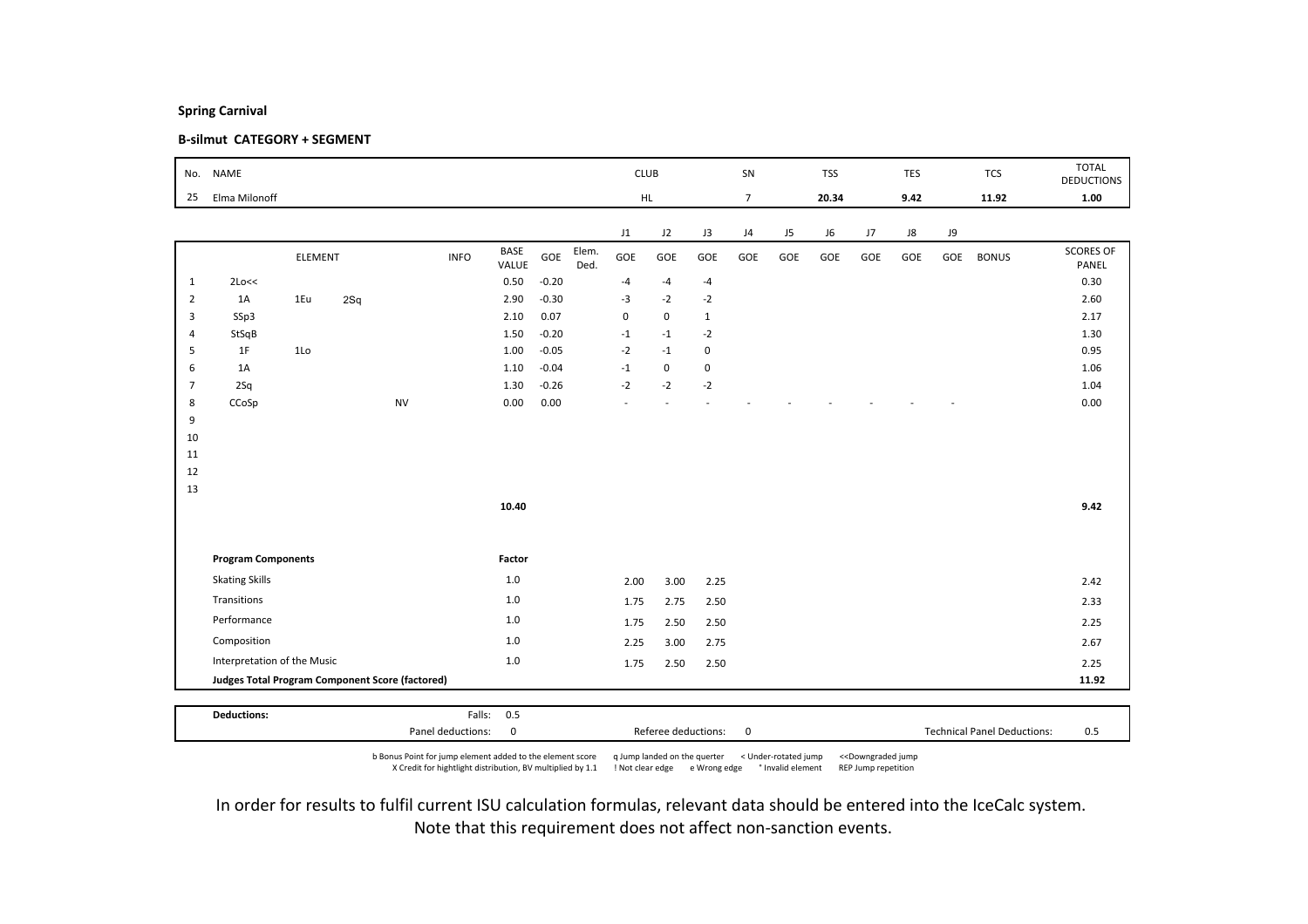### B-silmut CATEGORY + SEGMENT

| No.            | <b>NAME</b>                 |                                                 |             |                |         |               | <b>CLUB</b> |             |                | SN  |     | <b>TSS</b> |     | TES  |     | <b>TCS</b>   | <b>TOTAL</b><br><b>DEDUCTIONS</b> |
|----------------|-----------------------------|-------------------------------------------------|-------------|----------------|---------|---------------|-------------|-------------|----------------|-----|-----|------------|-----|------|-----|--------------|-----------------------------------|
| 26             | Malla Höglund               |                                                 |             |                |         |               |             | <b>EVT</b>  |                | 17  |     | 20.13      |     | 9.45 |     | 12.68        | 2.00                              |
|                |                             |                                                 |             |                |         |               | J1          | J2          | J3             | J4  | J5  | J6         | J7  | J8   | J9  |              |                                   |
|                |                             | ELEMENT                                         | <b>INFO</b> | BASE<br>VALUE  | GOE     | Elem.<br>Ded. | GOE         | GOE         | GOE            | GOE | GOE | GOE        | GOE | GOE  | GOE | <b>BONUS</b> | <b>SCORES OF</b><br>PANEL         |
| 1              | CSSp1                       |                                                 |             | 1.90           | $-0.13$ |               | $-1$        | $\mathbf 0$ | $^{\mbox{-}}1$ |     |     |            |     |      |     |              | 1.77                              |
| $\overline{2}$ | 1A                          |                                                 |             | 1.10           | 0.00    |               | $\pmb{0}$   | $\mathbf 0$ | 0              |     |     |            |     |      |     |              | 1.10                              |
| $\overline{3}$ | 2Loq                        | 2T<                                             |             | 2.74           | $-0.85$ |               | $-5$        | $-5$        | $-5$           |     |     |            |     |      |     |              | 1.89                              |
| $\overline{4}$ | 2S                          |                                                 |             | 1.30           | $-0.65$ |               | $-5$        | $-5$        | $-5$           |     |     |            |     |      |     |              | 0.65                              |
| 5              | StSqB                       |                                                 |             | 1.50           | $-0.15$ |               | $-2$        | $-1$        | 0              |     |     |            |     |      |     |              | 1.35                              |
| 6              | 1Lze                        | 1A                                              | SEQ         | 1.26           | $-0.55$ |               | $-5$        | $-5$        | $-5$           |     |     |            |     |      |     |              | 0.71                              |
| $\overline{7}$ | 2Lo<                        |                                                 |             | 1.36           | $-0.68$ |               | $-5$        | $-5$        | $-5$           |     |     |            |     |      |     |              | 0.68                              |
| 8              | CCoSp1V                     |                                                 |             | 1.50           | $-0.20$ |               | $-2$        | $-1$        | $-1$           |     |     |            |     |      |     |              | 1.30                              |
| 9<br>10        |                             |                                                 |             |                |         |               |             |             |                |     |     |            |     |      |     |              |                                   |
| 11             |                             |                                                 |             |                |         |               |             |             |                |     |     |            |     |      |     |              |                                   |
| 12             |                             |                                                 |             |                |         |               |             |             |                |     |     |            |     |      |     |              |                                   |
| 13             |                             |                                                 |             |                |         |               |             |             |                |     |     |            |     |      |     |              |                                   |
|                |                             |                                                 |             | 12.66          |         |               |             |             |                |     |     |            |     |      |     |              | 9.45                              |
|                |                             |                                                 |             |                |         |               |             |             |                |     |     |            |     |      |     |              |                                   |
|                | <b>Program Components</b>   |                                                 |             | Factor         |         |               |             |             |                |     |     |            |     |      |     |              |                                   |
|                | <b>Skating Skills</b>       |                                                 |             | $1.0\,$        |         |               | 2.25        | 2.50        | 3.25           |     |     |            |     |      |     |              | 2.67                              |
|                | Transitions                 |                                                 |             | $1.0$          |         |               | 2.50        | 2.25        | 3.25           |     |     |            |     |      |     |              | 2.67                              |
|                | Performance                 |                                                 |             | $1.0$          |         |               | 1.75        | 2.00        | 2.75           |     |     |            |     |      |     |              | 2.17                              |
|                | Composition                 |                                                 |             | $1.0$          |         |               | 2.50        | 2.50        | 3.25           |     |     |            |     |      |     |              | 2.75                              |
|                | Interpretation of the Music |                                                 | $1.0$       |                |         | 2.00          | 2.25        | 3.00        |                |     |     |            |     |      |     | 2.42         |                                   |
|                |                             | Judges Total Program Component Score (factored) |             |                |         |               |             |             |                |     |     |            |     |      |     |              | 12.68                             |
|                |                             |                                                 |             |                |         |               |             |             |                |     |     |            |     |      |     |              |                                   |
|                | <b>Deductions:</b>          |                                                 | Falls:      | $\overline{2}$ |         |               |             |             |                |     |     |            |     |      |     |              |                                   |

b Bonus Point for jump element added to the element score q Jump landed on the querter < Under-rotated jump <<Downgraded jump X Credit for hightlight distribution, BV multiplied by 1.1 ! Not clear edge e Wrong edge ° Invalid element REP Jump repetition

Panel deductions: 0 Referee deductions: 0 Technical Panel Deductions: 0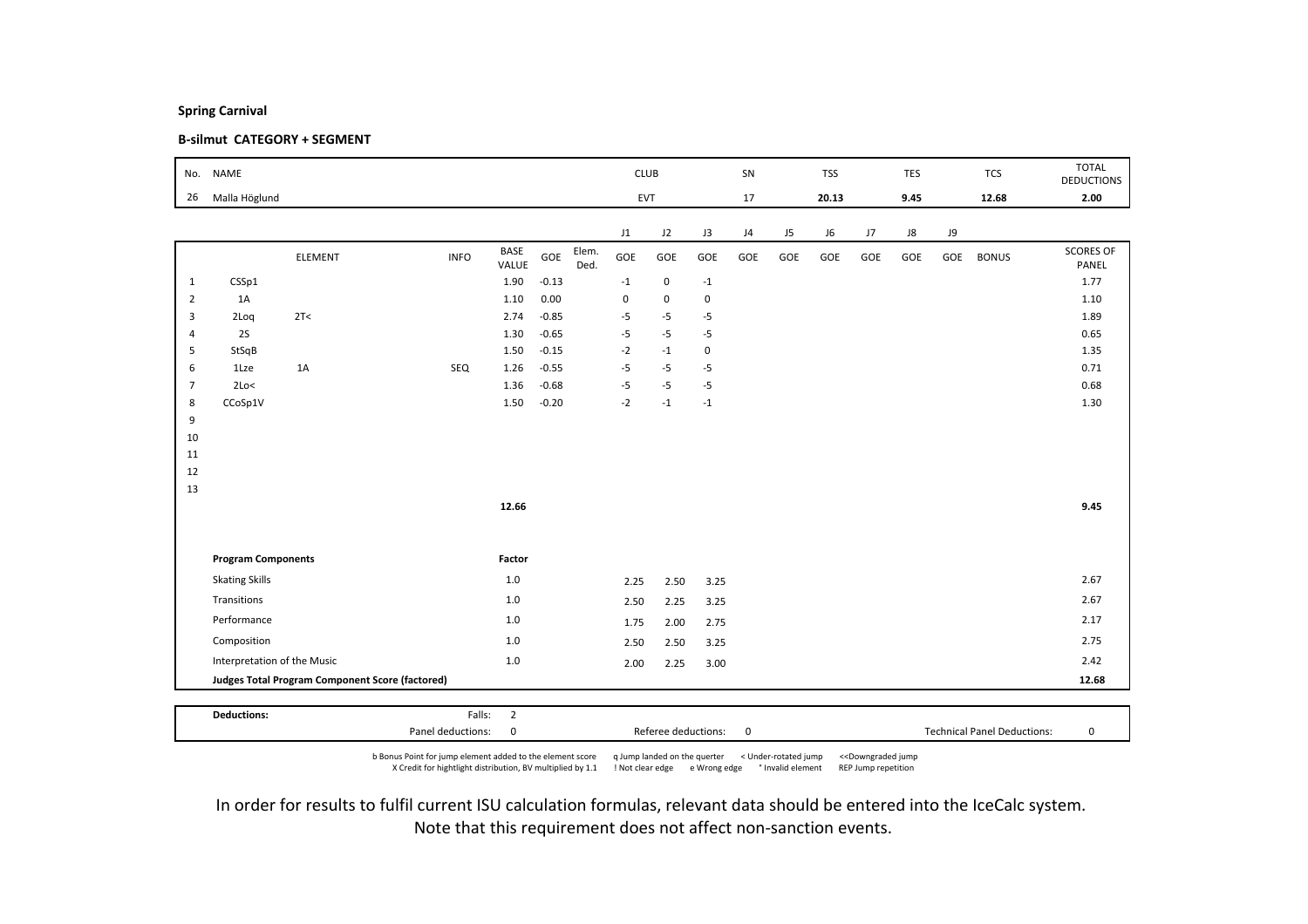### B-silmut CATEGORY + SEGMENT

| 27             |                                                 |                |       |           |             |                      |         |               | <b>CLUB</b> |      |      | SN  |     | <b>TSS</b> |     | <b>TES</b> |     | <b>TCS</b>   | <b>TOTAL</b><br><b>DEDUCTIONS</b> |
|----------------|-------------------------------------------------|----------------|-------|-----------|-------------|----------------------|---------|---------------|-------------|------|------|-----|-----|------------|-----|------------|-----|--------------|-----------------------------------|
|                | Matilda Forsström                               |                |       |           |             |                      |         |               | KaTa        |      |      | 20  |     | 19.98      |     | 7.56       |     | 12.42        | 0.00                              |
|                |                                                 |                |       |           |             |                      |         |               | J1          | J2   | J3   | J4  | J5  | J6         | J7  | J8         | J9  |              |                                   |
|                |                                                 | ELEMENT        |       |           | <b>INFO</b> | <b>BASE</b><br>VALUE | GOE     | Elem.<br>Ded. | GOE         | GOE  | GOE  | GOE | GOE | GOE        | GOE | GOE        | GOE | <b>BONUS</b> | <b>SCORES OF</b><br>PANEL         |
| $\mathbf{1}$   | 1A                                              | 1Eu            | 2S<   |           |             | 2.64                 | $-0.33$ |               | $-3$        | $-3$ | $-3$ |     |     |            |     |            |     |              | 2.31                              |
| $\overline{2}$ | 1A                                              | 1 <sub>0</sub> |       |           |             | 1.60                 | $-0.26$ |               | $-3$        | $-1$ | $-3$ |     |     |            |     |            |     |              | 1.34                              |
| 3              | SSp2                                            |                |       |           |             | 1.60                 | $-0.21$ |               | $-1$        | $-1$ | $-2$ |     |     |            |     |            |     |              | 1.39                              |
| $\overline{4}$ | 2F<<                                            |                |       |           |             | 0.50                 | $-0.22$ |               | $-4$        | $-5$ | $-4$ |     |     |            |     |            |     |              | 0.28                              |
| 5              | StSqB                                           |                |       |           |             | 1.50                 | $-0.20$ |               | $-2$        | $-1$ | $-1$ |     |     |            |     |            |     |              | 1.30                              |
| 6              | 2T<<                                            |                |       |           |             | 0.40                 | $-0.19$ |               | $-5$        | $-5$ | $-4$ |     |     |            |     |            |     |              | 0.21                              |
| $\overline{7}$ | 2S<                                             |                |       |           | 1.04        | $-0.31$              |         | $-3$          | $-3$        | $-3$ |      |     |     |            |     |            |     | 0.73         |                                   |
| 8<br>9         | CCoSp                                           |                |       | <b>NV</b> |             | 0.00                 | 0.00    |               |             |      |      |     |     |            |     |            |     |              | 0.00                              |
| 10             |                                                 |                |       |           |             |                      |         |               |             |      |      |     |     |            |     |            |     |              |                                   |
| 11             |                                                 |                |       |           |             |                      |         |               |             |      |      |     |     |            |     |            |     |              |                                   |
| 12             |                                                 |                |       |           |             |                      |         |               |             |      |      |     |     |            |     |            |     |              |                                   |
| 13             |                                                 |                |       |           |             |                      |         |               |             |      |      |     |     |            |     |            |     |              |                                   |
|                |                                                 |                |       |           |             | 9.28                 |         |               |             |      |      |     |     |            |     |            |     |              | 7.56                              |
|                |                                                 |                |       |           |             |                      |         |               |             |      |      |     |     |            |     |            |     |              |                                   |
|                | <b>Program Components</b>                       |                |       |           |             | Factor               |         |               |             |      |      |     |     |            |     |            |     |              |                                   |
|                | <b>Skating Skills</b>                           |                |       |           |             | 1.0                  |         |               | 2.25        | 2.50 | 2.50 |     |     |            |     |            |     |              | 2.42                              |
|                | Transitions                                     |                | $1.0$ |           |             | 2.00                 | 2.50    | 2.75          |             |      |      |     |     |            |     | 2.42       |     |              |                                   |
|                | Performance                                     |                | 1.0   |           |             | 2.00                 | 2.50    | 2.50          |             |      |      |     |     |            |     | 2.33       |     |              |                                   |
|                | Composition                                     |                | 1.0   |           |             | 2.50                 | 2.75    | 2.75          |             |      |      |     |     |            |     | 2.67       |     |              |                                   |
|                | Interpretation of the Music                     |                | $1.0$ |           |             | 2.25                 | 2.75    | 2.75          |             |      |      |     |     |            |     | 2.58       |     |              |                                   |
|                | Judges Total Program Component Score (factored) |                |       |           |             |                      |         |               |             |      |      |     |     |            |     |            |     |              | 12.42                             |

b Bonus Point for jump element added to the element score q Jump landed on the querter < Under-rotated jump <<Downgraded jump X Credit for hightlight distribution, BV multiplied by 1.1 ! Not clear edge e Wrong edge ° Invalid element REP Jump repetition

Panel deductions: 0 Referee deductions: 0 Technical Panel Deductions: 0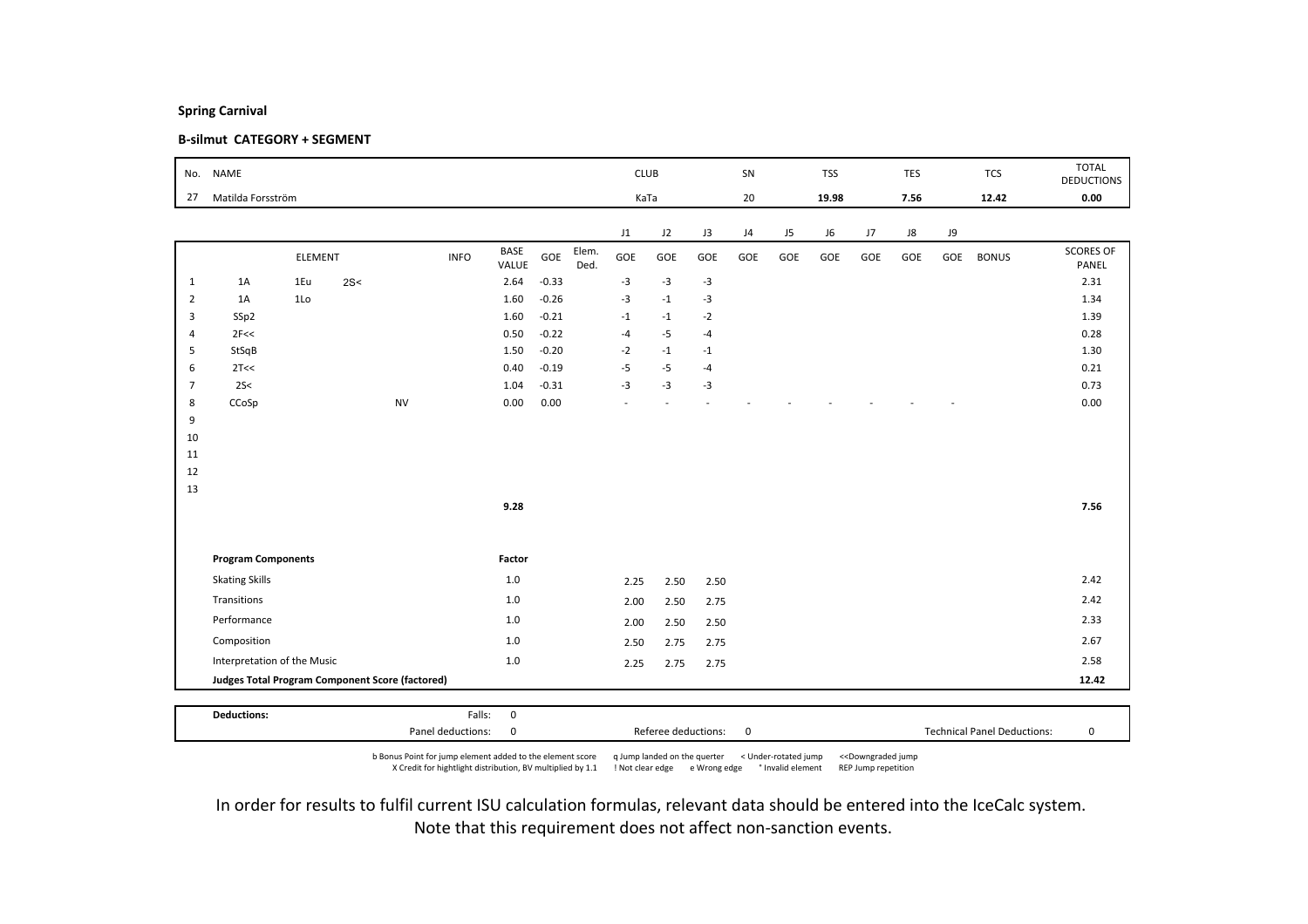### B-silmut CATEGORY + SEGMENT

| No.            | <b>NAME</b>                 |                                                 |           |             |                      |         |               | <b>CLUB</b> |             |                         | SN  |     | <b>TSS</b> |     | TES        |      | <b>TCS</b>   | <b>TOTAL</b><br><b>DEDUCTIONS</b> |
|----------------|-----------------------------|-------------------------------------------------|-----------|-------------|----------------------|---------|---------------|-------------|-------------|-------------------------|-----|-----|------------|-----|------------|------|--------------|-----------------------------------|
| 28             | Siiri Koivula               |                                                 |           |             |                      |         |               | <b>HTA</b>  |             |                         | 13  |     | 19.08      |     | 7.49       |      | 11.59        | 0.00                              |
|                |                             |                                                 |           |             |                      |         |               | J1          | J2          | J3                      | J4  | J5  | J6         | J7  | ${\sf J}8$ | J9   |              |                                   |
|                |                             | ELEMENT                                         |           | <b>INFO</b> | <b>BASE</b><br>VALUE | GOE     | Elem.<br>Ded. | GOE         | GOE         | GOE                     | GOE | GOE | GOE        | GOE | GOE        | GOE  | <b>BONUS</b> | <b>SCORES OF</b><br>PANEL         |
| $\mathbf{1}$   | 1F                          |                                                 |           |             | 0.50                 | 0.00    |               | $\pmb{0}$   | $\mathsf 0$ | $\mathbf 0$             |     |     |            |     |            |      |              | 0.50                              |
| $\overline{2}$ | $1Lz$ !                     | 1Lo                                             |           |             | 1.10                 | $-0.08$ |               | $-2$        | $-1$        | $-1$                    |     |     |            |     |            |      |              | 1.02                              |
| 3              | SSp                         |                                                 | <b>NV</b> |             | 0.00                 | 0.00    |               | $\sim$      | ٠           | ٠                       |     |     |            |     |            |      |              | 0.00                              |
| $\overline{4}$ | 2Sq                         | 1A                                              |           | SEQ         | 1.92                 | $-0.56$ |               | $-5$        | $-5$        | $-3$                    |     |     |            |     |            |      |              | 1.36                              |
| 5              | 1A                          |                                                 |           |             | 1.10                 | $-0.22$ |               | $-2$        | $-2$        | $-2$                    |     |     |            |     |            |      |              | 0.88                              |
| 6              | StSqB                       |                                                 |           |             | 1.50                 | $-0.35$ |               | $-2$        | $-2$        | $-3$                    |     |     |            |     |            |      |              | 1.15                              |
| $\overline{7}$ | 2Sq                         |                                                 |           |             | 1.30                 | $-0.39$ |               | $-3$        | $-4$        | $-2$                    |     |     |            |     |            |      |              | 0.91                              |
| 8              | CCoSp1                      |                                                 |           |             | 2.00                 | $-0.33$ |               | $-2$        | $-2$        | $^{\mbox{{\small -1}}}$ |     |     |            |     |            |      |              | 1.67                              |
| 9<br>10        |                             |                                                 |           |             |                      |         |               |             |             |                         |     |     |            |     |            |      |              |                                   |
| 11             |                             |                                                 |           |             |                      |         |               |             |             |                         |     |     |            |     |            |      |              |                                   |
| 12             |                             |                                                 |           |             |                      |         |               |             |             |                         |     |     |            |     |            |      |              |                                   |
| 13             |                             |                                                 |           |             |                      |         |               |             |             |                         |     |     |            |     |            |      |              |                                   |
|                |                             |                                                 |           |             | 9.42                 |         |               |             |             |                         |     |     |            |     |            |      |              | 7.49                              |
|                |                             |                                                 |           |             |                      |         |               |             |             |                         |     |     |            |     |            |      |              |                                   |
|                | <b>Program Components</b>   |                                                 |           |             | Factor               |         |               |             |             |                         |     |     |            |     |            |      |              |                                   |
|                | <b>Skating Skills</b>       |                                                 |           |             | 1.0                  |         |               | 2.00        | 2.75        | 2.00                    |     |     |            |     |            |      |              | 2.25                              |
|                | Transitions                 |                                                 |           |             | $1.0$                |         |               | 2.00        | 2.50        | 2.00                    |     |     |            |     |            |      |              | 2.17                              |
|                | Performance                 |                                                 |           |             | 1.0                  |         |               | 1.75        | 2.75        | 2.00                    |     |     |            |     |            |      |              | 2.17                              |
|                | Composition                 |                                                 |           |             | 1.0                  |         |               | 2.25        | 3.25        | 2.25                    |     |     |            |     |            |      |              | 2.58                              |
|                | Interpretation of the Music |                                                 | $1.0$     |             |                      | 2.00    | 3.00          | 2.25        |             |                         |     |     |            |     |            | 2.42 |              |                                   |
|                |                             | Judges Total Program Component Score (factored) |           |             |                      |         |               |             |             |                         |     |     |            |     |            |      |              | 11.59                             |
|                |                             |                                                 |           |             |                      |         |               |             |             |                         |     |     |            |     |            |      |              |                                   |
|                | <b>Deductions:</b>          |                                                 |           | Falls:      |                      |         |               |             |             |                         |     |     |            |     |            |      |              |                                   |

b Bonus Point for jump element added to the element score q Jump landed on the querter < Under-rotated jump <<Downgraded jump X Credit for hightlight distribution, BV multiplied by 1.1 ! Not clear edge e Wrong edge ° Invalid element REP Jump repetition

Panel deductions: 0 Referee deductions: 0 Technical Panel Deductions: 0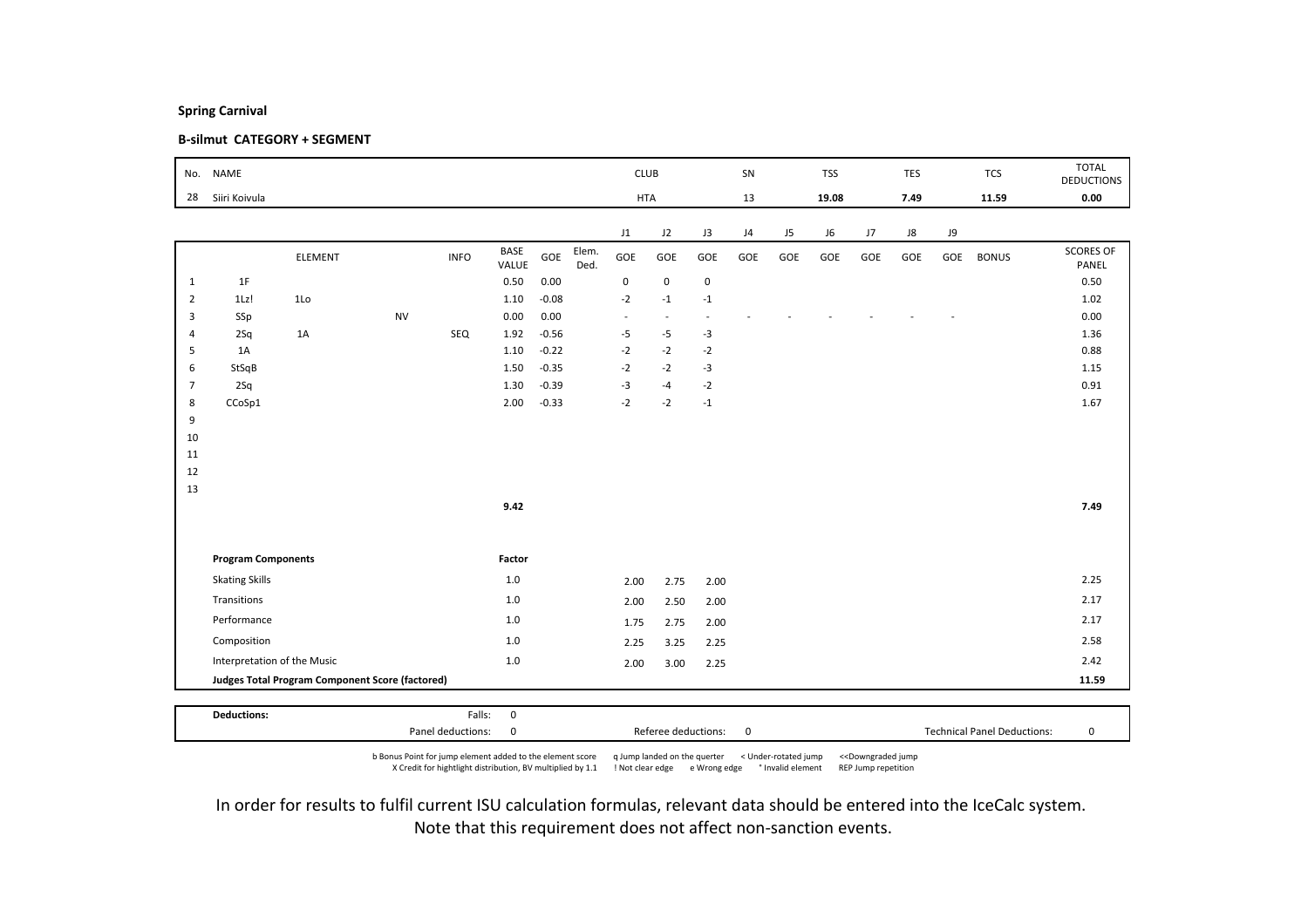### B-silmut CATEGORY + SEGMENT

| No.            | <b>NAME</b>                                     |         |     |           |             |                      |         |               | <b>CLUB</b> |                          |        | SN  |     | <b>TSS</b> |     | TES  |     | <b>TCS</b>   | <b>TOTAL</b><br><b>DEDUCTIONS</b> |
|----------------|-------------------------------------------------|---------|-----|-----------|-------------|----------------------|---------|---------------|-------------|--------------------------|--------|-----|-----|------------|-----|------|-----|--------------|-----------------------------------|
| 29             | Malviina Hyyryläinen                            |         |     |           |             |                      |         |               | EVT         |                          |        | 9   |     | 18.15      |     | 7.49 |     | 11.16        | 0.50                              |
|                |                                                 |         |     |           |             |                      |         |               | J1          | J2                       | J3     | J4  | J5  | J6         | J7  | J8   | J9  |              |                                   |
|                |                                                 | ELEMENT |     |           | <b>INFO</b> | <b>BASE</b><br>VALUE | GOE     | Elem.<br>Ded. | GOE         | GOE                      | GOE    | GOE | GOE | GOE        | GOE | GOE  | GOE | <b>BONUS</b> | <b>SCORES OF</b><br>PANEL         |
| $\mathbf{1}$   | 2Sq                                             |         |     |           |             | 1.30                 | $-0.35$ |               | $-3$        | $-2$                     | $-3$   |     |     |            |     |      |     |              | 0.95                              |
| $\overline{2}$ | 2Lo<<                                           |         |     |           |             | 0.50                 | $-0.20$ |               | $-4$        | $-4$                     | $-4$   |     |     |            |     |      |     |              | 0.30                              |
| 3              | 1Lz                                             | 1Eu     | 2S< |           |             | 2.14                 | $-0.31$ |               | $-3$        | $-3$                     | $-3$   |     |     |            |     |      |     |              | 1.83                              |
| $\overline{4}$ | CSSp                                            |         |     | <b>NV</b> |             | 0.00                 | 0.00    |               | $\sim$      | $\overline{\phantom{a}}$ | $\sim$ |     |     |            |     |      |     |              | 0.00                              |
| 5              | StSqB                                           |         |     |           |             | 1.50                 | $-0.30$ |               | $-2$        | $-2$                     | $-2$   |     |     |            |     |      |     |              | 1.20                              |
| 6              | 1F                                              | 1A      |     |           | SEQ         | 1.28                 | $-0.15$ |               | $-2$        | $-1$                     | $-1$   |     |     |            |     |      |     |              | 1.13                              |
| $\overline{7}$ | 1A                                              |         |     |           |             | 1.10                 | $-0.07$ |               | $-1$        | 0                        | $-1$   |     |     |            |     |      |     |              | 1.03                              |
| 8              | CCoSp1V                                         |         |     |           |             | 1.50                 | $-0.45$ |               | $-3$        | $-3$                     | $-3$   |     |     |            |     |      |     |              | 1.05                              |
| 9<br>10        |                                                 |         |     |           |             |                      |         |               |             |                          |        |     |     |            |     |      |     |              |                                   |
| 11             |                                                 |         |     |           |             |                      |         |               |             |                          |        |     |     |            |     |      |     |              |                                   |
| 12             |                                                 |         |     |           |             |                      |         |               |             |                          |        |     |     |            |     |      |     |              |                                   |
| 13             |                                                 |         |     |           |             |                      |         |               |             |                          |        |     |     |            |     |      |     |              |                                   |
|                |                                                 |         |     |           |             | 9.32                 |         |               |             |                          |        |     |     |            |     |      |     |              | 7.49                              |
|                |                                                 |         |     |           |             |                      |         |               |             |                          |        |     |     |            |     |      |     |              |                                   |
|                | <b>Program Components</b>                       |         |     |           |             | Factor               |         |               |             |                          |        |     |     |            |     |      |     |              |                                   |
|                | <b>Skating Skills</b>                           |         |     |           |             | 1.0                  |         |               | 1.75        | 2.50                     | 2.00   |     |     |            |     |      |     |              | 2.08                              |
|                | Transitions                                     |         |     |           | 1.0         |                      |         | 1.75          | 2.25        | 2.25                     |        |     |     |            |     |      |     | 2.08         |                                   |
|                | Performance                                     |         |     |           | 1.0         |                      |         | 1.50          | 2.50        | 2.25                     |        |     |     |            |     |      |     | 2.08         |                                   |
|                | Composition                                     |         |     |           |             | $1.0\,$              |         |               | 2.00        | 3.00                     | 2.50   |     |     |            |     |      |     |              | 2.50                              |
|                | Interpretation of the Music                     |         |     |           |             | 1.0                  |         |               | 1.75        | 2.75                     | 2.75   |     |     |            |     |      |     |              | 2.42                              |
|                | Judges Total Program Component Score (factored) |         |     |           |             |                      |         |               |             |                          |        |     |     |            |     |      |     |              | 11.16                             |
|                |                                                 |         |     |           |             |                      |         |               |             |                          |        |     |     |            |     |      |     |              |                                   |
|                | <b>Deductions:</b>                              |         |     |           | Falls:      | $\mathbf 0$          |         |               |             |                          |        |     |     |            |     |      |     |              |                                   |

b Bonus Point for jump element added to the element score q Jump landed on the querter < Under-rotated jump <<Downgraded jump X Credit for hightlight distribution, BV multiplied by 1.1 ! Not clear edge e Wrong edge ° Invalid element REP Jump repetition

Panel deductions: 0 0 0 0 Referee deductions: 0 0 0 1 Technical Panel Deductions: 0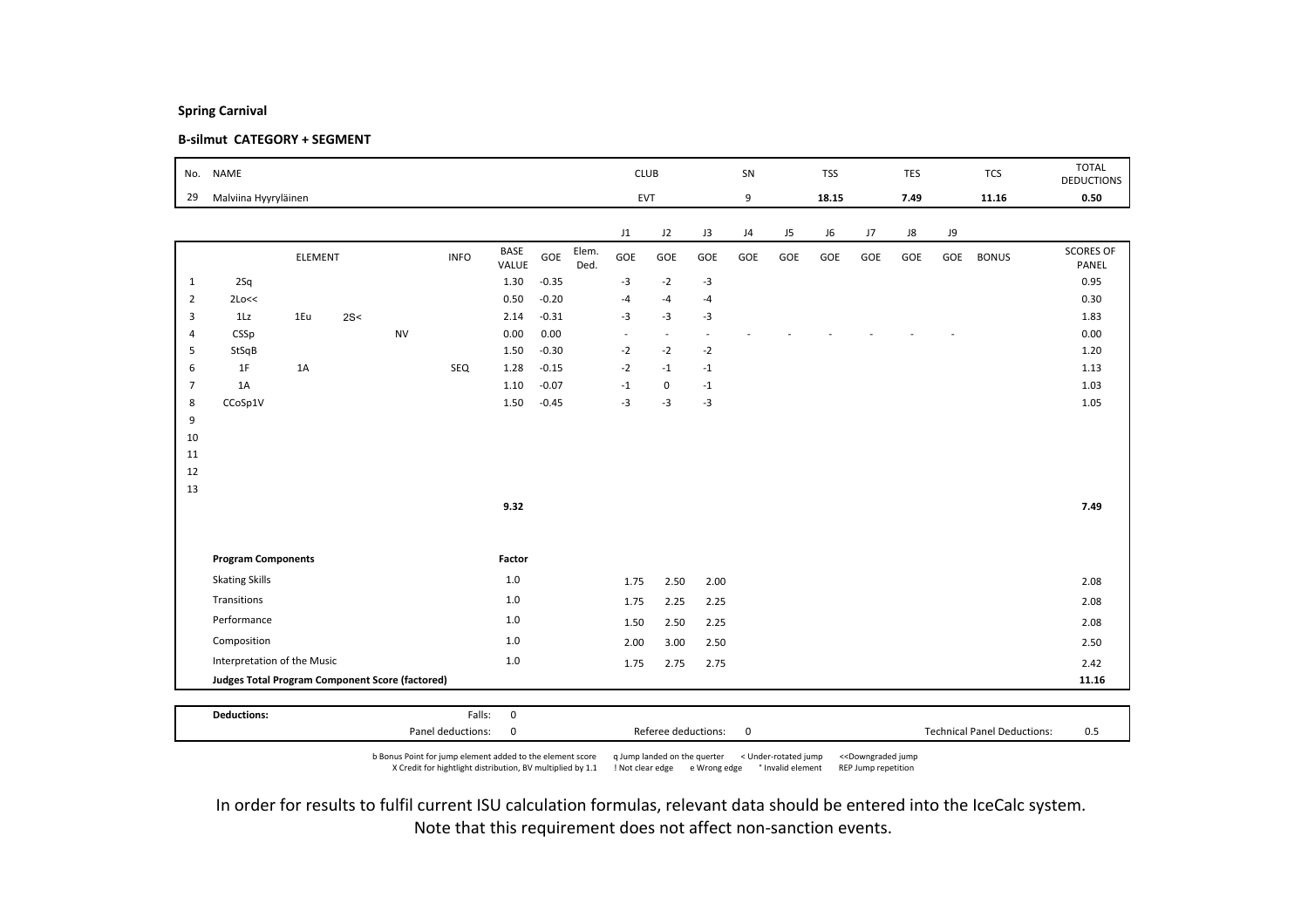### B-silmut CATEGORY + SEGMENT

| No.            | <b>NAME</b>                                     |                |      |           |             |               |         |               | <b>CLUB</b>  |             |              | SN  |     | <b>TSS</b> |     | TES  |     | <b>TCS</b>   | <b>TOTAL</b><br><b>DEDUCTIONS</b> |
|----------------|-------------------------------------------------|----------------|------|-----------|-------------|---------------|---------|---------------|--------------|-------------|--------------|-----|-----|------------|-----|------|-----|--------------|-----------------------------------|
| 30             | Katariina Karhu                                 |                |      |           |             |               |         |               | <b>HTK</b>   |             |              | 30  |     | 17.76      |     | 5.67 |     | 13.09        | 1.00                              |
|                |                                                 |                |      |           |             |               |         |               | J1           | J2          | J3           | J4  | J5  | J6         | J7  | J8   | J9  |              |                                   |
|                |                                                 | <b>ELEMENT</b> |      |           | <b>INFO</b> | BASE<br>VALUE | GOE     | Elem.<br>Ded. | GOE          | GOE         | GOE          | GOE | GOE | GOE        | GOE | GOE  | GOE | <b>BONUS</b> | <b>SCORES OF</b><br>PANEL         |
| $\mathbf{1}$   | 1Lz!                                            | 1A             |      |           | SEQ         | 1.36          | $-0.11$ |               | $-1$         | $-1$        | $^{\rm -1}$  |     |     |            |     |      |     |              | 1.25                              |
| $\overline{2}$ | 1F                                              |                |      |           |             | 0.50          | 0.03    |               | $\mathbf{1}$ | $\mathbf 0$ | $\mathbf{1}$ |     |     |            |     |      |     |              | 0.53                              |
| 3              | 1A                                              | $1E$ u<<       | 2S<< |           |             | 1.50          | $-0.55$ |               | $-5$         | $-5$        | $-5$         |     |     |            |     |      |     |              | 0.95                              |
| $\overline{4}$ | SSpB                                            |                |      |           |             | 1.10          | $-0.15$ |               | $-3$         | $-1$        | 0            |     |     |            |     |      |     |              | 0.95                              |
| 5              | 2Lo<<                                           |                |      |           |             | 0.50          | $-0.23$ |               | $-5$         | $-4$        | -5           |     |     |            |     |      |     |              | 0.27                              |
| 6              | 2S<                                             |                |      |           |             | 1.04          | $-0.42$ |               | $-5$         | $-3$        | $-4$         |     |     |            |     |      |     |              | 0.62                              |
| 7              | StSqB                                           |                |      |           |             | 1.50          | $-0.40$ |               | $-3$         | $-3$        | $-2$         |     |     |            |     |      |     |              | 1.10                              |
| 8<br>9         | CCoSp                                           |                |      | <b>NV</b> |             | 0.00          | 0.00    |               |              |             |              |     |     |            |     |      |     |              | 0.00                              |
| 10             |                                                 |                |      |           |             |               |         |               |              |             |              |     |     |            |     |      |     |              |                                   |
| 11             |                                                 |                |      |           |             |               |         |               |              |             |              |     |     |            |     |      |     |              |                                   |
| 12             |                                                 |                |      |           |             |               |         |               |              |             |              |     |     |            |     |      |     |              |                                   |
| 13             |                                                 |                |      |           |             |               |         |               |              |             |              |     |     |            |     |      |     |              |                                   |
|                |                                                 |                |      |           |             | 7.50          |         |               |              |             |              |     |     |            |     |      |     |              | 5.67                              |
|                |                                                 |                |      |           |             |               |         |               |              |             |              |     |     |            |     |      |     |              |                                   |
|                | <b>Program Components</b>                       |                |      |           |             | Factor        |         |               |              |             |              |     |     |            |     |      |     |              |                                   |
|                | <b>Skating Skills</b>                           |                |      |           |             | 1.0           |         |               | 2.25         | 3.25        | 2.50         |     |     |            |     |      |     |              | 2.67                              |
|                | Transitions                                     |                |      |           |             | $1.0$         |         |               | 2.25         | 3.00        | 2.50         |     |     |            |     |      |     |              | 2.58                              |
|                | Performance                                     |                |      |           |             | 1.0           |         |               | 2.00         | 2.75        | 2.50         |     |     |            |     |      |     |              | 2.42                              |
|                | Composition                                     |                | 1.0  |           |             | 2.50          | 3.25    | 2.50          |              |             |              |     |     |            |     | 2.75 |     |              |                                   |
|                | Interpretation of the Music                     |                |      |           |             | $1.0$         |         |               | 2.25         | 3.00        | 2.75         |     |     |            |     |      |     |              | 2.67                              |
|                | Judges Total Program Component Score (factored) |                |      |           |             |               |         |               |              |             |              |     |     |            |     |      |     | 13.09        |                                   |
|                |                                                 |                |      |           |             |               |         |               |              |             |              |     |     |            |     |      |     |              |                                   |
|                | <b>Deductions:</b>                              |                |      |           |             | Falls: 0.5    |         |               |              |             |              |     |     |            |     |      |     |              |                                   |

b Bonus Point for jump element added to the element score q Jump landed on the querter < Under-rotated jump <<Downgraded jump X Credit for hightlight distribution, BV multiplied by 1.1 ! Not clear edge e Wrong edge ° Invalid element REP Jump repetition

Panel deductions: 0 0 0 0 Referee deductions: 0 0 0 1 Technical Panel Deductions: 0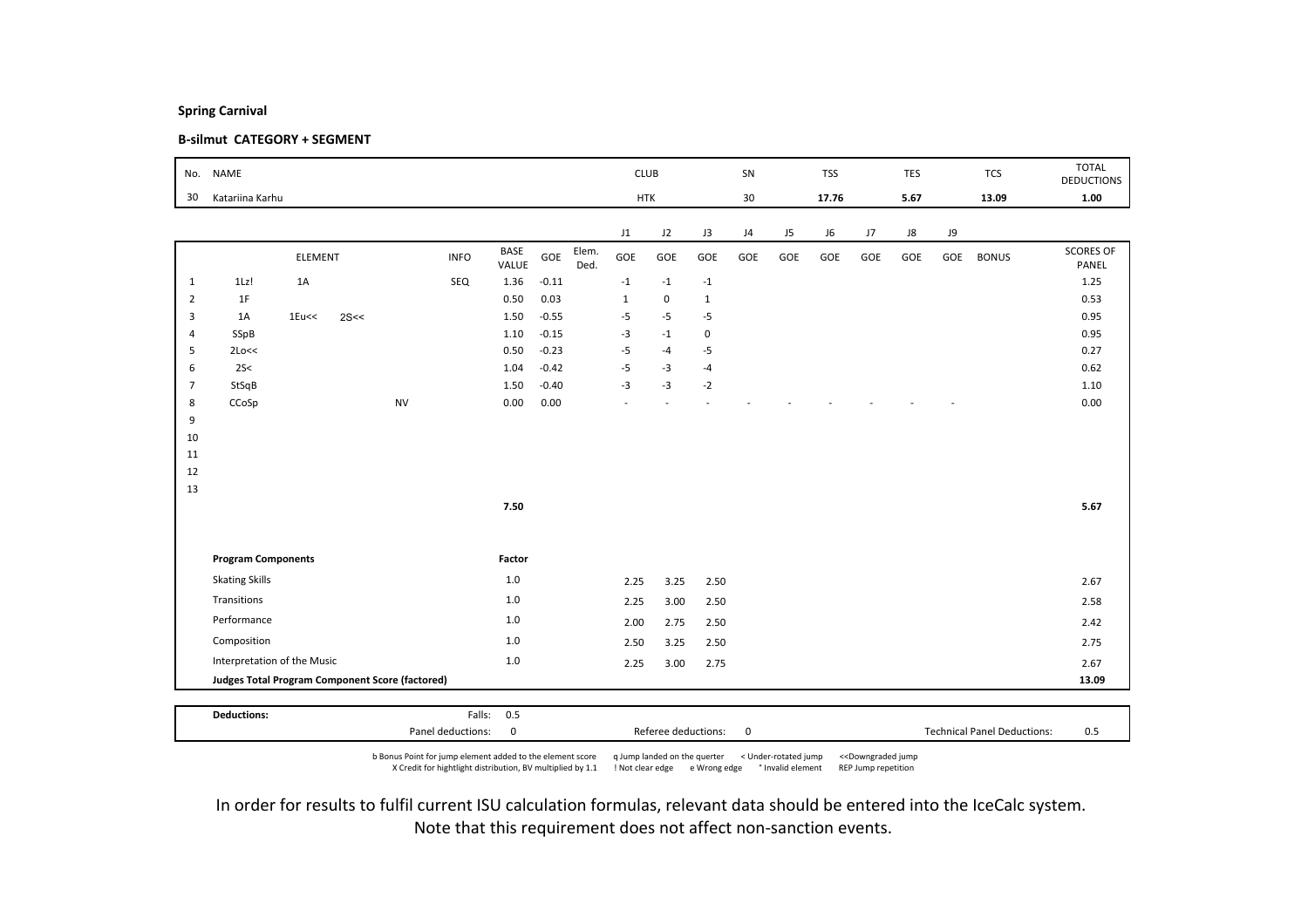### B-silmut CATEGORY + SEGMENT

|                | No. NAME                    |                                                 |           |             |               |         | <b>CLUB</b>   |                          |                          | SN        |     | <b>TSS</b> |       | TES |      | <b>TCS</b> | <b>TOTAL</b><br><b>DEDUCTIONS</b> |                           |
|----------------|-----------------------------|-------------------------------------------------|-----------|-------------|---------------|---------|---------------|--------------------------|--------------------------|-----------|-----|------------|-------|-----|------|------------|-----------------------------------|---------------------------|
| 31             | Aida Isotalo                |                                                 |           |             |               |         |               | EVT                      |                          |           | 31  |            | 17.13 |     | 6.29 |            | 11.34                             | 0.50                      |
|                |                             |                                                 |           |             |               |         |               | J1                       | J2                       | J3        | J4  | J5         | J6    | J7  | J8   | J9         |                                   |                           |
|                |                             | ELEMENT                                         |           | <b>INFO</b> | BASE<br>VALUE | GOE     | Elem.<br>Ded. | GOE                      | GOE                      | GOE       | GOE | GOE        | GOE   | GOE | GOE  | GOE        | <b>BONUS</b>                      | <b>SCORES OF</b><br>PANEL |
| $\mathbf{1}$   | 1F                          | 1Lo                                             |           |             | 1.00          | 0.00    |               | $\mathbf 0$              | $\mathbf 0$              | $\pmb{0}$ |     |            |       |     |      |            |                                   | 1.00                      |
| $\overline{2}$ | 1A                          |                                                 |           |             | 1.10          | $-0.22$ |               | $-2$                     | $-2$                     | $-2$      |     |            |       |     |      |            |                                   | 0.88                      |
| 3              | 1Lz                         | 1A                                              |           | SEQ         | 1.36          | $-0.18$ |               | $-3$                     | $-1$                     | $-1$      |     |            |       |     |      |            |                                   | 1.18                      |
| $\overline{4}$ | CCoSp                       |                                                 | <b>NV</b> |             | 0.00          | 0.00    |               | $\overline{\phantom{a}}$ | $\overline{\phantom{a}}$ | $\sim$    |     |            |       |     |      |            |                                   | 0.00                      |
| 5              | StSqB                       |                                                 |           |             | 1.50          | $-0.25$ |               | $-2$                     | $\mathbf 0$              | $-3$      |     |            |       |     |      |            |                                   | 1.25                      |
| 6              | 1Lz                         |                                                 |           |             | 0.60          | $-0.02$ |               | $-1$                     | $\mathbf 0$              | $\pmb{0}$ |     |            |       |     |      |            |                                   | 0.58                      |
| $\overline{7}$ | 1F                          |                                                 |           |             | 0.50          | $-0.02$ |               | $-1$                     | $\mathbf 0$              | $\pmb{0}$ |     |            |       |     |      |            |                                   | 0.48                      |
| 8<br>9         | SSpB                        |                                                 |           |             | 1.10          | $-0.18$ |               | $-2$                     | $-1$                     | $-2$      |     |            |       |     |      |            |                                   | 0.92                      |
| 10             |                             |                                                 |           |             |               |         |               |                          |                          |           |     |            |       |     |      |            |                                   |                           |
| 11             |                             |                                                 |           |             |               |         |               |                          |                          |           |     |            |       |     |      |            |                                   |                           |
| 12             |                             |                                                 |           |             |               |         |               |                          |                          |           |     |            |       |     |      |            |                                   |                           |
| 13             |                             |                                                 |           |             |               |         |               |                          |                          |           |     |            |       |     |      |            |                                   |                           |
|                |                             |                                                 |           |             | 7.16          |         |               |                          |                          |           |     |            |       |     |      |            |                                   | 6.29                      |
|                |                             |                                                 |           |             |               |         |               |                          |                          |           |     |            |       |     |      |            |                                   |                           |
|                | <b>Program Components</b>   |                                                 |           |             | Factor        |         |               |                          |                          |           |     |            |       |     |      |            |                                   |                           |
|                | <b>Skating Skills</b>       |                                                 |           |             | 1.0           |         |               | 2.00                     | 2.75                     | 2.25      |     |            |       |     |      |            |                                   | 2.33                      |
|                | Transitions                 |                                                 |           |             | $1.0$         |         |               | 2.00                     | 2.25                     | 2.25      |     |            |       |     |      |            |                                   | 2.17                      |
|                | Performance                 |                                                 |           |             | $1.0$         |         |               | 2.25                     | 2.50                     | 2.00      |     |            |       |     |      |            |                                   | 2.25                      |
|                | Composition                 |                                                 |           |             | $1.0$         |         |               | 2.25                     | 2.75                     | 2.25      |     |            |       |     |      |            |                                   | 2.42                      |
|                | Interpretation of the Music |                                                 |           |             | $1.0$         |         |               | 2.00                     | 2.50                     | 2.00      |     |            |       |     |      |            |                                   | 2.17                      |
|                |                             | Judges Total Program Component Score (factored) |           |             |               |         |               |                          |                          |           |     |            |       |     |      |            |                                   | 11.34                     |

b Bonus Point for jump element added to the element score q Jump landed on the querter < Under-rotated jump <<Downgraded jump X Credit for hightlight distribution, BV multiplied by 1.1 ! Not clear edge e Wrong edge ° Invalid element REP Jump repetition

Panel deductions: 0 0 0 0 Referee deductions: 0 0 0 1 Technical Panel Deductions: 0